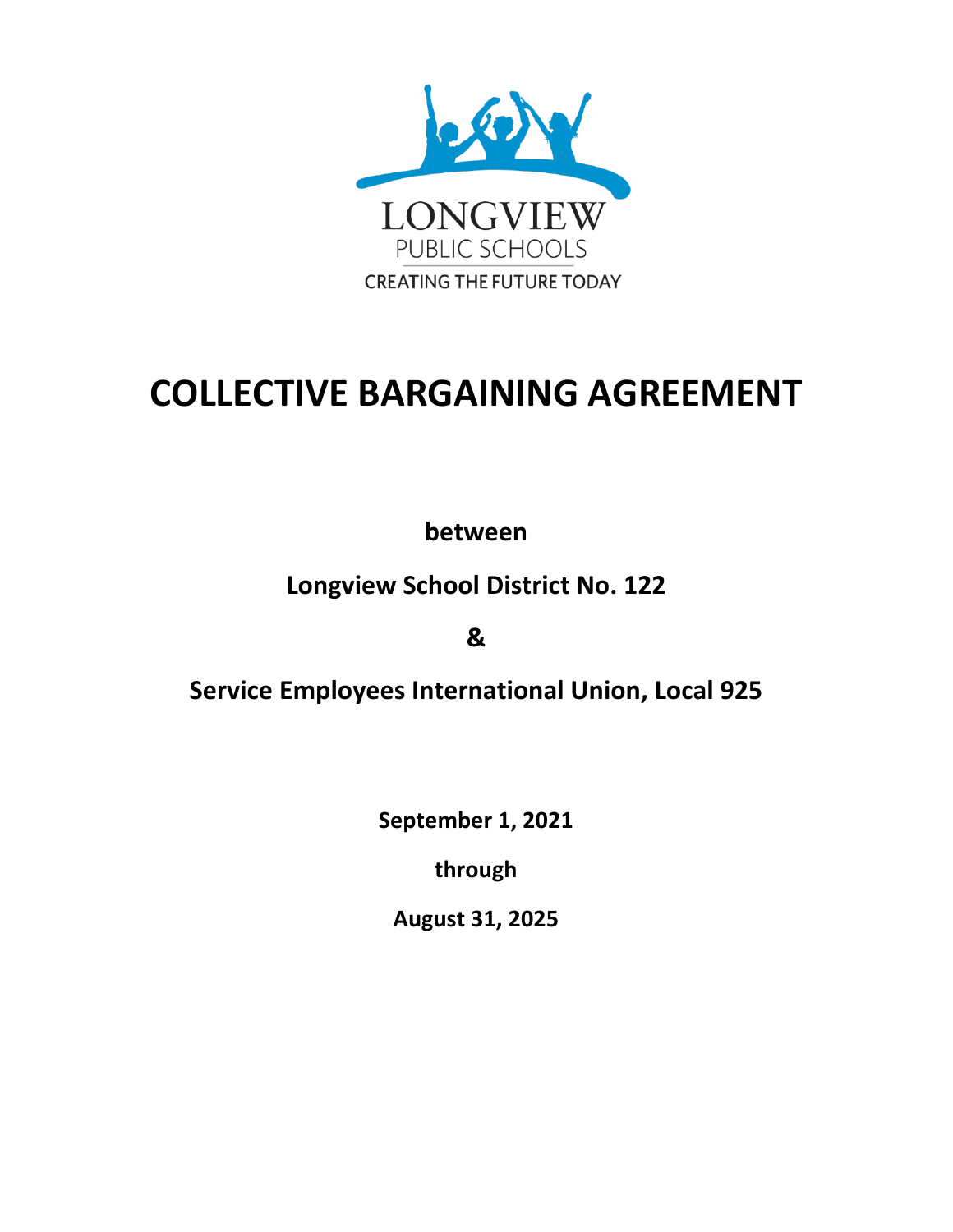#### LONGVIEW SCHOOL DISTRICT NO 122 **Notice of Nondiscrimination**

The Longview School District is an Equal Opportunity District in education programs, activities, services, and employment. Longview School District does not discriminate on the basis of sex, race, creed, religion, color, national origin, age, veteran, or military status, sexual orientation, gender expression or identity, disability, or the use of a trained dog guide or service animal. We provide equal access to the Boy Scouts of America and other designated youth groups. If you have a physical or mental disability that causes you to need assistance to access school facilities, programs, or services, please notify the school principal. This District endeavors to maintain an atmosphere free from discrimination and harassment. Any person who believes he or she has been discriminated against should contact the school principal. In addition, the following District employees, located at 2715 Lilac Street, Longview, have been designated to handle questions and complaints of alleged discrimination:

### **Title IX Coordinator and Civil Rights Compliance Coordinator Section 504/Student ADA Coordinator**

Tony VanderMaas, Assistant Superintendent (360) 575-7004 [tvandermaas@longview.k12.wa.us](mailto:tvandermaas@longview.k12.wa.us)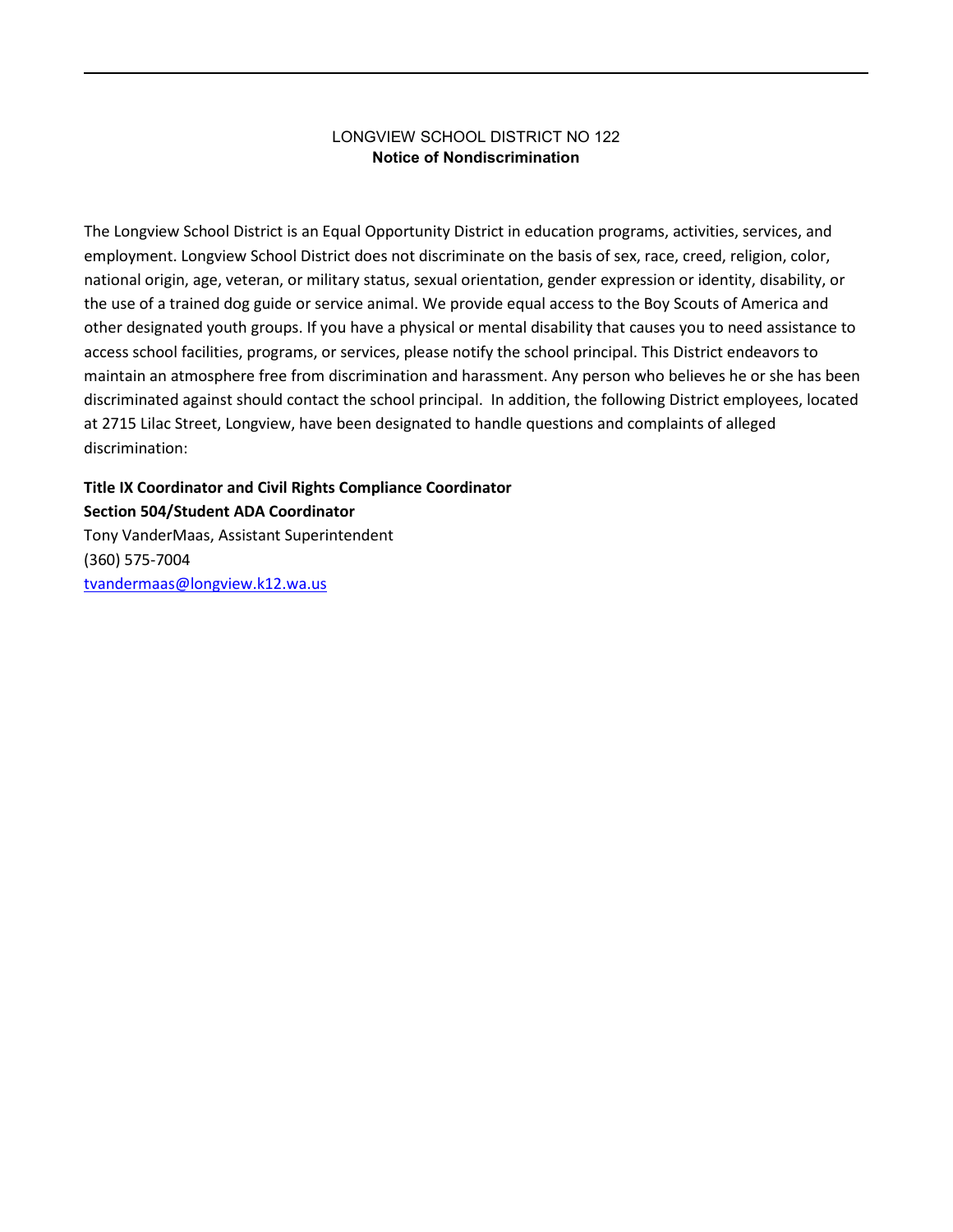### **PREFACE**

Employees are encouraged to contact administrators or union officers for clarification of any part of this agreement. Good communications are an essential part of this agreement and our continued good working relationship.

Shawn Nyman Dr. Daniel Zorn Field Representative Superintendent 536 Oregon Way (360) 575-7016 Longview, WA 98632 (206) 322-3010 Tony VanderMaas

Goldie Valentine (360) 575-7019 Longview Unit President

#### **S.E.I.U. Local 925 District Administrators**

Assistant Superintendent

Following is a list of the 2021 bargaining team members:

#### **FOR THE UNION FOR THE DISTRICT**

Candace Fine **Patti Bowen, Executive Director of Business Services** Patti Bowen, Executive Director of Business Services Dana Murray Rhonda Nofsinger Sherry Parsons Crystal Tift Lisa Juntunen Noelle Connors LeAnn Bolton Jo Johnson Lisa Reed Judy Jabusch Jonathan Diaz Ian Stredwick Krystle Spurling Chrystal House

Shawn Nyman, Representative Lorraine Wilson, District Lead Negotiator Goldie Valentine Tony VanderMaas, Assistant Superintendent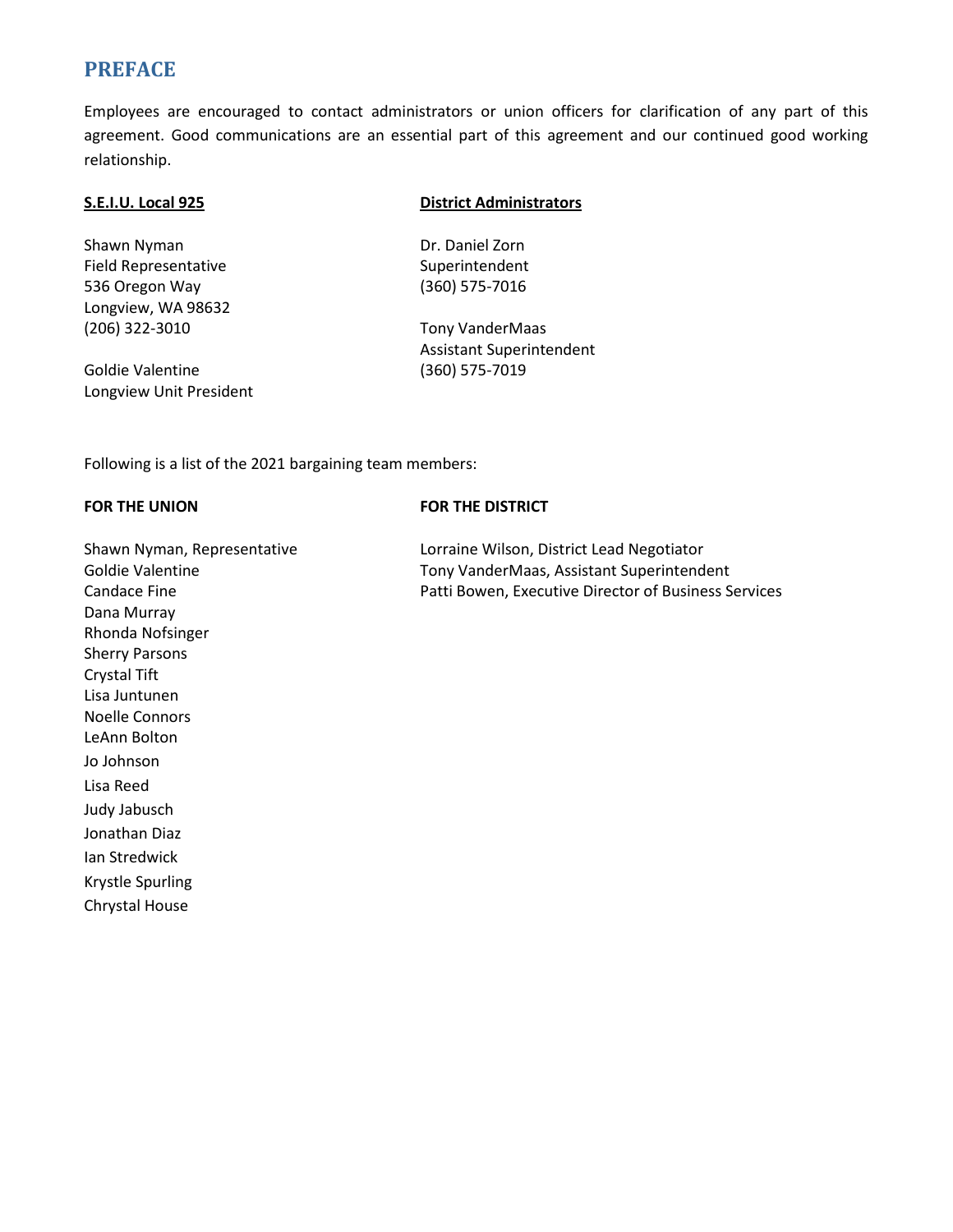## **TABLE OF CONTENTS**

|  | 5 |
|--|---|
|  |   |
|  |   |
|  |   |
|  |   |
|  |   |
|  |   |
|  |   |
|  |   |
|  |   |
|  |   |
|  |   |
|  |   |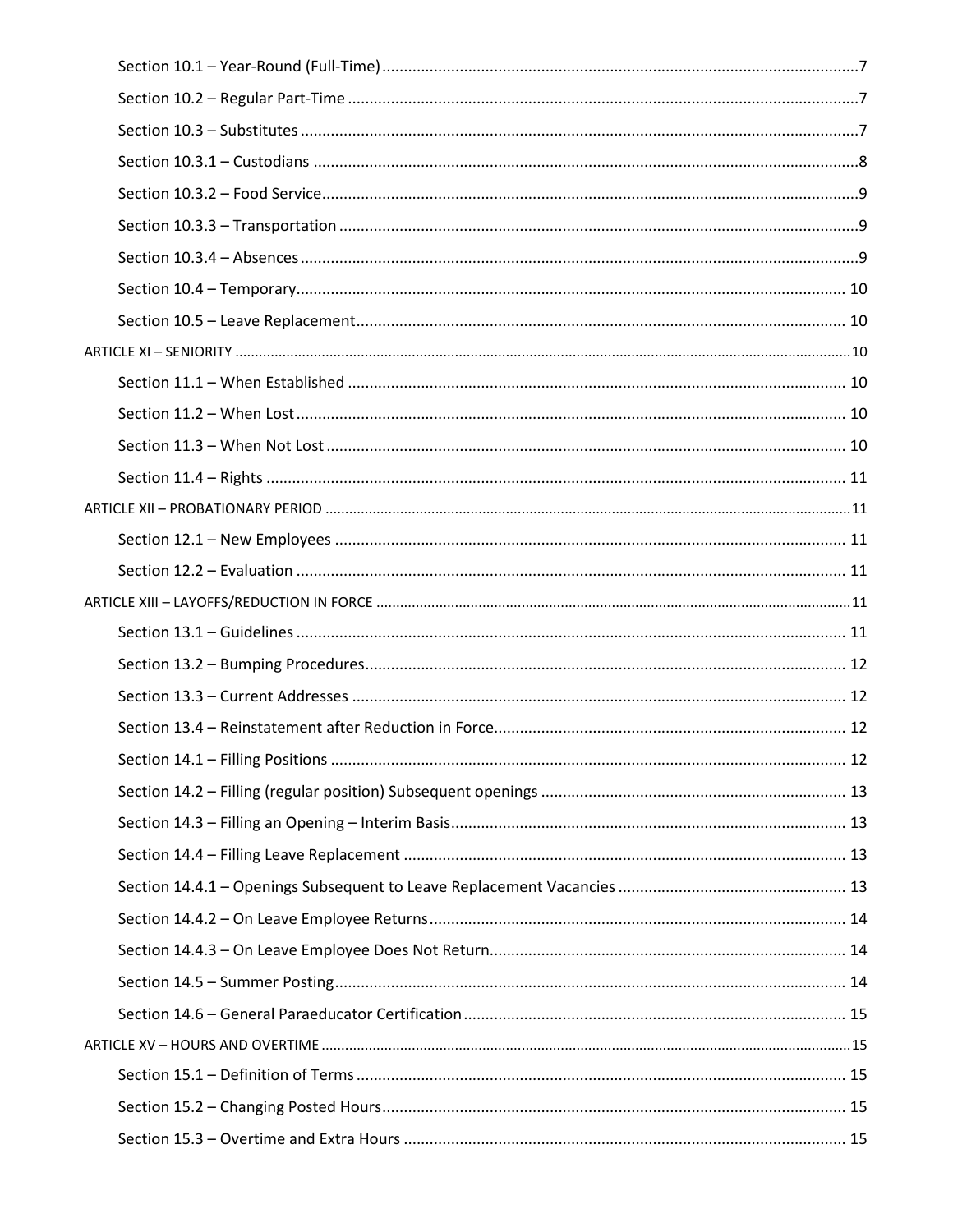| ARTICLE XVIII - MEDICAL EXAMINATIONS, HEALTH CERTIFICATES, LICENSES AND REQUIRED TRAINING 18 |  |
|----------------------------------------------------------------------------------------------|--|
|                                                                                              |  |
|                                                                                              |  |
|                                                                                              |  |
|                                                                                              |  |
|                                                                                              |  |
|                                                                                              |  |
|                                                                                              |  |
|                                                                                              |  |
|                                                                                              |  |
|                                                                                              |  |
|                                                                                              |  |
|                                                                                              |  |
|                                                                                              |  |
|                                                                                              |  |
|                                                                                              |  |
|                                                                                              |  |
|                                                                                              |  |
|                                                                                              |  |
|                                                                                              |  |
|                                                                                              |  |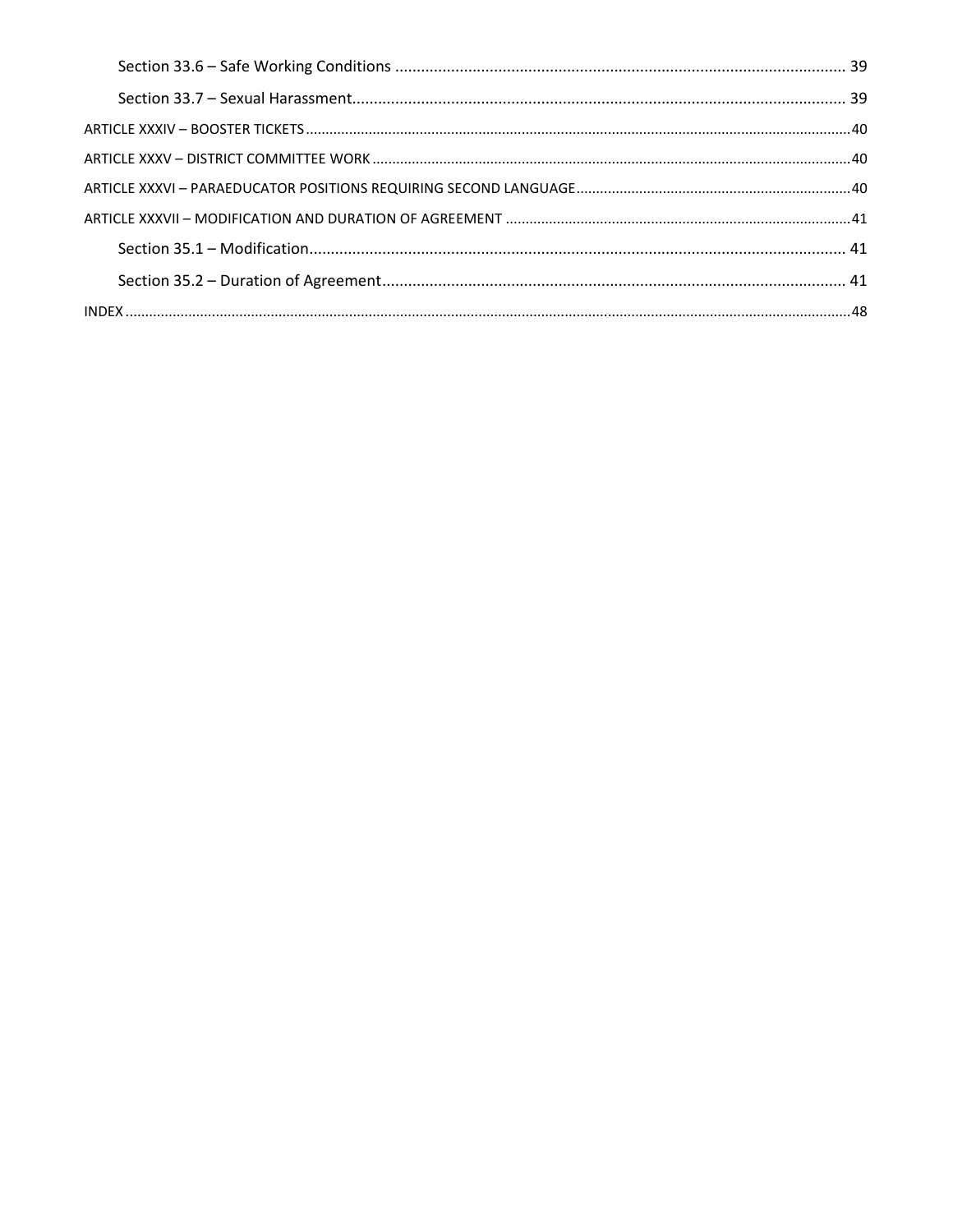### <span id="page-9-0"></span>**PREAMBLE**

This agreement is made and entered into between the Longview School District No. 122 (hereinafter: District) and the Service Employees Union, Local 925 (hereinafter: Union).

In accordance with the provisions of the Public Employees Collective Bargaining Act and regulations promulgated pursuant thereto, and in consideration of the mutual covenants contained herein, the parties agree as follows:

### <span id="page-9-1"></span>**ARTICLE I – UNION RECOGNITION AND COVERAGE**

#### <span id="page-9-2"></span>**Section 1.1 – Representation/Recognition**

The District recognizes the Union as the sole and exclusive collective bargaining agent for all classified employees of the District except for all secretarial and clerical employees and managerial and supervisory employees in the District.

#### <span id="page-9-3"></span>**Section 1.2 – Bargaining Unit Work**

All work shall be done by employees working under this agreement except for work performed by temporary employees as defined in Section 10.3.

It is not the intent of the District to hire student workers or to use volunteers to displace union positions.

#### <span id="page-9-4"></span>**Section 1.3 – Hiring Temporary Employees**

The District shall not hire temporary employees who will reduce the regularly scheduled working hours of bargaining unit employees.

The District will not contract current employee performed work unless the District needs the work finished on a specific timeline and employees are unavailable or decline overtime. The District will notify the Union of its intent to contract specific jobs with reasonable notice.

#### <span id="page-9-5"></span>**Section 1.4 – Job Classifications**

General job classifications or sub-units of the bargaining unit are: paraeducators, accompanists, liaisons, certified support, direct services coordinator, food service, maintenance, operations (custodial), transportation, warehouse, copy center, technology, and campus security employees.

*Specific job classifications* shall mean "the individual classifications, as identified in the pay schedules, contained within each general job classification."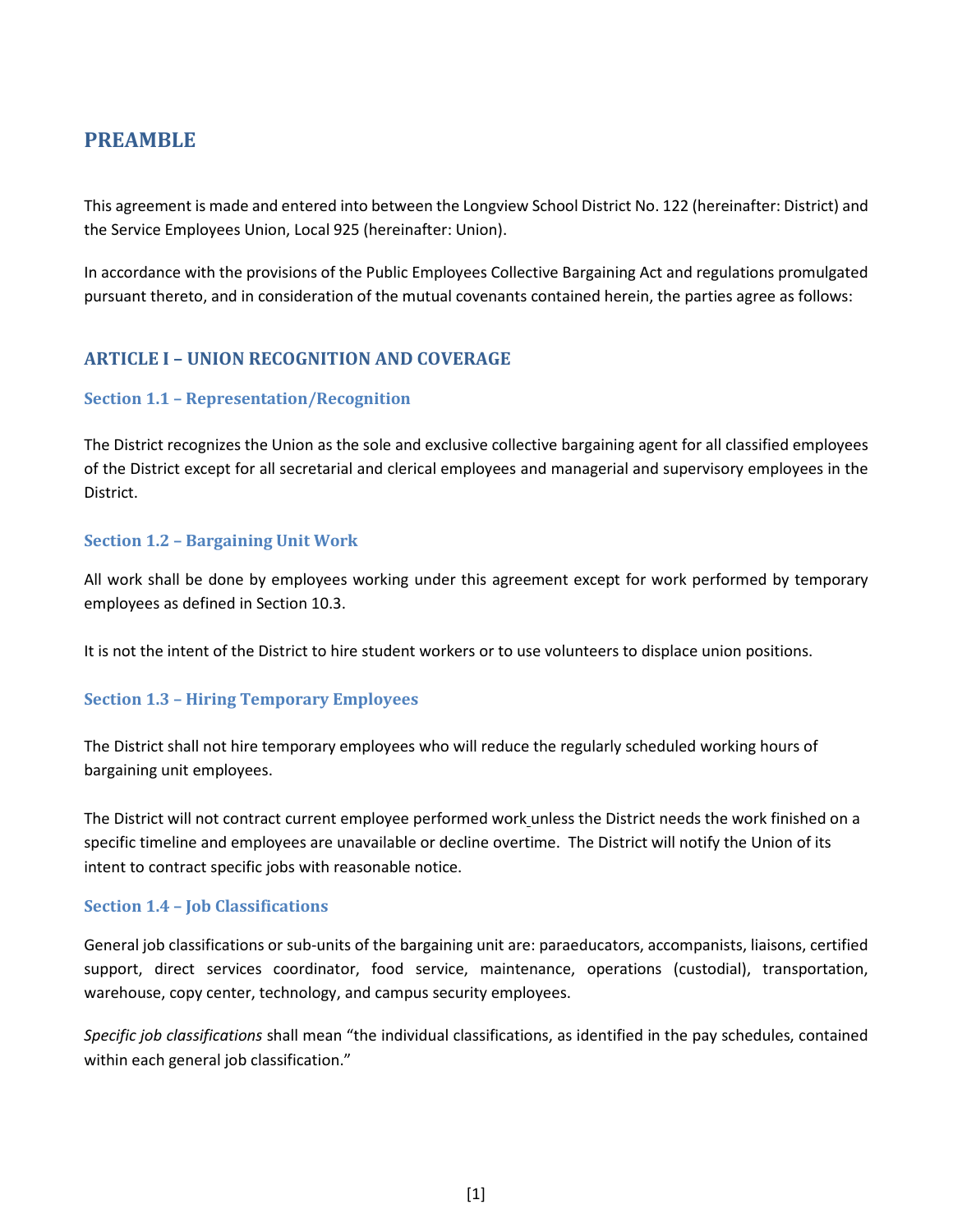### <span id="page-10-0"></span>**ARTICLE II – RIGHTS OF THE EMPLOYER**

#### <span id="page-10-1"></span>**Section 2.1 – Customary and Usual Rights**

It is agreed that the customary and usual rights, power, functions and authority of management are vested in management officials of the District. Such rights shall include by way of illustration and not by way of limitation, in accordance with applicable laws and regulations, the right to direct the work force, the right to hire, promote, retain, transfer, and assign employees in positions; the right to suspend, discharge, demote, or take other disciplinary action against employees for cause; and the right to release employees from duties because of lack of work or for other legitimate reasons. The District shall retain the right to maintain efficiency of the District operations by determining the methods, the means, and the personnel by which such operation is conducted.

#### <span id="page-10-2"></span>**Section 2.2 – Reasonable Rules/Contract Work**

The right to make reasonable rules and regulations shall be considered acknowledged functions of the District. In making rules and regulations relating to classified personnel policies, procedures and practices, and matters of working conditions, the District shall give due regard and consideration to the rights of the Union and the employees and to the obligations imposed by this Agreement.

### <span id="page-10-3"></span>**ARTICLE III – RIGHTS OF UNION**

#### <span id="page-10-4"></span>**Section 3.1 – Union Rights**

The Union has the right and the responsibility to represent the interests of all employees in the bargaining unit; to present their views to the District on matters of concern either orally or in writing; and to enter into collective bargaining negotiations as allowed by law. The Union shall also have the right to represent all employees and itself in pursuing any grievance involving the interpretation or application of the terms of this Agreement.

#### <span id="page-10-5"></span>**Section 3.2 – Posting Union Materials**

The Union shall be provided with bulletin boards, or sections thereof, for the purpose of posting union materials at each work site. The Union shall also have the right to use the District email, mails and school mailboxes to distribute union material.

#### <span id="page-10-6"></span>**Section 3.3 – Using School Facilities for Meetings**

After requesting and receiving approval on the appropriate District facilities usage form, the Union shall have the right to use school facilities for meetings and school equipment when such equipment is not otherwise in use. The Union shall pay for the cost of all materials and supplies incident to such use and shall be responsible for proper operation of all such equipment.

#### <span id="page-10-7"></span>**Section 3.4 – Transacting Union Business During Workday**

During the workday representatives of the Union shall be permitted to transact official union business on District property with advance notice to the supervisor and agreement that such business does not disrupt the educational process or productivity of employees of the District. When meetings are scheduled during the workday, Union officers and stewards are allowed to represent employees and investigate and present grievances to the District without loss of time or pay.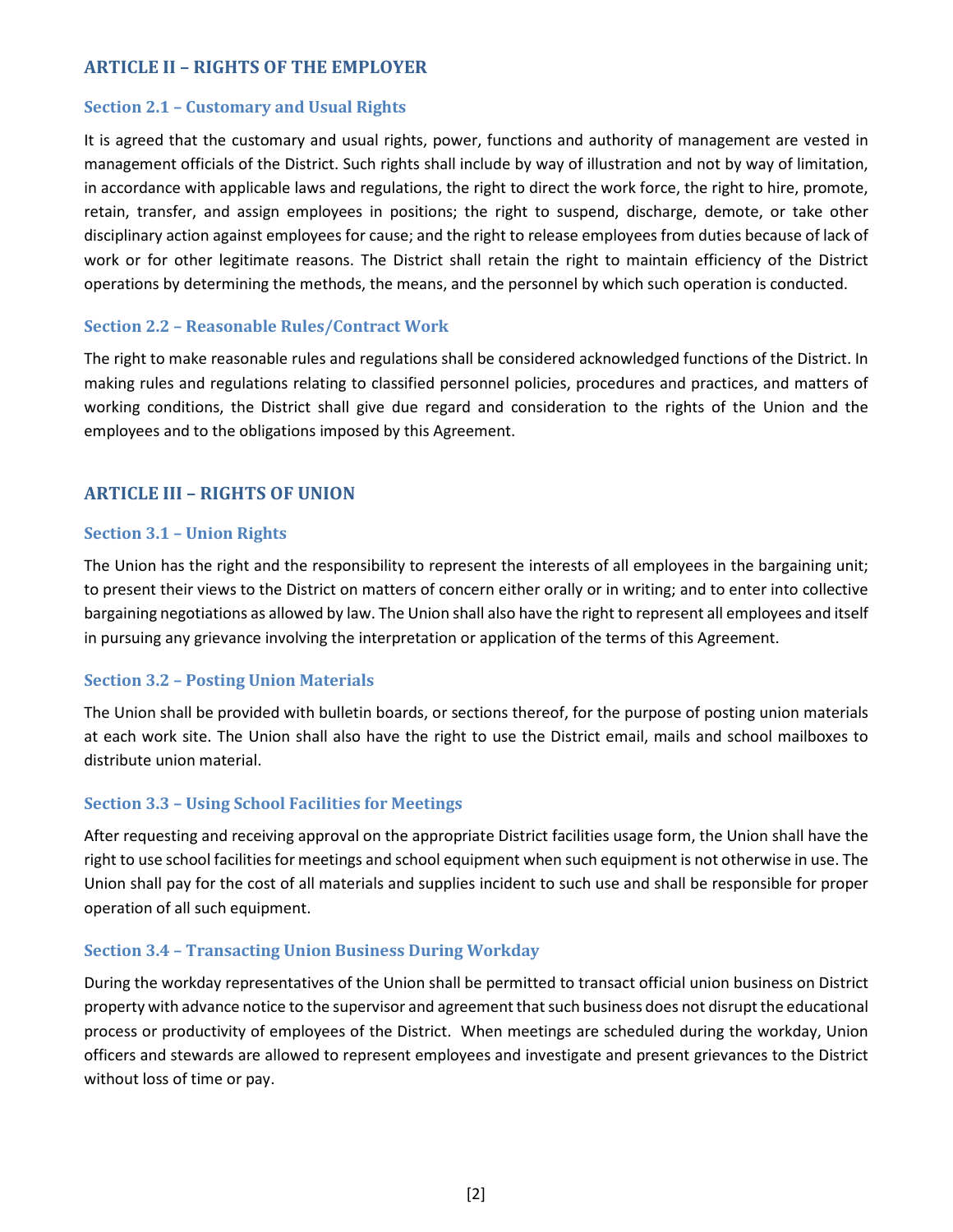#### <span id="page-11-0"></span>**Section 3.5 –Attendance at Union Meetings**

Employees whose regular shift occurs at official union meeting times*,* which are scheduled outside the District's regular student day, will be excused for up to one (1) hour per month to attend such meetings, provided; 1) prior notice (24-hours) has been given to the immediate supervisor, 2) the building is left secured, and 3) the time absent from his/her job is made up on the same day.

### <span id="page-11-1"></span>**Section 3.6 – Rights of Union to Receive Public Information**

In response to requests from the Union, the District agrees to furnish the Union any available public information concerning the financial resources of the District and such other public information as will assist the Union in developing programs on behalf of the employees together with such information which may be necessary for the Union to process any grievance or complaint or to develop bargaining proposals.

#### <span id="page-11-2"></span>**Section 3.7 – Rights of the Union to Receive Employee Information**

Upon request of the president/designee, the District shall provide the Union the following information regarding each employee in the bargaining unit: name, work site, job title, hourly rate of pay, number of posted hours per day, number of days per year, home address, and phone number.

#### <span id="page-11-3"></span>**Section 3.8 – Request of Employee Records**

The District agrees to notify the Union Representative and impacted employees when the District receives a request for records or information containing personal information of, or pertaining to, employees unless the District decides to withhold the information through an available exemption. The District will provide such notice no less than five work days before the intended release date.

Notice will include:

- A copy of the request;
- A copy of the responsive records, including redactions the District intends to make;
- A direction to name the requestor as a party to any action seeking to prevent disclosure; and
- The actual date the District intends to produce the records unless it is served with a signed court order preventing disclosure.

Personal information includes any of the following, but is not limited to: residential address, residential telephone numbers, personal wireless telephone numbers, GPS or similar location coordinates, personal electronic mail addresses, social security numbers, driver's license numbers and dates of birth. State law permits the District to withhold from disclosure the following personal information: Residential addresses, residential telephone numbers, personal wireless telephone numbers, personal electronic mail addresses, social security numbers, driver's license numbers, identification card numbers, and emergency contact information of employees, and the names, dates of birth, residential addresses, residential telephone numbers, personal wireless telephone numbers, personal electronic mail addresses, social security numbers, and emergency contact information of dependents of employees.

#### <span id="page-11-4"></span>**Section 3.9 – Leave for Union Business**

Union Release time shall be granted when chapter officers or stewards need to be absent from duty for union activities. The District shall be reimbursed for the substitute costs for the absent employee(s). Union release time shall not be provided to plan or participate in stop-work actions/strikes against the District.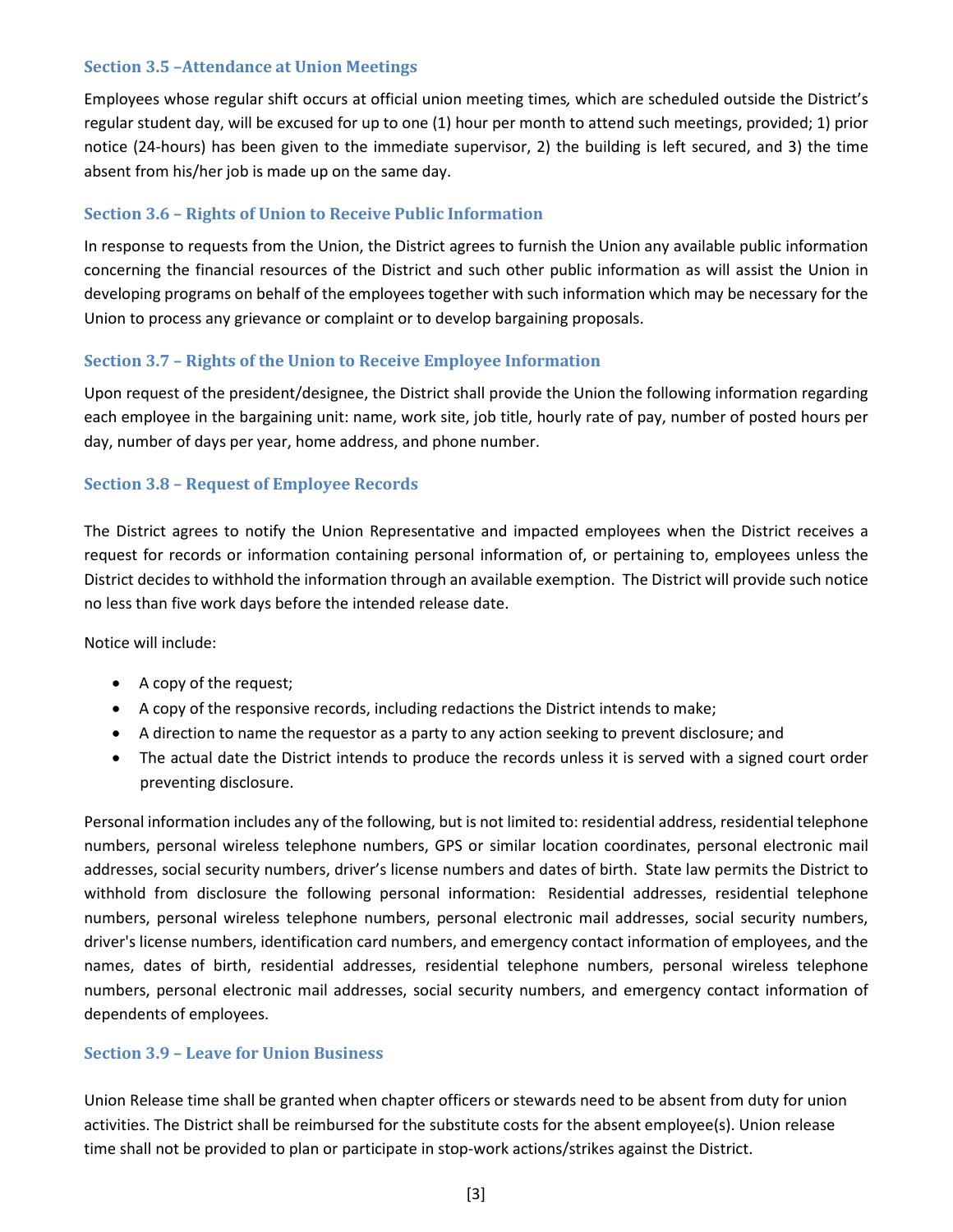### <span id="page-12-0"></span>**ARTICLE IV– RIGHTS OF EMPLOYEES**

#### <span id="page-12-1"></span>**Section 4.1 – Employee Rights**

It is agreed that the employees in the bargaining unit defined herein shall have and shall be protected in the exercise of the right, freely and without fear of penalty or reprisals, to join and assist in lawful Union activities. The freedom of such employees to assist the Union shall be recognized as extending to participation in the management of the Union, including presentation of the views of the Union to the Board of Directors.

#### <span id="page-12-2"></span>**Section 4.2 – Due Process**

No employee shall be disciplined or adversely affected without just cause. The specific grounds forming the basis for disciplinary action at all stages beyond the verbal warning or verbal reprimand step will be made available to the employee and the Union in writing. If the employee or Union requests confirmation of or the background material on a verbal warning or reprimand, the supervisor shall provide the documentation.

An employee shall be entitled to have present a representative of the Union during any meeting which might reasonably be expected to lead to disciplinary action. No disciplinary action shall be taken with respect to the employee until such representative of the Union is present. Further, in the event the supervisoris calling a meeting to take a disciplinary action, the employee shall be advised that s/he is entitled to have a representative of the Union present.

Normally discipline will be administered progressively, starting with a verbal warning, then progressing through a written reprimand, then suspension, and finally discharge. It is recognized that some offenses may be serious enough to warrant the abridgement of this progression and may result in immediate reprimand, suspension, or discharge without having gone through the previous step(s).

Warnings and reprimands for other than serious offenses shall be removed from an employee's personnel file one (1) year after their inclusion therein, provided satisfactory job performance has been maintained. Written warnings and reprimands for serious offenses shall be removed from an employee's personnel file three (3) years after their inclusion therein, provided satisfactory job performance has been maintained for three (3) consecutive years and there have been no subsequent serious offenses committed. Serious offenses shall include but not be limited to malicious damage or destruction of District property, gross insubordination, indecent conduct, theft, assault, falsification of records, and gross negligence.

No evaluation, correspondence, or other material making reference to an employee's or former employee's competence, character, or manner shall be kept or placed in the DPF (District personnel file) without the employee's knowledge and the right to attach his/her own written comments.

Employees shall, upon request, have the right to inspect all contents of their DPF which shall be kept within the District Human Resources office. No secret, duplicate, alternate, or other personnel file shall be kept in the District. A separate file for the processed grievances shall be kept apart from the employee's DPF.

Upon request by the employee, the HR Director and the employee shall initial all sheets, documents, evaluations, etc., if desired, and inventory to verify contents of the DPF at the time of inspection by said employee.

Any material not shown to and signed by the employee within thirty (30) workdays after receipt or composition shall not be allowed as evidence in any disciplinary action against such employee. Any material not composed prior to the imposition of discipline shall not be allowed as evidence in any disciplinary action against such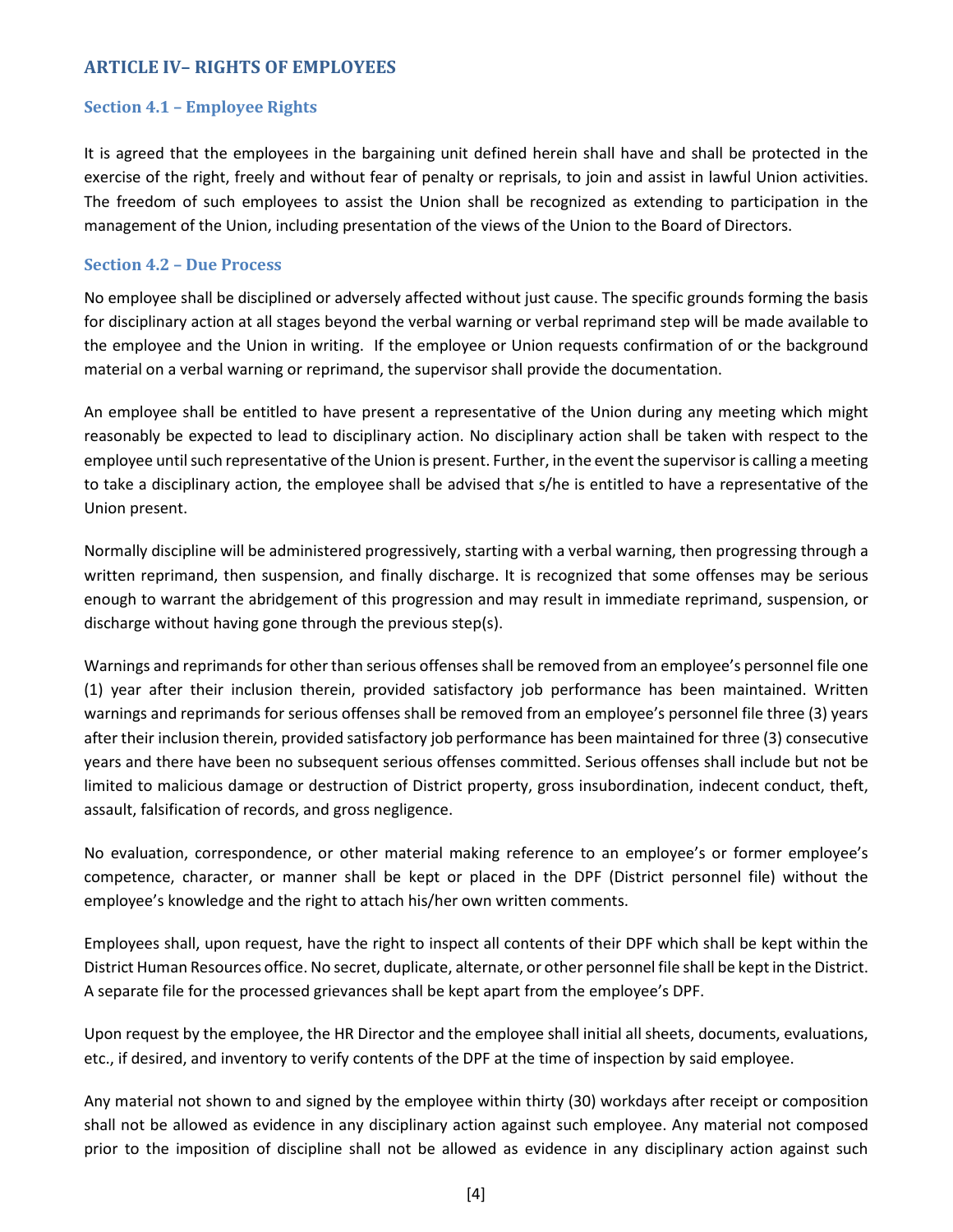employee. Should an individual refuse to sign any document, and written notice shall be attached to the document speaking to the employee's refusal, with such notice forwarded to the Union, the individual, and the HR Director.

Nothing in this Agreement is to be construed to restrict the supervisor of an employee from keeping anecdotal records and supportive data for the process of annual evaluation. In such cases where supportive data shall be used in disciplinary action, the individual shall be notified within thirty (30) workdays of receipt or composition of said data. Anecdotal records, correspondence, or any other material which may reflect negatively on an employee shall be purged from a supervisor's file (electronic or otherwise) within one year of being placed in the file.

While an employee is under investigative suspension, salary and employee benefits will be provided by the District. Should a charge(s) be substantiated, the employee may be disciplined or discharged for just cause and no salary or employee benefits will be paid after that date.

#### <span id="page-13-0"></span>**Section 4.3 – Employee Protections**

Employees will not be requested nor required to perform any duty requiring a teaching certificate. When employees holding educator certification are substituting for or working as a certificated employee, their terms and conditions of employment are not governed by this Agreement.

### <span id="page-13-1"></span>**ARTICLE V – UNION MEMBERSHIP**

#### <span id="page-13-2"></span>**Section 5.1 – New Employees – Union Information**

The District will notify the Union of all new employees, and substitutes or temporary employees qualifying for union membership within fifteen (15) working days of the hire date or union eligibility. The District shall provide to the Union and the chapter president the employee's name, home mailing address and personal phone number, job title, work location and work email, and start date. A Union officer or steward will have at least thirty (30) minutes with the new employee to inform the new employees about the Union and the terms and conditions of this Agreement. The employee is on paid time for the first 30 minutes if the employee agrees to meet. Substitute employees qualify for Union membership if they have worked for the District at least thirty (30) days in the previous twelve (12) months and remain available for work.

The District and administrative staff shall remain neutral on the issue of union membership.

#### <span id="page-13-3"></span>**Section 5.2 – Union Membership Rescission**

Union members requesting to rescind membership and membership rights in the Union shall make such request in writing to SEIU 925, following the SEIU 925 procedures. Providing such procedures have been met, SEIU 925 shall promptly inform the District's payroll department of such employee's non-member status consistent with Payroll Deduction Section.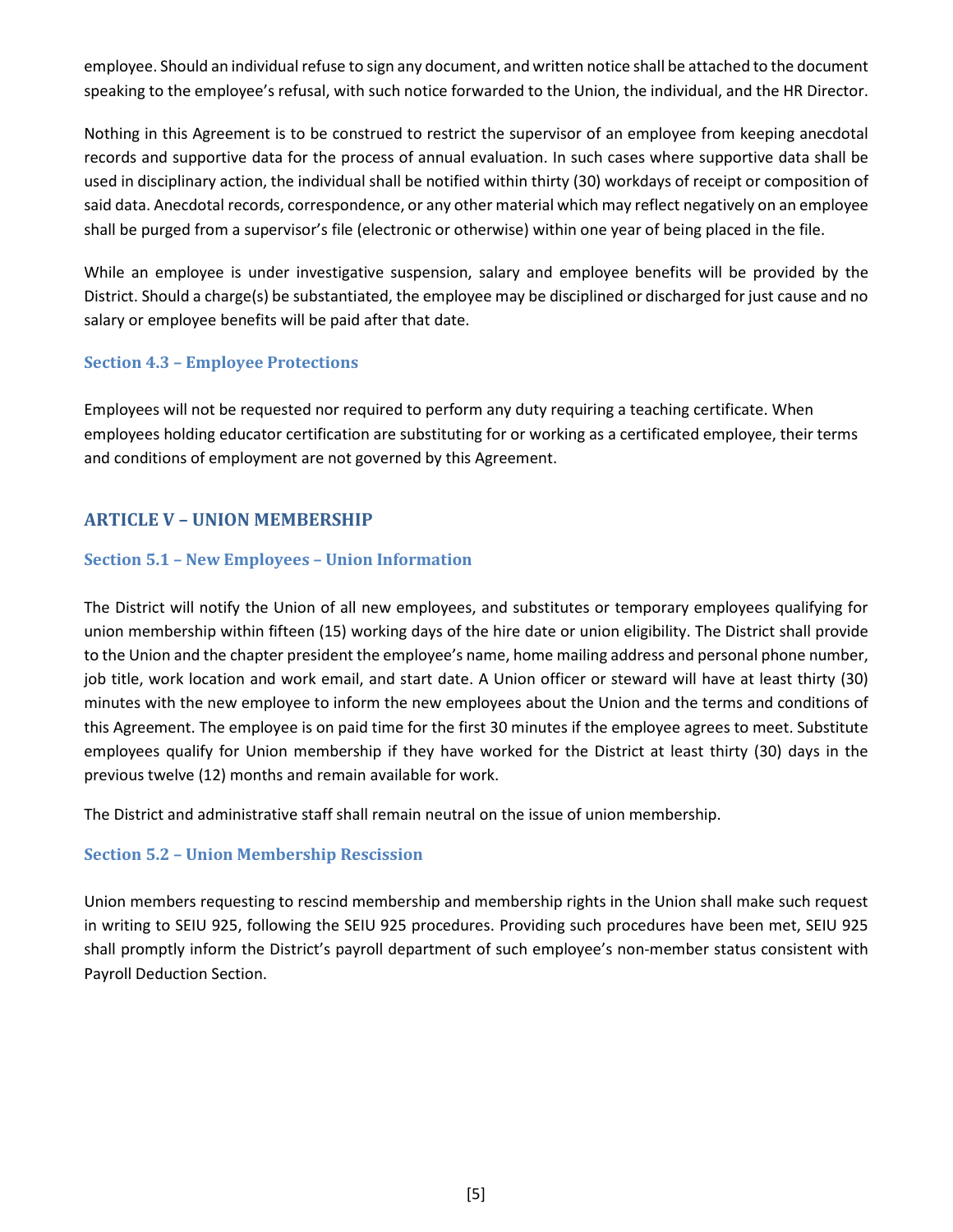### <span id="page-14-0"></span>**ARTILCE VI – PAYROLL DEDUCTION**

The Union will forward to the payroll department, by the tenth (10**th**) of each month, a list of all employees with legal name who have individually authorized or rescinded their membership in the Union and related payroll deductions. Upon timely receipt of the list, for monthly payroll processing, the District will deduct from the employee's wages and remit monthly to the Union; union membership dues and other related deductions of all member employees.

Each month the District shall provide the Union an Excel or other electronic format list with the first name, last name, employee identification number, dues deduction amount, authorized COPE deduction amount, gross pay for the pay period, and hours worked or paid in the pay period.

The District will notify the Union, monthly of all new hiring, layoffs, and terminations of employees subject to this Agreement, together with the reason and date of layoffs, and termination.

The District will provide an electronic version of the monthly warrant register that accompanies the dues warrant. In addition, the District will provide the Union with the District directory twice each year in an electronic format or as requested by the Union. The directory will include names, work location, position, address, primary phone number and District email.

The Union agrees to hold the District harmless against any and all claims, demands, suits or other forms of liability that arise out of, or by reason of this deduction. The dues shall be at a rate authorized by Union vote.

There shall be no obligation on the part of the District to make any deduction beyond the original terms of the Collective Bargaining Agreement existing at the time of this assignment unless the Agreement is extended or a new Agreement is reached containing such authorization for deduction.

#### <span id="page-14-1"></span>**ARTICLE VII –LABOR-MANAGEMENT COMMITTEE**

The Union will designate a Labor-Management committee who will meet with the Superintendent and/or his/her designated representatives on a mutually agreeable regular basis to discuss appropriate matters. Meetings shall be held at times when they cause as little interruption of the work schedules as possible.

#### <span id="page-14-2"></span>**ARTILCE VIII – NONDISCRIMINATION**

#### <span id="page-14-3"></span>**Section 8.1 - Nondiscrimination**

The District and the Union affirm their adherence to the principles of free choice and agree they shall not discriminate against any employee covered by this Agreement because of age, race, color, religion, sex, national origin, marital status, or the presence of any sensory, physical, mental disability unless the particular disability would prevent proper performance of duties, or other qualities protected by law.

#### <span id="page-14-4"></span>**Section 8.2 – Family Members**

The District agrees not to discriminate against members of the same family or household in the hiring and reassignment of employees. An assignment which places members of the same family or household in positions where one has supervisory management over the other will be avoided unless approved by the Superintendent or his/her designee.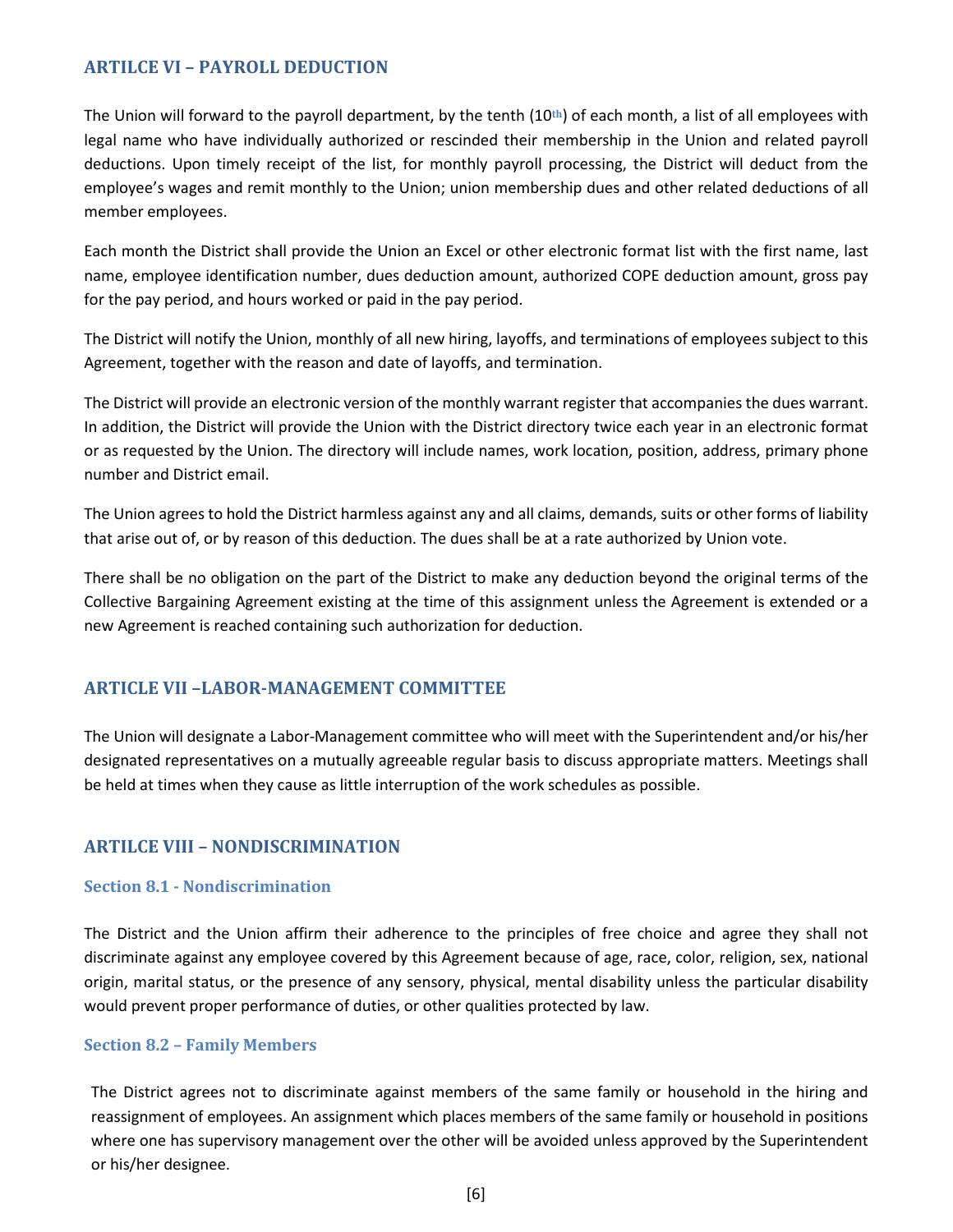### <span id="page-15-0"></span>**ARTICLE IX – NEW CLASSIFICATIONS**

#### <span id="page-15-1"></span>**Section 9.1 – New Jobs**

In the event the District creates a new job, the District will notify the Union and will negotiate the rate of pay of the new job description prior to posting. The District will provide the Union with a copy of the job description.

#### <span id="page-15-2"></span>**Section 9.2 – Change Existing Jobs**

If the District intends to substantially alter the job description of an existing job within the bargaining unit, it shall notify the Union and shall negotiate all issues consistent with this Agreement. If the work of an existing job has substantially deviated from the job description/posting, the Union shall notify the District and first meet in Labor-Management to discuss the changes. If not resolved there, the Union shall notify the District to negotiate all issues consistent with this Agreement.

### <span id="page-15-3"></span>**ARTICLE X – CLASSES OF EMPLOYEES**

#### <span id="page-15-4"></span>**Section 10.1 – Year-Round (Full-Time)**

A regular year-round full-time employee is one who is regularly scheduled forty (40) hours per week throughout the calendar year.

#### <span id="page-15-5"></span>**Section 10.2 – Regular Part-Time**

A regular part-time employee is one who is regularly scheduled for less than forty (40) hours per week throughout the calendar year or is scheduled for forty (40) hours a week, but only part of the calendar year. The most common example is school-year employees.

#### <span id="page-15-6"></span>**Section 10.3 – Substitutes**

A substitute worker is one who is employed on an intermittent basis to fill positions occupied by a regular employee during said employee's absence. Substitute employees employed for more than thirty (30) days of work within any twelve (12) month period ending during the current or immediately preceding school year, and who continue to be available for employment, shall be included within this bargaining unit and afforded full rights, privileges and obligations under the terms of this Agreement, with the following-limitations and other limitations expressly included elsewhere in this Agreement (for example § 19.2, Substitute Compensation; § 29.2.1, Bus Driver Events; §29.3, Activity Trips; § 29.3.2, Emergency Trips; etc.):

- To be considered for open regular positions or open leave replacements, and subsequent openings substitutes will be considered after working as a substitute for sixty (60) days of work over the course of at least one (1) contract year, and have requested and received a satisfactory evaluation as provided for in the evaluation process for each year of work.
- Evaluations shall be completed within five (5) (if the substitute has completed sixty (60) days of work) workings days of the employee's request.
- Substitutes may be directed to participate in any District trainings.

A substitute will be credited with one (1) day of work toward his/her thirty (30) days of initial employment period, regardless of the hours worked during the day.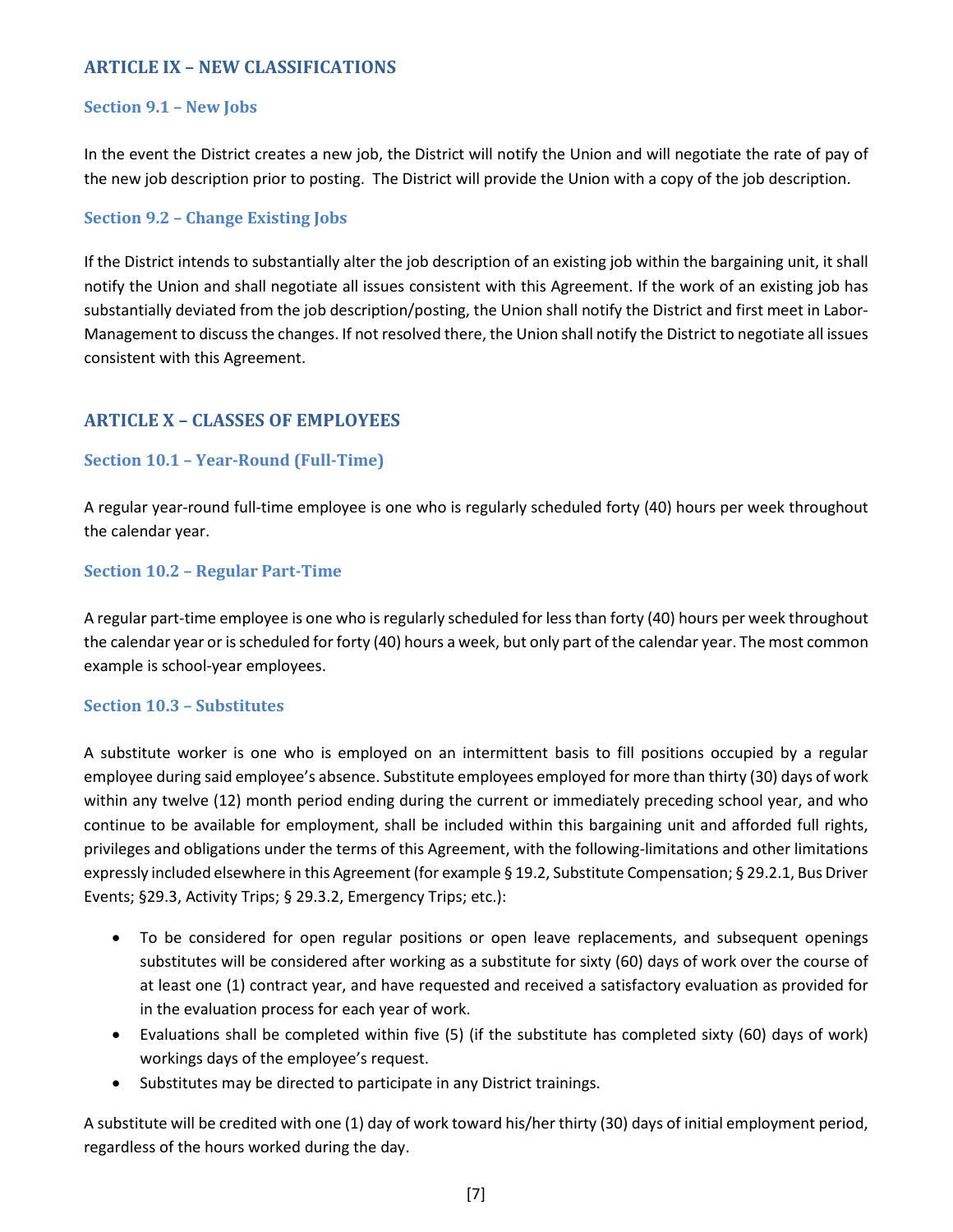Substitutes shall not be eligible for health insurance benefits, except as required by law, or other benefits. Substitutes who have served twenty (20) consecutive days or more in the same assignment will accumulate temporary disability leave at the rate of one day for each twenty (20) days worked. Such leave will be credited after being earned and may not be used in advance. This leave cannot be carried over to the next assignment, except in cases where the assignment is changed but the substitute's service is interrupted by no more than three (3) consecutive work days.

Substitutes may receive an evaluation of their work performance after sixty (60) days work in any contract year and each contract year thereafter, if requested by the employee or directed by the supervisor.

#### <span id="page-16-0"></span>**Section 10.3.1 – Custodians**

#### A. In-building substitute:

- 1. Lead custodians at the secondary level have the opportunity to fill in for the BMP at their own site for up to thirty (30) workdays provided they meet the qualifications of the BMP position. Buildings with two (2) lead custodians shall be provided the opportunity to rotate substitute openings.
- 2. General custodians at the secondary level have the opportunity to fill in for the lead position up to thirty (30) workdays provided they meet the qualifications of the position. Buildings with two (2) or more general custodians shall be provided the opportunity to rotate substitute openings. General positions will be filled from the substitute list. General custodians at the secondary level have the opportunity to fill in for the BMP, if the in-building leads are no available or decline, provided they meet the qualification of the BMP position. Buildings with two (2) or more general custodians shall be provided the opportunity to rotate BMP substitute openings per each absence up to 30 days. General positions will be filled from the substitute list.
- 3. General custodians at the elementary level have the opportunity to fill in for the BMP in their building up to thirty (30) workdays provided they meet the qualifications of the BMP position.

B. If no in-building custodian is available, then the absence is filled out-of-building. The District will call through the out-of-building step-up list first. The District is not required to follow this process if it has less than twentyfour (24) hours notice of the absence:

- 1. When an "in-building" employee is not available or qualified to fill a BMP absence, a BMP who has signed up to work out-of-building will be given first consideration to fill in for the BMP, if it's a higherpaid position. (This will be offered on a rotating basis per each absence up to 30 days from the established list. Custodians shall have an opportunity to sign up for the step-up opportunities at any time (there shall be a separate annual sign-up list for building security assignments; employees may withdraw their name from the security assignment list at any time; the sign-up list will be reopened if there are insufficient employees for necessary assignments).
- 2. If no BMP is available, lead first, and then general custodians, who have signed up to work out-ofbuilding, will be given first consideration to fill in for a BMP provided they meet the BMP minimum qualifications. This will be offered on a rotating basis from the established list per each absence up to 30 days. Custodians shall have an opportunity to sign up for the step-up opportunities at any time (there shall be a separate annual sign-up list for building security assignments; employees may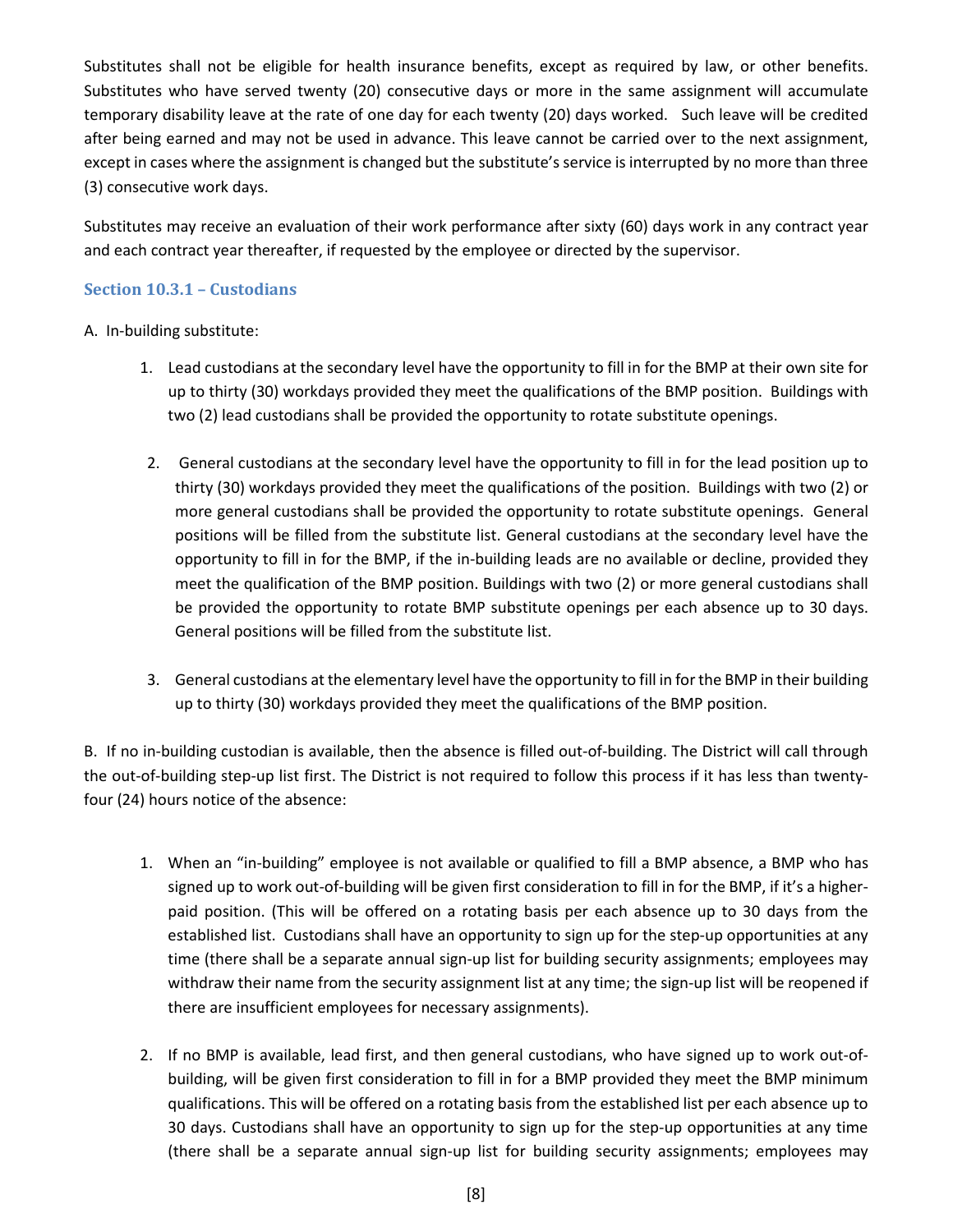withdraw their name from the security assignment list at any time; the sign-up list will be re-opened if there are insufficient employees for necessary assignment).

- 3. Substitutes for Mark Morris BMP and lead custodians are required to have a CPO license.
- 4. At the secondary level, if all lead custodians are not available, a general custodian at the same site shall be given the opportunity to fill in for the BMP until a lead is available.
- 5. A rotation list for each level will begin anew each September 1 on a per job basis. Long-term substitute positions of thirty (30) days shall not begin anew, but remain on a continual basis.

#### <span id="page-17-0"></span>**Section 10.3.2 – Food Service**

In Central kitchen, in the event the Kitchen Supervisor is absent for less than thirty (30) days, the Production Leads (Baker, Cook and Salad Maker) will have the opportunity to fill the position in seniority order, but opportunities to fill-in will be rotated.

In the Central kitchen, in the event that one (1) Production Lead (Baker, Cook and Salad Maker) is absent for less than thirty (30) days, the production assistant will have the opportunity to fill that position first. In the event that more than one (1) lead position is absent, or the production assistant is absent, all other central kitchen employees will have the opportunity to fill the position(s) in seniority order, but opportunities to fill-in will be rotated.

In the event that there is a temporary vacancy of less than thirty (30) days in a secondary kitchen in the Kitchen Supervisor position, the Secondary Salad Maker in that kitchen will have the opportunity to fill the position.

In the event that there is a temporary vacancy of less than thirty (30) days in a secondary kitchen, qualified employees in lower paid positions may step up into those vacancies, in order of seniority, but opportunities to fillin will be rotated.

If no one steps up for a position, or no provision for step-up is provided in this section, substitutes will be called to fill temporary vacancies.

#### <span id="page-17-1"></span>**Section 10.3.3 – Transportation**

When an assigned driver is absent for the whole day, his/her full run (hours) will be given to the substitute driver.

When a driver asks for the midday run off, the midday run shall be given to a regular driver on a rotation list by seniority. When a driver is going to be gone for the midday run and either the a.m. or p.m. run, the midday run shall be given to a regular driver and the a.m. or p.m. run may be given to a substitute driver.

An opening of up to ten (10) days' duration resulting from a regular employee's absence shall be filled by a substitute. Substitute drivers will be put on a rotation basis and will be assigned runs, provided they have completed the necessary training for that run.

Substitutes shall be assigned at least two (2) hours per event (runs and trips) when they are called in to work.

#### <span id="page-17-2"></span>**Section 10.3.4 – Absences**

Employees report their absences through the substitute request system when they are absent with notice to their supervisor. All absences of up to thirty (30) days are filled by substitutes.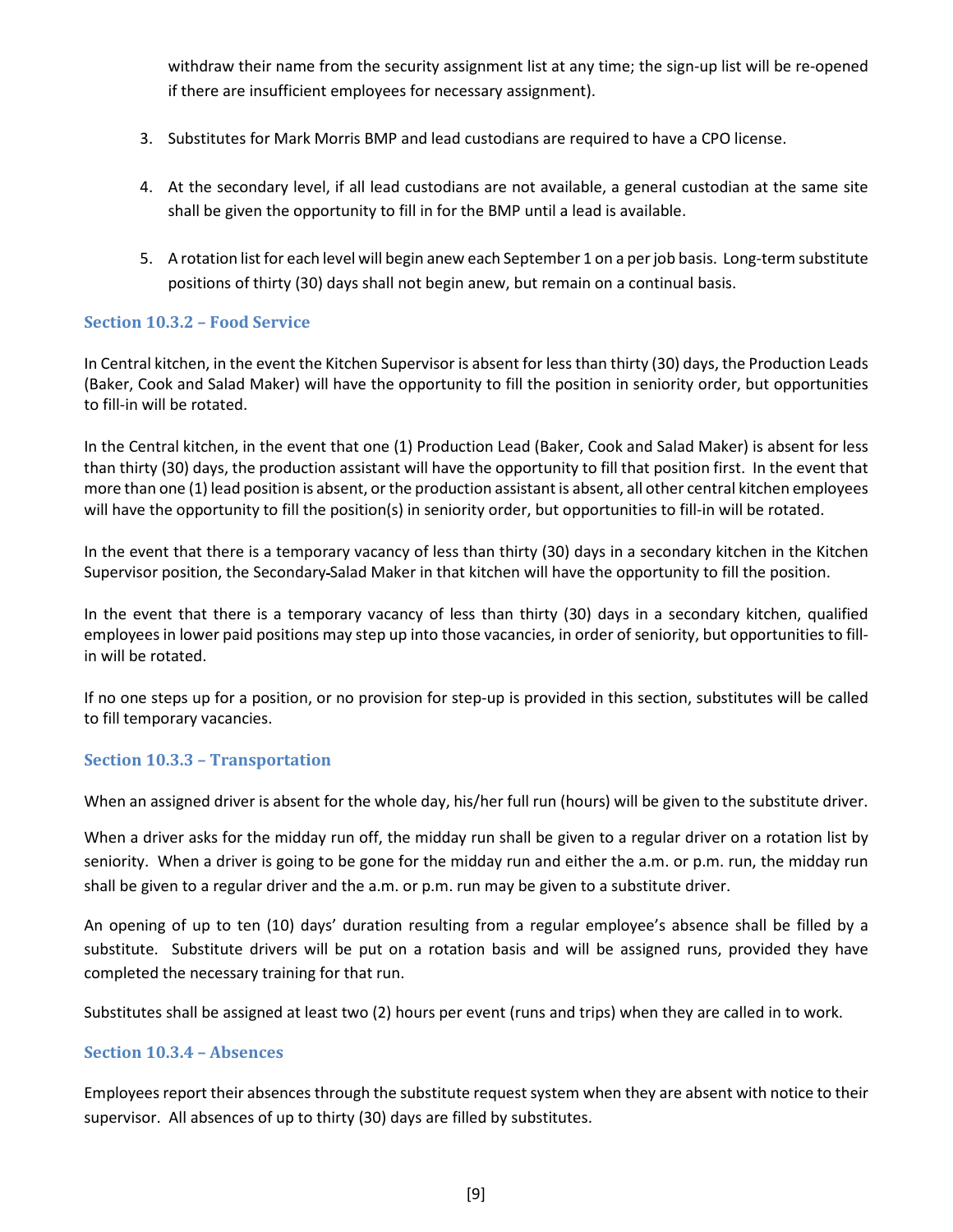#### <span id="page-18-0"></span>**Section 10.4 – Temporary**

A temporary employee is one who is hired for a specific purpose for up to thirty (30) workdays. They do not accrue vacation, temporary disability leave, holiday pay, or other fringe benefits. At the end of the thirty (30) workdays the position shall be posted or eliminated.

#### <span id="page-18-1"></span>**Section 10.5 – Leave Replacement**

If it is determined an employee will be off work in excess of (30) workdays, his/her position will be posted within the classification as an open leave replacement position. Leaves of 30 workdays or less will be filled following the provisions of Section 10.2. Vacancies in bus driver positions in excess of ten (10) days will be posted within the classification as an open leave replacement position.

#### <span id="page-18-2"></span>**ARTICLE XI – SENIORITY**

#### <span id="page-18-3"></span>**Section 11.1 – When Established**

The seniority of an employee in the bargaining unit shall be established and begin to accrue as of the date on which s/he begins to work for the District in a SEIU regular position. After September 1, 2016, in the event that more than one employee has the same hire date, seniority will be established by the order that applications for employment were completed.

For hires prior to September 1, 2016, when employees have the same start date, the established alpha priority order below will apply based on the spelling of the employee's last name through the entire last name when necessary. A name change during employment will not change an employee's designated seniority ranking.

| #1 – C | $#8 - F$  | $#15 - A$ | #22 – H   |
|--------|-----------|-----------|-----------|
| #2 – T | $#9 - U$  | $#16 - M$ | $#23 - W$ |
| #3 – G | $#10 - P$ | #17 – Z   | $#24 - J$ |
| #4 – I | #11 – $V$ | #18 – Y   | $#25 - X$ |
| #5 – B | #12 – S   | #19 – K   | $#26 - R$ |
| #6 – O | #13 – D   | $#20 - E$ |           |
| #7 – N | #14 – L   | $#21 - Q$ |           |

Individuals hired between September 1, 1983, and August 31, 1986, shall maintain their seniority ranking as identified on the 2015-16 seniority list

#### <span id="page-18-4"></span>**Section 11.2 – When Lost**

The seniority rights of an employee shall be lost for the following reasons:

- A. resignation
- B. retirement
- C. termination

#### <span id="page-18-5"></span>**Section 11.3 – When Not Lost**

Seniority rights shall not be lost for the following reasons:

A. Time lost by reason of industrial accident, industrial illness, temporary disability leave or layoff as explained in Section 13.1.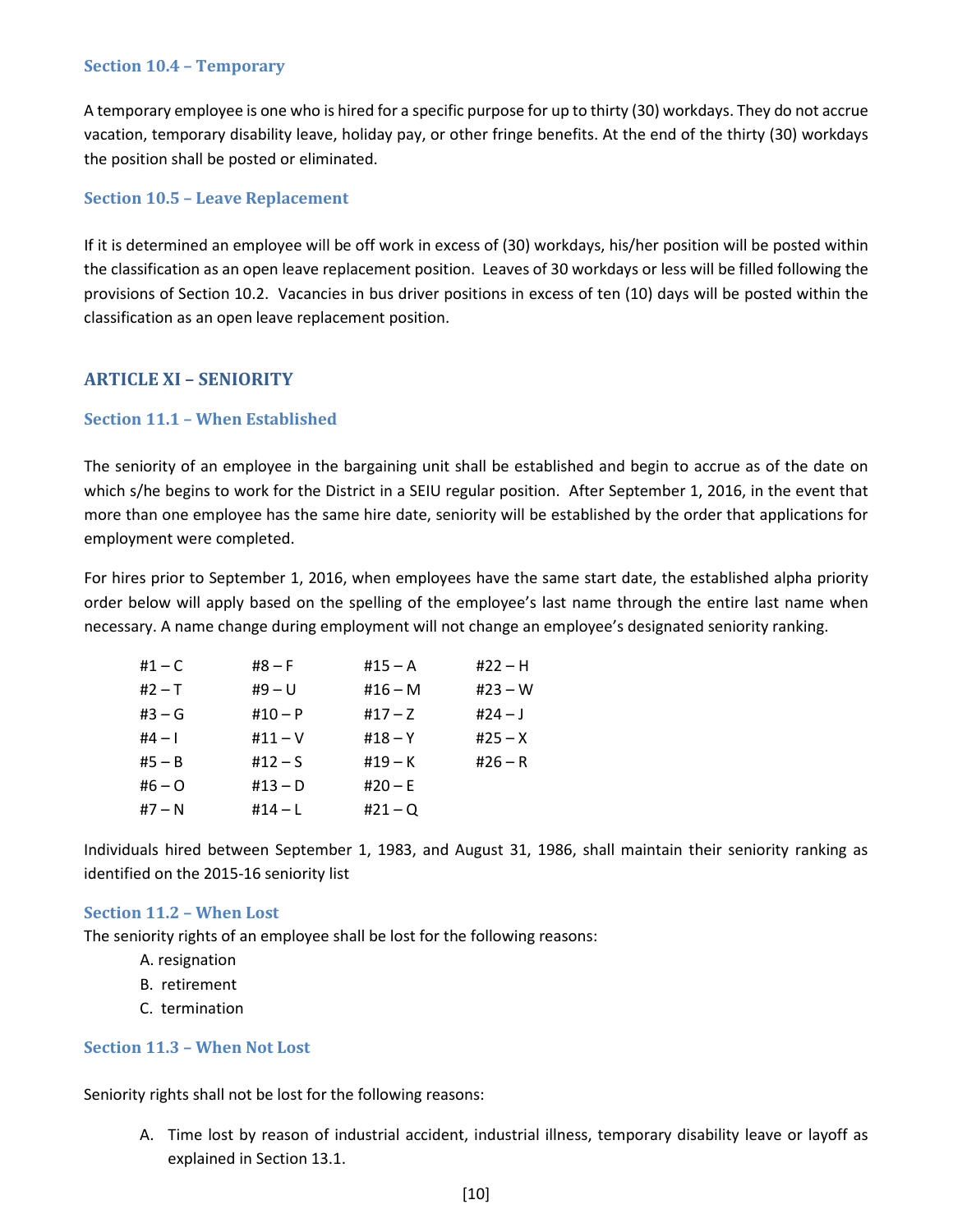- B. Time on leave of absence granted for the purpose of serving in the Armed Forces of the United States.
- C. Time spent on other authorized leaves of absence for a maximum of two (2) consecutive years to be requested annually and granted by the Board.
- D. A regular employee who changes job classifications within the bargaining unit shall retain his/her total District seniority.

#### <span id="page-19-0"></span>**Section 11.4 – Rights**

An employee with the most total District seniority shall have preferential rights to available job openings if s/he has the necessary skills, abilities and qualifications to perform the essential job functions.

### <span id="page-19-1"></span>**ARTICLE XII – PROBATIONARY PERIOD**

#### <span id="page-19-2"></span>**Section 12.1 – New Employees**

A new employee shall be classified probationary for a period of ninety (90) regularly scheduled workdays and during that period may be terminated, for cause, if in the District's judgment that person should not be retained.

#### <span id="page-19-3"></span>**Section 12.2 – Evaluation**

All employees shall be evaluated at least annually and shall receive a copy of their evaluation.

The probationary employee will be evaluated twice within the first ninety (90) regularly scheduled workdays. The first evaluation will be after approximately thirty (30) regularly scheduled workdays. If performance is satisfactory, s/he will become a regular employee after ninety (90) regularly scheduled workdays with their seniority then being retroactive to the first day of employment.

Any document utilized in the evaluation process will be made available for the employee's review, upon request.

### <span id="page-19-4"></span>**ARTICLE XIII – LAYOFFS/REDUCTION IN FORCE**

#### <span id="page-19-5"></span>**Section 13.1 – Guidelines**

School-year employees will be notified of reasonable assurance of continued employment for the next school year in writing by the District by June 1.

In the event the District determines that the bargaining unit must be reduced, the District shall notify the Union representative in writing at least 21 calendar days prior to notifying employees in writing of reduction in force. Employees shall be notified at least fourteen (14) calendar days prior to the effective date of their layoff.

Employees shall be recalled in accordance with the provisions of Section 13.4.

The District shall generate a list of employees according to seniority in their present job classifications as described in § 1.4. The seniority list will be used for reduction in force in each job classification beginning with the least senior employee. Employees who are reduced shall initially be deemed "displaced" and have first consideration in filling any open positions if they have the skills, abilities, and qualifications.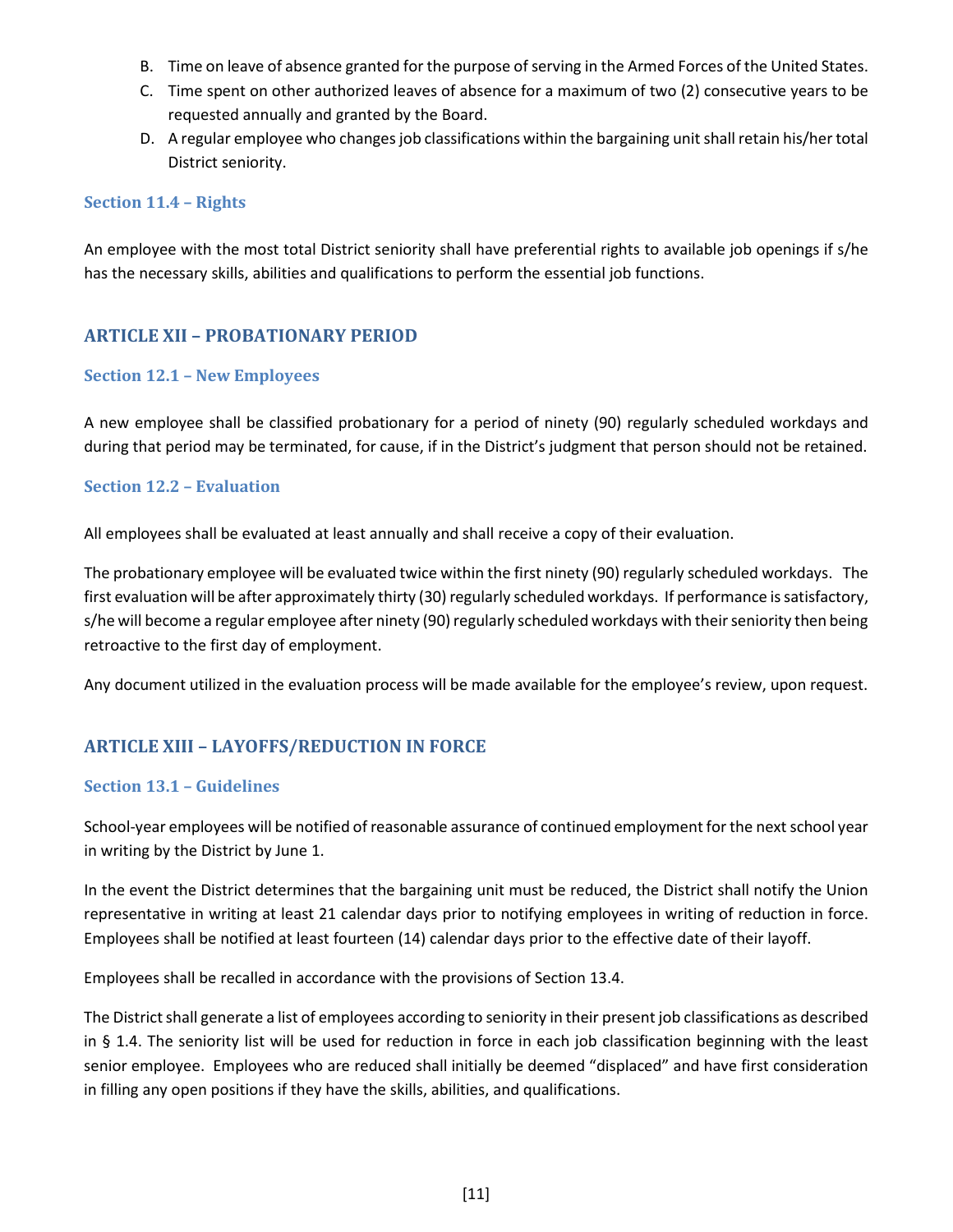#### <span id="page-20-0"></span>**Section 13.2 – Bumping Procedures**

Employees designated for RIF are permitted to bump into the position of the least senior employee in another classification for which the RIFed employee has greater seniority, provided such employee possesses the necessary skills, abilities and qualifications to perform the essential functions of the position

#### <span id="page-20-1"></span>**Section 13.3 – Current Addresses**

It shall be the responsibility of the employees who were laid off to keep the Human Resources Office advised of their current address, email address and telephone number.

#### <span id="page-20-2"></span>**Section 13.4 – Reinstatement after Reduction in Force**

If a vacancy occurs after a reduction in force, the District agrees to fill the vacancy by first offering the position to the laid off employee with the greatest total district seniority provided the employee possesses the necessary skills, abilities and qualifications to perform the essential functions of the position.

An employee offered employment will have five (5) calendar days (excluding Saturday, Sunday, and holidays) from the receipt of the written offer or fifteen (15) calendar days (excluding Saturday, Sunday, and holidays) from the date of mailing, whichever occurs first, to accept the position in person or in writing. If s/he rejects the offer, that employee shall be dropped from the recall list and the position shall be offered to the individual so laid off with the next greatest total District seniority, provided s/he is qualified.

Recall rights shall not extend beyond two (2) years from the date of layoff.

### **ARTICLE XIV – POSTING OF JOB OPENINGS**

#### <span id="page-20-3"></span>**Section 14.1 – Filling Positions**

In order to afford employees an opportunity to apply for open regular positions (an open regular position is one that has been permanently vacated by the prior employee or is the result of a newly created position), notice of such openings shall be posted within the bargaining unit only, no later than ten (10) days from the date of opening for a period of five (5) working days. Such posted positions will be filled within fifteen (15) working days from closing of posting. The District will notify the Union if the timelines for posting and hiring will not be met in specific circumstances. Current employees who possess the necessary skills, abilities and qualifications to perform the essential functions of the position will be given first consideration, according to total District seniority (this includes employees with eligible leave replacement seniority and substitutes with at least sixty (60) days experience and a satisfactory evaluation) to fill the open position. If the position is not filled by a current employee, then the District will post the position to external applicants. External applicants include substitutes who are not included in the bargaining unit or have not yet met the sixty (60) days and satisfactory evaluation requirements.

If the open regular position is filled by an employee outside the job classification, the subsequent vacant position will be posted.

Regular employees who accept an open regular position in any job classification (inside or out of their job classification) are not allowed to return to their former position. If their former position becomes open, they may apply as per this section.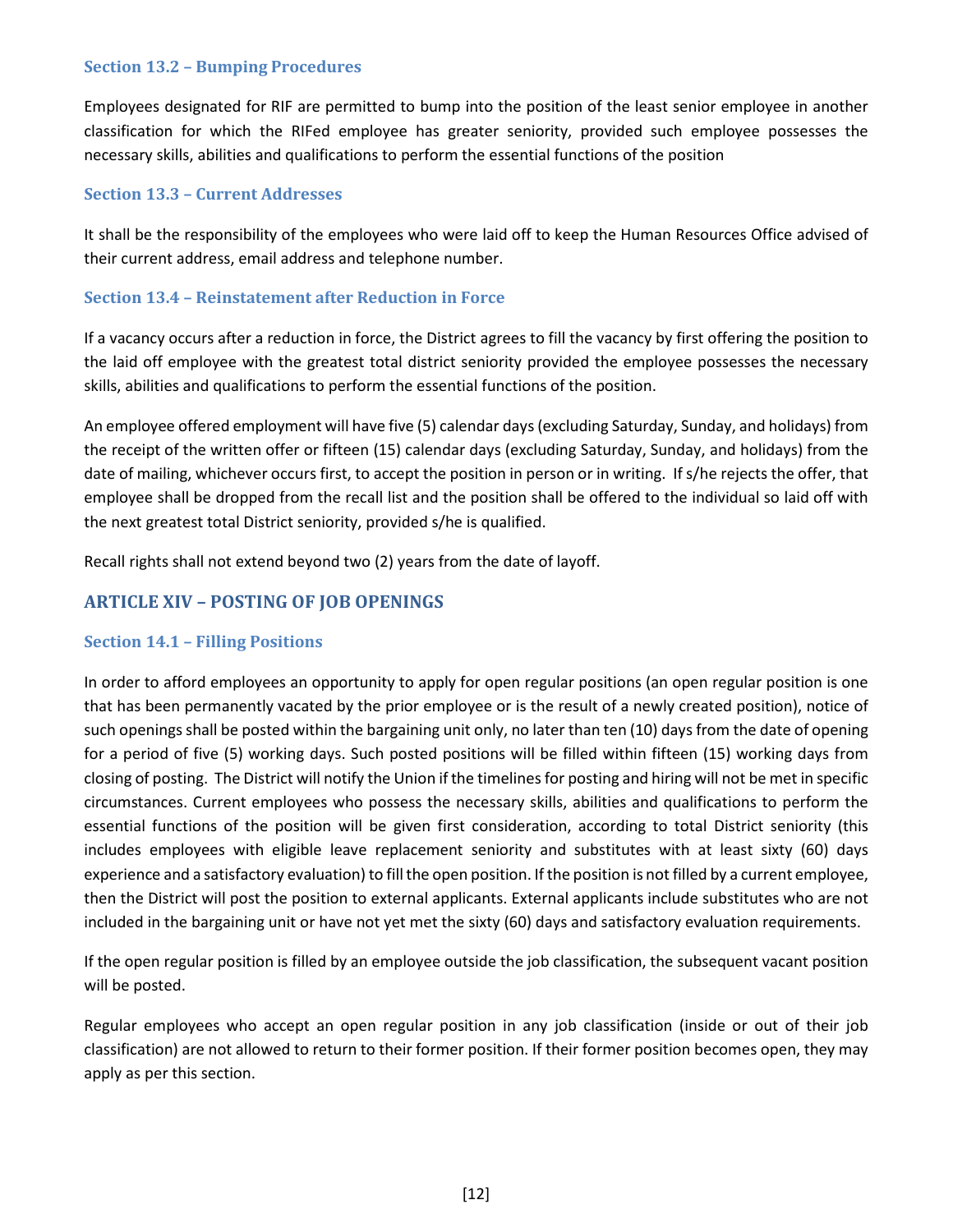#### <span id="page-21-0"></span>**Section 14.2 – Filling (regular position) Subsequent openings**

- A. If the open regular position is filled by an employee within the same job classification, subsequent openings within the classification do not need to be posted. These subsequent openings will be filled only from the list of employees who applied for the open regular position. Employees within the classification who applied will be given first consideration by total District seniority, if they have the skills, abilities and qualifications for the subsequent open position; then employees outside the classification who applied shall be considered by total District seniority, if they have the skills, abilities and qualifications to perform the essential functions of the subsequent open position.
- B. The process is repeated for each subsequent vacancy created by the placements.
- C. If a subsequent opening remains unfilled, it will be posted to external applicants. External applicants included substitutes that are not included in the bargaining unit or have not yet met the sixty (60) day and satisfactory evaluation requirements.

#### <span id="page-21-1"></span>**Section 14.3 – Filling an Opening – Interim Basis**

The District reserves the right to fill an opening on an interim basis while the opening is being posted and selection is being made. (See Article X, Section 10.3)

#### <span id="page-21-2"></span>**Section 14.4 – Filling Leave Replacement**

If an employee is off work for more than 30 days, or the District is notified that an employee will be off work in excess of (30) working days (ten (10) days for bus drivers), his/her position will be posted as an open leave replacement position. Notice of such openings shall be posted no later than ten (10) days from the date of opening for a period of five (5) working days. Such posted positions will be filled within fifteen (15) working days from closing of posting. The District will notify the Union if the timelines for posting and hiring will not be met in specific circumstances. Applicants from all classifications may apply for the posted position, however, applicants within the classification will be given first consideration.

Current regular employees within the classification who possess the necessary skills, abilities and qualifications to perform the essential functions of the position will be given first consideration, according to total District seniority (including those with eligible leave replacement seniority and eligible substitutes within the classification (those with sixty (60) days experience as a substitute and a satisfactory evaluation)) to fill the open leave replacement.

If no applicant within the classification is selected, applicants from outside the classification who possess necessary skills, abilities, and qualifications to perform the essential functions shall be considered according to total District seniority (this includes employees with eligible leave replacement seniority and substitutes with at least 60 days experience and a satisfactory evaluation).

#### <span id="page-21-3"></span>**Section 14.4.1 – Openings Subsequent to Leave Replacement Vacancies**

Subsequent openings will be filled.

- A. Only from the list of employees who applied for the leave replacement position.
- B. Employees within the classification who applied will be given first consideration by total District seniority, if they have the skills, abilities, and qualifications for the subsequent opening position; then employees outside the classification who applied shall be considered by total District seniority, if they have the skills, abilities and qualifications to perform the essential functions of the subsequent position.
- C. The process is repeated for each subsequent vacancy created by the placements.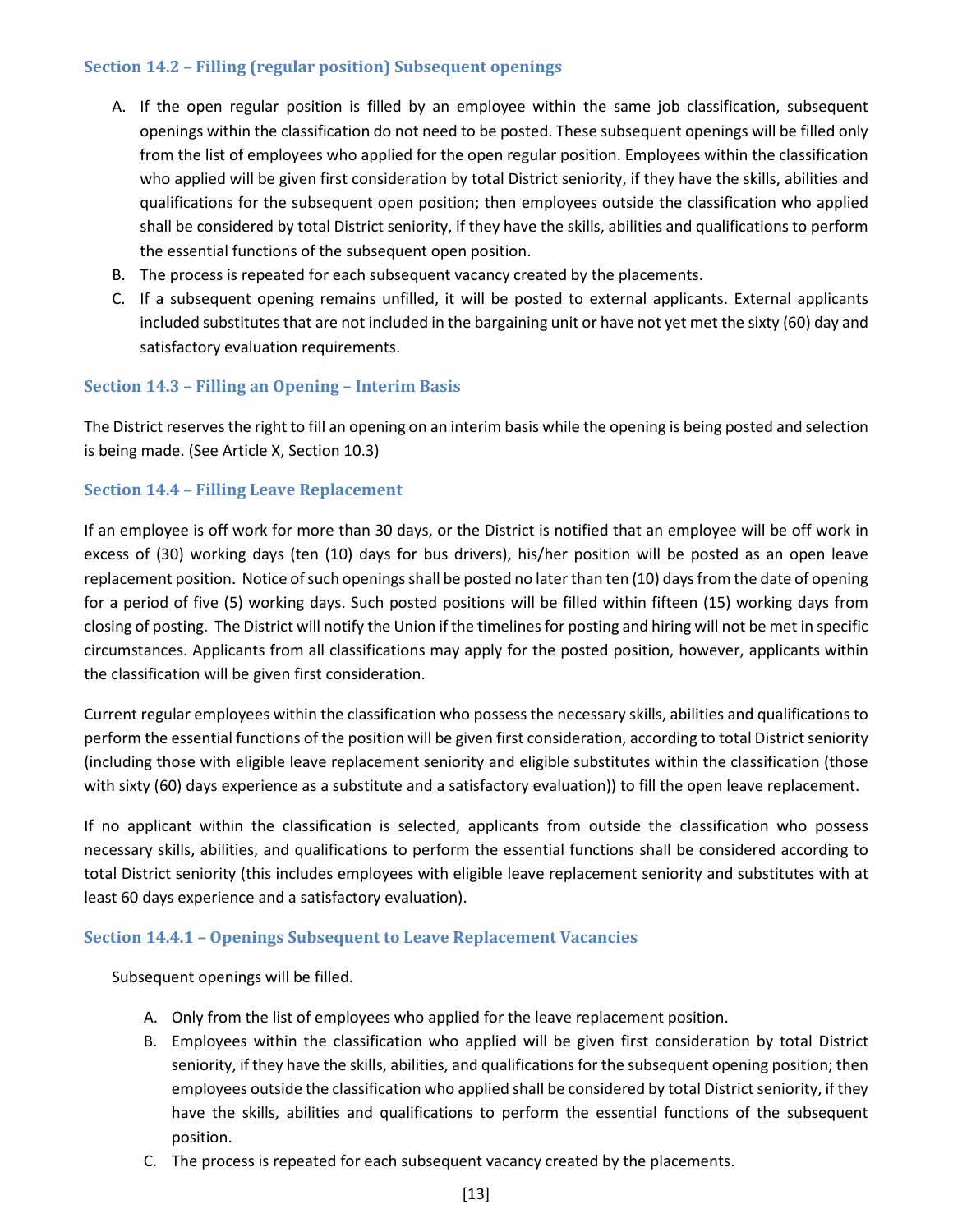D. If a subsequent opening remains unfilled, it will be posted to outside applicants.

#### <span id="page-22-0"></span>**Section 14.4.2 – On Leave Employee Returns**

If the "on-leave" employee returns, the employee who filled the leave replacement position and the employees who filled the subsequent openings/positions will return to their previous positions. If the previous status was as a substitute or the person was hired from outside the bargaining unit, he/she will be placed on the substitute list. Upon being assigned to the substitute list:

- A. He/she will be allowed to retain his/her established seniority date up to one (1) year.
- B. No additional seniority time as a substitute will be earned.
- C. If hired into a regular position within the first year after the leave replacement ends, the seniority date will be back dated based on the seniority earned (number of days) during the previous leave replacement assignment.

### <span id="page-22-1"></span>**Section 14.4.3 – On Leave Employee Does Not Return**

If the "on leave" employee does not return to his/her job, the employee who filled the leave replacement position and the employees who filled the subsequent openings/positions will remain in the positions they filled and these will become their permanent positions. If their former position becomes open, they may apply as per Section 14.1.

Coordinator positions are an exception to the above leave replacement language. A coordinator position can be filled by the qualified senior regular employee from the same job classification with the leave replacement rules. When it is determined the on-leave employee is not returning, the employee filling the coordinator position will return to his/her job and the coordinator position will be posted within the bargaining unit.

#### <span id="page-22-2"></span>**Section 14.5 – Summer Posting**

Openings during the summer months will be posted electronically via email and on the District website. Printed lists will be available at the District office. Summer postings will not include those jobs that need to be filled due to vacation, sick leave, or needed occasional extra help.

Paraeducator jobs that continue on in the summer do not need to be posted. The employee(s) currently holding the position may continue working the summer hours.

The District may employ temporary summer help. No such service will replace positions or hours of employees covered by this Agreement. Temporary summer jobs shall be determined annually by the District. Current bargaining unit members will be given first consideration, according to total District seniority and qualifications, and then to substitutes.

The District shall post, in accordance with the Agreement, the anticipated summer jobs. Such postings will include projected work schedules, required qualifications, and duties to be performed. Selection for summer jobs will be based on seniority and qualifications. Such assignments shall be at the will of the District.

No employee working in the bargaining unit member may hold a temporary summer job which, with other district assignments, would necessitate overtime pay, and nothing contained herein shall serve to extend benefits (other than the designated rate of pay for the temporary job) of employees working in the bargaining unit except as required by law.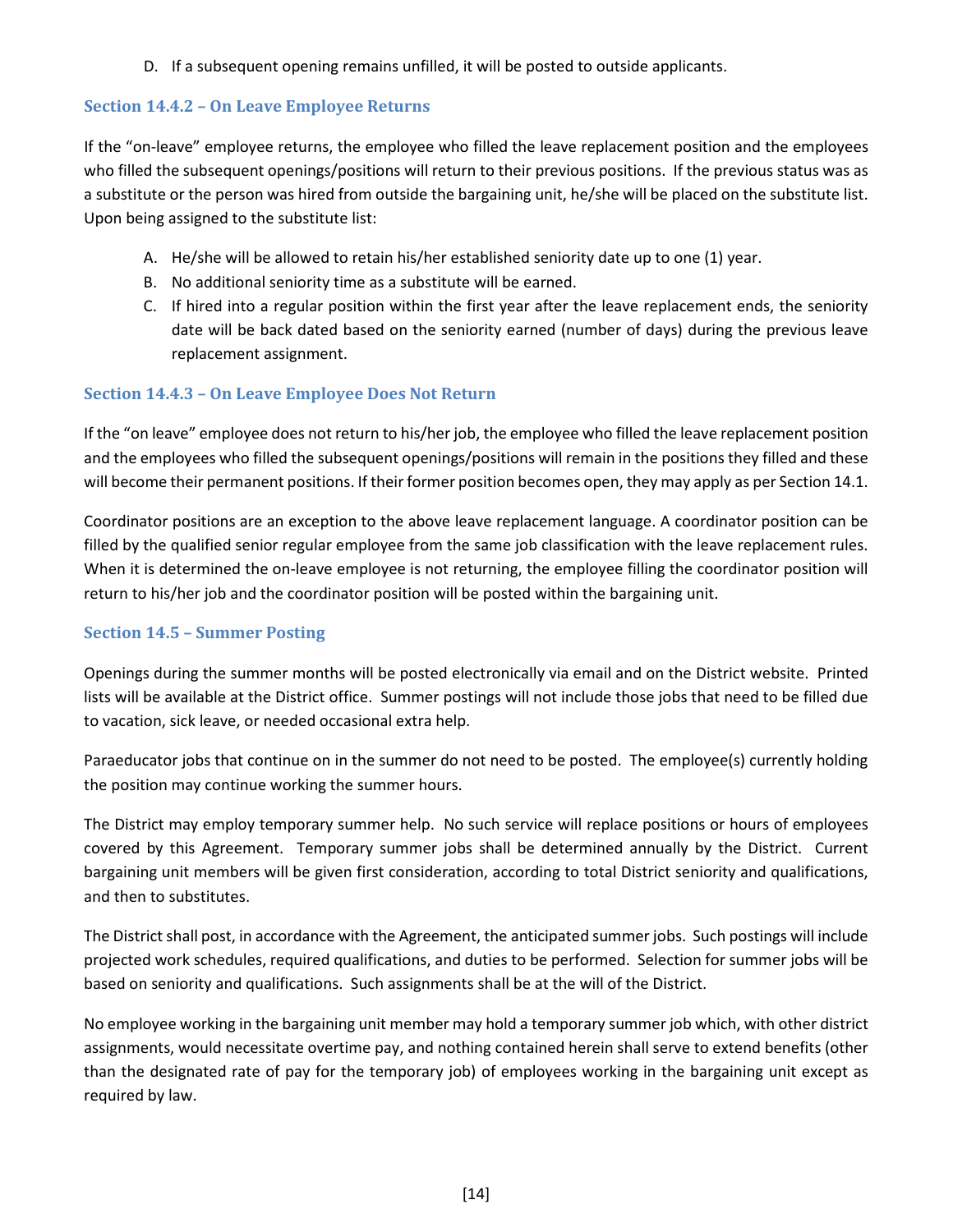#### <span id="page-23-0"></span>**Section 14.6 – General Paraeducator Certification**

As funded by the Washington state legislature, the District will provide the state specified amount of hours of professional development consistent with the learning targets of the Fundamental Course of Study and General Certificate to instructional paraprofessionals as defined by the Professional Educator Standards Board. Training will be provided by the District. Employees may request reimbursement for the costs of obtaining the General Certificate, and if the General Certificate becomes required, the District will pay the fees for it. Should the State change or modify the expectations of the Fundamental Course of Study and the General Certificate, the District and Union shall meet to negotiate the impacts of those changes.

- Exempt Paraeducators will be offered the training.
- Paraeducators will be paid their regular hourly rate for professional development hours outside of their regular work schedule.

### <span id="page-23-1"></span>**ARTICLE XV – HOURS AND OVERTIME**

#### <span id="page-23-2"></span>**Section 15.1 – Definition of Terms**

- A. *Day* as used in the Agreement shall mean and consist of the twenty-four (24) hour period beginning at 12:01 a.m.
- B. *Work week* shall mean and consist of the seven-day (7-day) period beginning at 12:01 a.m. Monday.
- C. *Posted hours* shall mean those hours listed on an employment authorization for a regular or leave replacement position.
- D. *Straight time* is paid non-overtime hours.
- E. *Overtime pay* shall mean one and one-half (1½)times the straight time rate in effect at the time the employee is working and shall be computed to the nearest fifteen (15) minutes. For the purpose of determining overtime, all compensated time shall be considered time worked.
- F. *Seniority* shall mean "an individual's length of service with the District in a regular position."
- G. *Anniversary date* shall mean the day s/he begins to work on a specific job.

#### <span id="page-23-3"></span>**Section 15.2 – Changing Posted Hours**

If an employee in any thirty (30) consecutive working days, works over the posted hours with supervisor authorization on more than half of these days, that employee's posted hours will be raised to the time worked, not to exceed eight (8) hours per day. This provision does not apply to Transportation assignments, which are addressed in Article XXIX.

#### <span id="page-23-4"></span>**Section 15.3 – Overtime and Extra Hours**

Overtime work shall be:

- A. All work performed in excess of eight (8) hours in the same day, or in excess of eight (8) consecutive straight time hours extending over more than one day.
- B. All work performed in excess of forty (40) straight time hours in one week.
- C. Employees in the Technology department may, with supervisor pre-approval, work a flexed work week to give flexibility on major projects. This will not constitute daily overtime.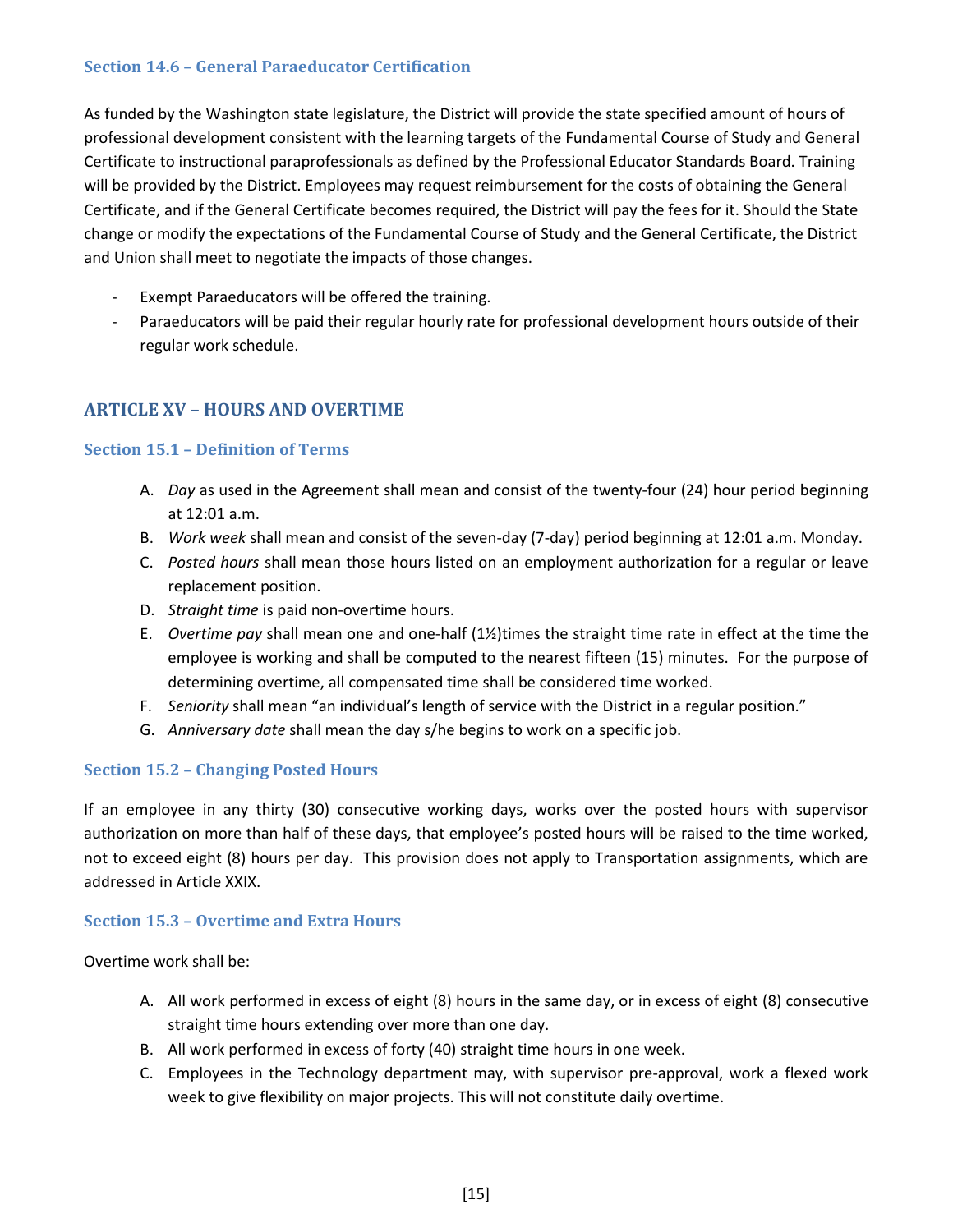#### <span id="page-24-0"></span>**Section 15.3.1 – Approval**

No employee is approved for overtime or extra work pay unless the overtime or extra work has been authorized by the supervisor before the work has been performed. An employee may use Comp Time in lieu of OT with District approval and proper documentation.

#### <span id="page-24-1"></span>**Section 15.3.2 – How Assigned**

Overtime and extra work shall be divided equally among the employees in the job classification whenever possible. Employees interested in working overtime or extra hours shall sign up with their department supervisor on an overtime and extra hours list established and published by the department. Overtime shall be offered on a rotation basis, if the employee has the qualifications for the assignment. Employees are eligible regardless of their regular shift assignment, as long as they can complete the overtime before 6:00 a.m. the following day. The overtime can be split between the employee eligible for the overtime and the next qualified employee on the overtime and extra hours list, with approval of the supervisor.

Saturday - Sunday (Custodial): Overtime shall be assigned to the in-building employees on a rotation basis. If no in-building employees are available, the overtime and extra hours list shall be utilized.

#### <span id="page-24-2"></span>**Section 15.4.1– Change in Paraeducator Hours – Increase**

If an additional paraeducator assignment of one (1) hour or less is available at a site, such notice of assignment shall be posted by email at the site only for a minimum of three (3) days. Paraeducators currently working at that site may apply for that time. The time will be assigned according to total District seniority if s/he has the necessary skills, abilities, and qualifications and if his/her current schedule would allow for such time.

Additional time will not be assigned if it would result in overtime or conflict with the employee's current assignment or required rest periods. Assignment of hours shall not be made if it would have a negative impact on a student's instruction.

#### <span id="page-24-3"></span>**Section 15.4.2 – Change in Paraeducator Hours – Reduction**

When it is necessary to reduce paraeducator hours within a site, the reduction process includes:

- 1. Asking for volunteers to reduce hours,
- 2. Reducing the hours of the least senior employee at that site,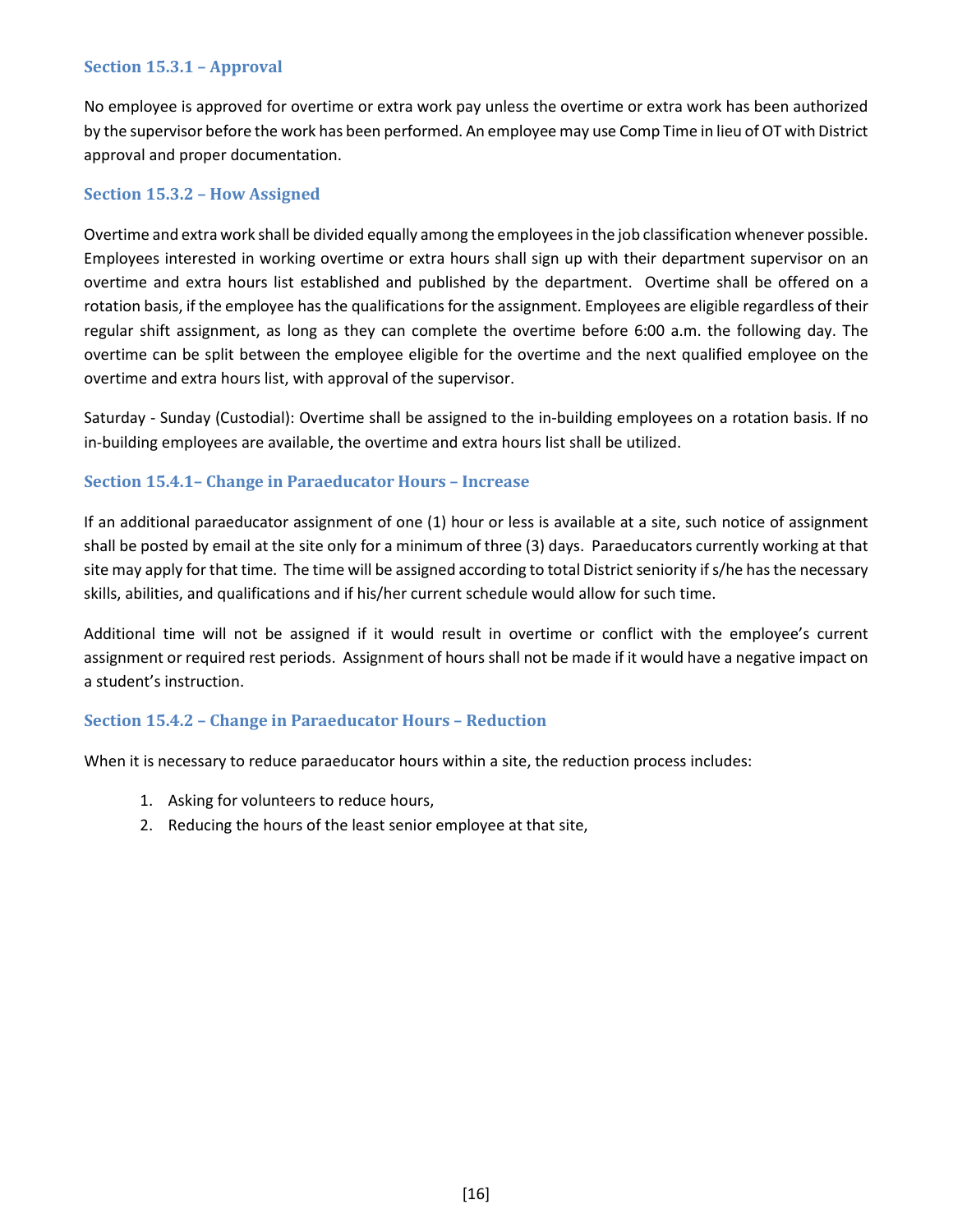#### <span id="page-25-0"></span>**Section 15.4.3 – Developing Paraeducator Schedules**

When developing all paraeducator schedules, the following considerations will be taken into account:

- 1. Student and program needs
- 2. Budget/funding
- 3. Seniority
- 4. Qualifications
- 5. Evaluations

When paraeducator schedule changes occur, justification for changes will be provided to employees when requested.

#### <span id="page-25-1"></span>**Section 15.5 Early Release/Late Arrival (Including Conference Days)**

Employees assigned to work on scheduled late start/early release days shall be allowed to work their number of regularly scheduled hours for that particular day. Employees who elect not to work their regularly scheduled hours will do so without pay, or use vacation or personal leave for the unscheduled time.

#### <span id="page-25-2"></span>**Section 15.6 – Food Service Packager/Servers/Elementary Lunch Servers**

The number of lunches served at each elementary school will be tabulated each year. The tabulated data and the lunch serving times will be used in determining the following year's number of hours and hours of operation for those schools that have a shared position of elementary lunch server and central kitchen packager/server. Before school starts each year, the employees in the above positions will be offered, by seniority, their choice of available positions. If the work required at each site changes, the scheduled hours will reflect those changes.

#### <span id="page-25-3"></span>**Section 15.7 – Changes in Scheduled shifts – Emergency Closures**

If, after opening, schools are closed due to an emergency, general custodians and lead custodians may report to work one hour after the announced closure time, or their regular start time, to complete their regular work assignments.

When employees are directed to leave work by their supervisor or other District official due to emergency or hazardous conditions, they will do so without any loss in pay, leaves, or other benefits.

#### <span id="page-25-4"></span>**ARTICLE XVI – CALL TIME**

#### <span id="page-25-5"></span>**Section 16.1 – When Paid**

Regular hourly paid employees will receive two (2) hours of additional pay, at their regular straight time pay, in addition to the actual hours worked, if the District changes the employee's scheduled working hours without giving twenty-four (24) hours' notice. No call time will be paid when the employee returns to his/her regular working hours. (This section does not apply to changes in scheduled working hours due to weather conditions, volcanos, or other such natural occurrences, or to situations where employees are substituting for other employees)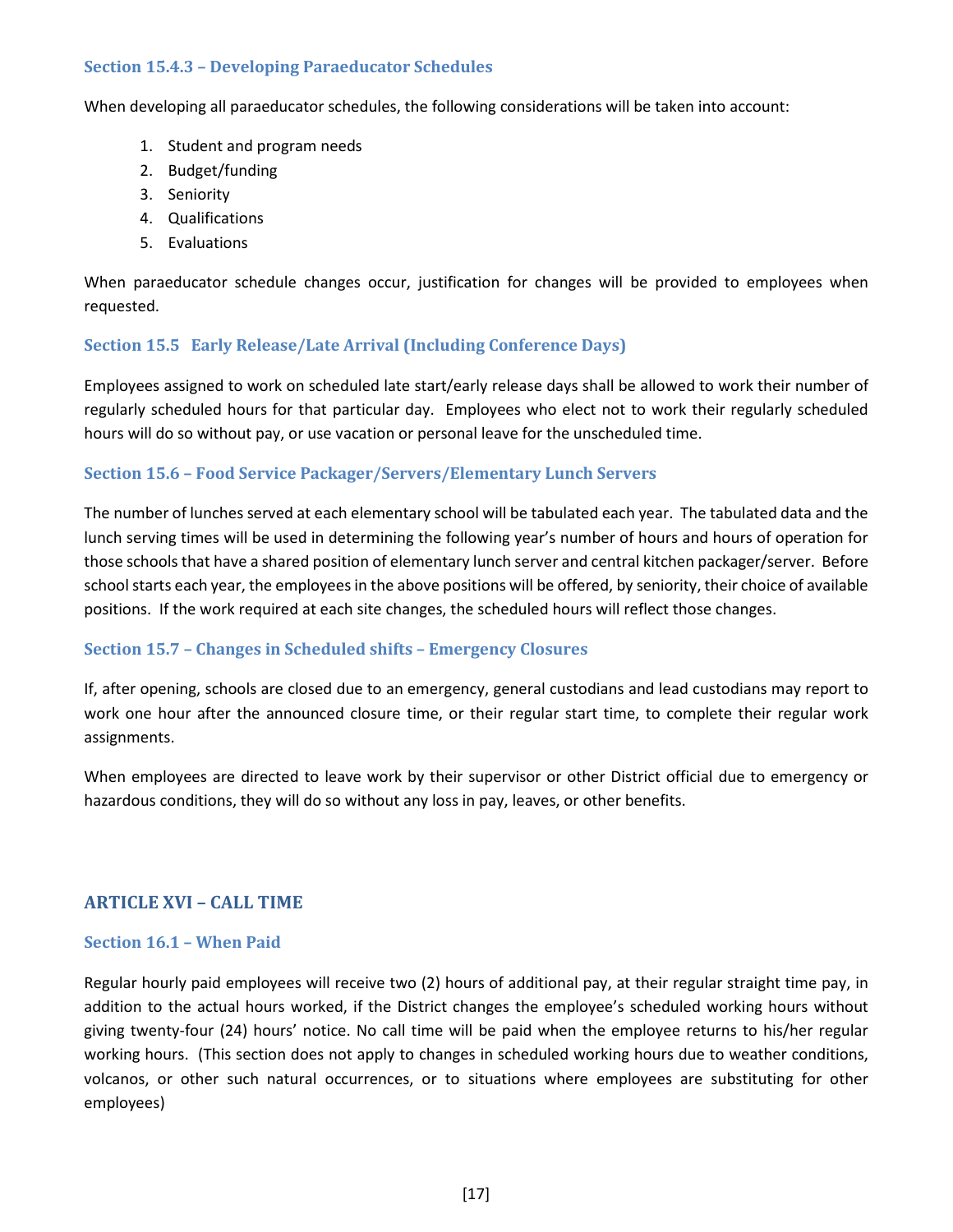Employees who have actually reported to work but whose work is subsequently canceled shall receive a minimum of two hours' pay. Employees may be required to work up to the full two hours.

#### <span id="page-26-0"></span>**Section 16.2 – Call Back**

Employees called back to a job after departure from their scheduled work shift shall be paid, at the appropriate rate, for not less than two (2) hours.

#### <span id="page-26-1"></span>**ARTICLE XVII – REST AND LUNCH PERIODS**

#### <span id="page-26-2"></span>**Section 17.1 – Rest Periods**

Each employee shall be allowed a fifteen- (15) minute paid rest period during each four (4) hours of work.

#### <span id="page-26-3"></span>**Section 17.2 – Lunch Period**

An uninterrupted meal period of no less than thirty (30) minutes shall be afforded each employee who is assigned to a work schedule of more than four (4) hours. The lunch period shall be taken at a time designated by the District.

### <span id="page-26-4"></span>**ARTICLE XVIII – MEDICAL EXAMINATIONS, HEALTH CERTIFICATES, LICENSES AND REQUIRED TRAINING**

#### <span id="page-26-5"></span>**Section 18.1 – Conditions of Employment**

If a job requires a food handler's permit or medical examination, as a condition of initial employment, the costs involved are to be paid by the applicant before s/he becomes an employee.

All medical examinations required as a condition of continued employment shall be paid by the District. The District shall select the physician. If an employee insists on using his/her own physician, the District will pay actual expenses up to a maximum amount equal to the contracted physician's fees. If the employee can only schedule such examinations during his/her regularly scheduled work hours, the employee shall be paid at the regular rate of pay.

Employees who are called to participate in DOT random drug testing and who are not tested during regularly scheduled work hours, will receive one hour's pay or actual time, whichever is greater.

#### <span id="page-26-6"></span>**Section 18.2 – Licenses or Fees**

The District will assume the cost of any licenses or fees required by law of employees as a condition of continued employment following the original license or certification which may be a condition of his/her initial employment.

#### <span id="page-26-7"></span>**ARTICLE XIX– WAGES**

#### <span id="page-26-8"></span>**Section 19.1 – Pay Schedules**

All employees covered by this Agreement shall be paid in accordance with the pay schedule set forth in this contract. For each year of this Agreement the pay schedule shall be increased by the state-funded inflationary adjustment (currently, the implicit price deflator (IPD)). If the state provides classified employee salary increases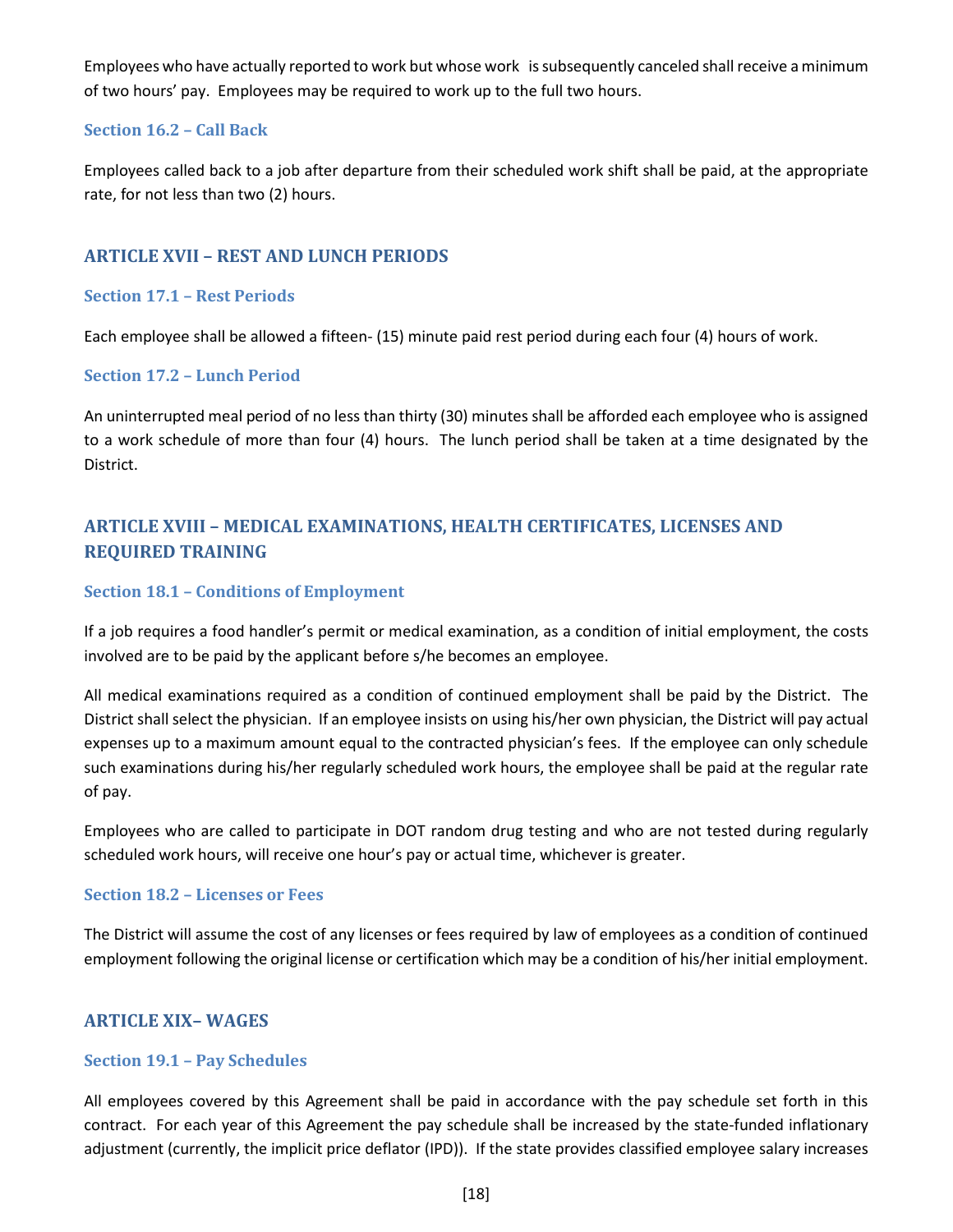in any manner other than the percentage increase commonly used in the past, this Agreement shall reopen solely for the purpose of determining how to apply the salary increase to the pay schedule.

Effective September 1, 2021, in addition to the state inflationary adjustment, wages for all employees shall be increased two and five tenths percent (2.5%). Additionally, wages for employees in the paraeducator and bus driver classifications shall be increased three percent (3%), and wages for employees in the food services classification shall be increased one and five tenths percent (1.5%). The beginning wage rate of the accompanist shall be twenty-three dollars (\$23.00).

Effective September 1, 2022, in addition to the state inflationary adjustment, wages for all employees shall be increased five tenths percent (0.5%). An experience step for fifteen (15) years shall be established at a rate of three percent (3%) above the ten (10) year step for each pay level. Bilingual paraeducators working in the English Language Learners program and the paraeducator working the aquatic program at Mark Morris High School will be reclassified as high needs Paraeducators.

Effective September 1, 2023, wages for all employees shall be increased by the greater of the state inflationary adjustment plus five tenths percent (0.5%) or three percent (3%). An experience step for twenty (20) years shall be established at a rate of three percent (3%) above the fifteen (15) year step for each pay level.

Effective September 1, 2024, wages for all employees shall be increased by the greater of the state inflationary adjustment plus five tenths (0.5%) or three percent (3%). An experience step for twenty-five (25) years shall be established at a rate of three percent (3%) above the twenty (20) year step for each pay level.

#### <span id="page-27-0"></span>**Section 19.2 – Substitute's Pay**

The rate of pay for substitute workers shall be:

- 1. A rate equal to the beginning step of the classification of the regular employee for whom the substitute is working.
- 2. Employees who separate their regular employment from the District and remain approved to work as a substitute in the same job classification shall be paid at the same pay level received while holding the regular position. Employees who resign their regular position and become a substitute in a different job classification shall be paid at a rate equal to the beginning step of the classification of the new job classification.

#### <span id="page-27-1"></span>**Section 19.3 – Pay Procedures**

All employees represented by this Agreement shall be paid an hourly wage as specified in the pay schedules. Warrants will be issued to employees on a monthly basis on the last business day of each month unless there are circumstances beyond the control of the District.

Employees will receive twelve (12) equal pay warrants. Equal pay warrants are computed by multiplying the number of days of anticipated employment by the anticipated daily hours and then by the appropriate hourly wage rate and then dividing by twelve. Those employees currently receiving 10 equal payments will continue to receive 10 equal payments for the duration of their employment or until they request converting to 12 equal payments.

Completed and signed Extra Pay Forms must be submitted to Human Resources no later than the first of the month. Forms received after the first of the month will be paid on the following month's payroll.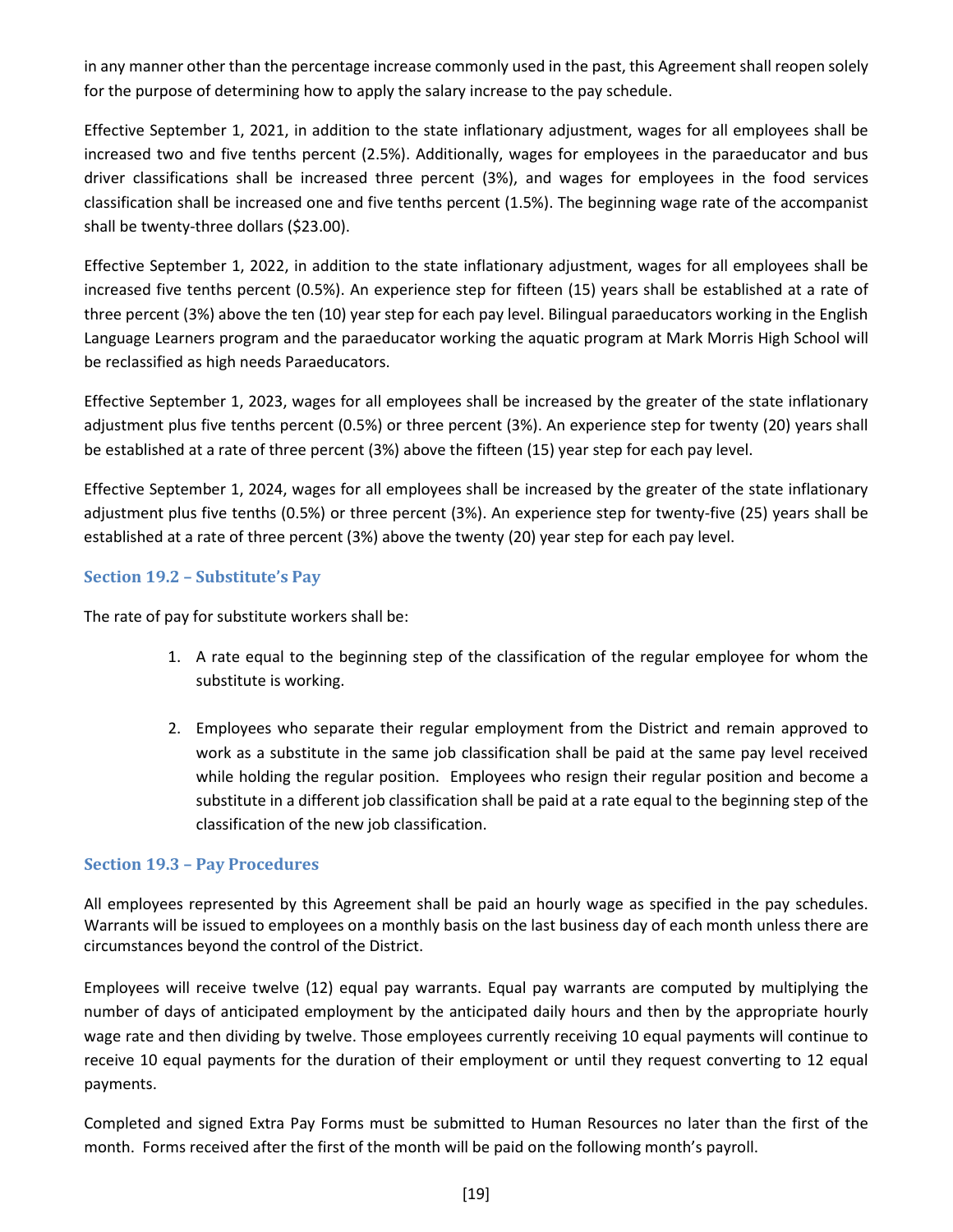#### <span id="page-28-0"></span>**Section 19.4 – Pay – Higher Pay Rate**

An employee asked to perform work in a position of a higher pay rate shall receive the rate applicable to such position. If steps are involved, s/he shall be paid at his/her present step.

When asked to perform work in a position of a higher pay rate, an employee must have worked in that position for a minimum of five (5) continuous workdays before s/he is allowed to claim a leave day or holiday at the higher rate of pay and/or change in hours associated with the new position. The higher rate of pay is not applied if an employee has taken a leave immediately prior to returning to their regular position or a holiday falls immediately prior to their return. In those cases, the leave or holiday shall be paid at the rate of pay of their regular position, not the higher rate.

Examples when the higher rate of pay and/or change in hours are not applied:

- 1. Leave taken, or holiday falling, on Day 5 of the higher pay rate assignment
- 2. Leave taken, or holiday falling, immediately prior to returning to the regular position

#### <span id="page-28-1"></span>**Section 19.5 – Pay – Lower Pay Rate**

Employees assigned by the District to perform work in a position of a lower pay rate shall be paid at their regular rate.

Employees opting to work in a position of a lower pay that is not their classification (example, summer postings) shall be paid the rate of pay for that position according to the employee's current step. This does not apply to employees awarded extras hours or overtime for work in their classification which will be paid at the appropriate rate of pay for their regular position.

#### <span id="page-28-2"></span>**Section 19.6 – Supplemental Compensation/Inservice Training**

#### <span id="page-28-3"></span>**Section 19.6.1 – Inservice Time**

Regular full year employees will be paid at their regular hourly rate for schooling or training required by the Employer outside the employee's regular working hours. Employees, other than regular full-time employees, will be compensated for up to thirty (30) hours of in-service training each year, any hours not used in District-provided training may be used by employees for individually chosen training activities approved by the Director of Human Resources.

#### <span id="page-28-4"></span>**Section 19.6.2 – Professional Development Funds**

- 1. Ten thousand dollars (\$10,000) per year will be provided for costs for certain approved training courses.
- 2. It is not the intent of this provision to finance long-term courses of study or a college degree. This provision is intended to produce relatively short-term improvements in an individual's job performance or technical skills which are needed on the individual's present job or one s/he may be doing in the near future.
- 3. To be eligible for reimbursement, all courses must be approved in advance by the Director of Human Resources.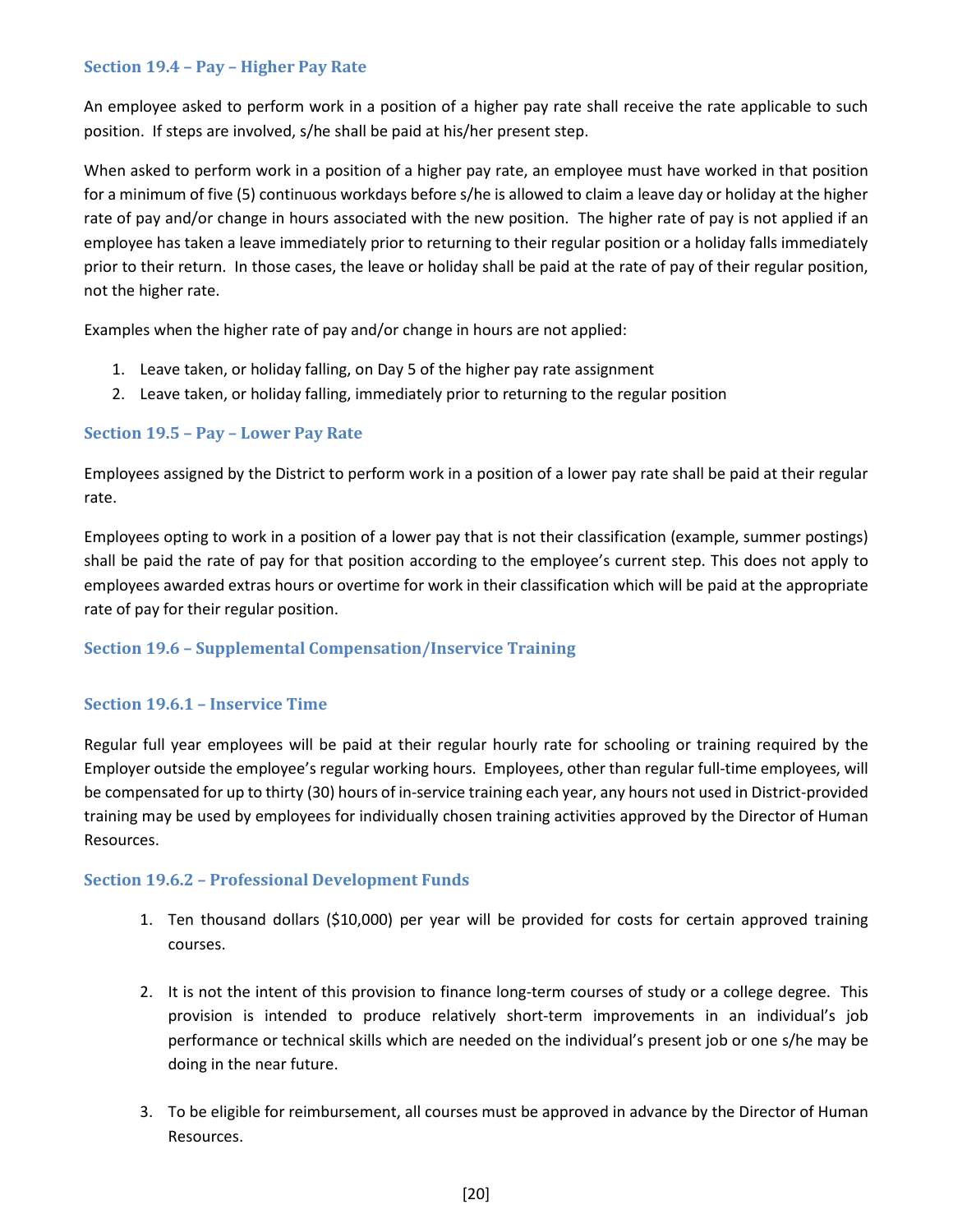- 4. Each employee, upon written request and course approval, submission of an official transcript indicating satisfactory course completion, documented evidence of tuition expenses, and signing a District classified reimbursement form, will be entitled to a reimbursement.
- 5. Reimbursement will be up to a maximum of six hundred dollars (\$600) for each employee annually.

#### <span id="page-29-0"></span>**Section 19.7 – Asbestos or Lead Inspection/Abatement**

If a qualified employee is required to perform the duties of asbestos inspection or abatement pursuant to 40.CFR.763, such employee will receive a differential of \$2.00 per hour while performing such duties. If a qualified employee is required to perform the duties of lead inspection or abatement, such employee will receive a differential of \$2.00 per hour while performing such duties.

#### <span id="page-29-1"></span>**Section 19.8 – Wages for Supervision**

Any employee assigned, outside of his/her normal duties, to supervise four (4) or more individuals, shall receive an additional \$2.00 per hour more than their regular hourly rate for the time they are supervising the employees.

#### <span id="page-29-2"></span>**Section 19.9 – Shift Differential**

Employees will receive a shift differential of fifteen cents (\$0.15) per hour if fifty percent (50%) or more of his/her temporarily employer-reassigned hours (except for regular changes of shift due to school breaks) fall outside of his/her regularly assigned hours. Positions that are eligible to receive the differential pay on occasion will use time sheet reporting.

Overtime hours will not be used to change an employee's shift differential assignment.

#### <span id="page-29-3"></span>**Section 19.10 – High Needs Student Support Paraeducators**

High Needs Student Support Paraeducators are defined as Paraeducators who are assigned to self-contained special education classrooms or one-on-one student support positions due to a student's behavior requirements. Human Resources shall notify the Union of all positions designated high Needs Student Support Paraeducators each September 1. Employees may request that the HR Director consider their position for designation as a High Needs Student Support Paraeducator.

#### <span id="page-29-4"></span>**ARTICLE XX – MILEAGE ALLOWANCE**

Employees who are directed by the District to travel for their jobs to two or more work locations shall receive the approved District mileage reimbursement rate.

### <span id="page-29-5"></span>**ARTICLE XXI – VACATIONS**

Regular full-time and regular part-time employees who were employed beginning in the 2003-2004 work year or later in 12-month positions for 260 days will receive vacation benefits according to the following sections:

Section 21.1 – How Accrued Section 21.2 – Vacation Credit Section 21.3 – How Based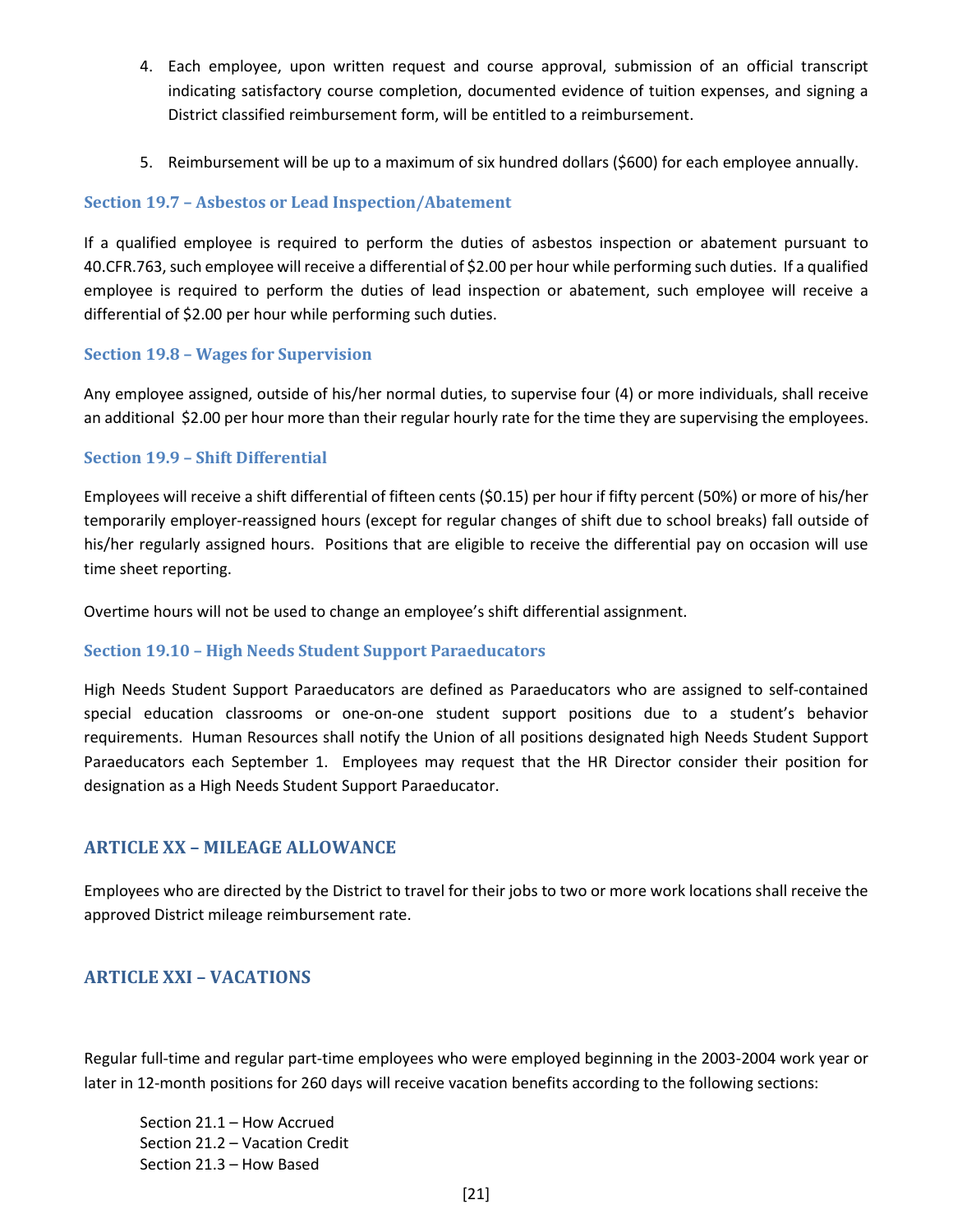Section 21.4 – When Terminating Employment Section 21.5 – Holiday During Vacation Section 21.6 – Call Back Section 21.7 – How Scheduled Section 21.8 – Vacation Cash Out

Regular full-time and regular part-time employees who were employed during the 2002-2003 school year and maintain continued employment with the District as a represented SEIU member will be grandfathered regarding vacation benefits according to the following sections:

Section 21.1.A - \*How accrued and When Taken Section 21.2 – Vacation Credit Section 21.3 – How Based Section 21.4 – When Terminating Employment Section 21.5 – Holiday During Vacation Section 21.6 – Call Back Section 21.7 – How Scheduled Section 21.8 – Vacation Cash Out

\*When the grandfathered employees discontinue working in a position represented by the Union or are no longer employed by the District, Section 23.1 – How Accrued and When Taken will sunset and will no longer be part of this collective bargaining agreement.

#### <span id="page-30-0"></span>**Section 21.1 – How Accrued**

Employees hired into 12-month positions for 260 days effective September 1, 2003, will accrue vacation at the following rate:

| Years of<br>Employment*      | Ratio of Hours<br>Earned to Regular | Conversion to<br>Days/Years |
|------------------------------|-------------------------------------|-----------------------------|
|                              | <b>Hours Paid</b><br>Ratio          | <u>12 mo.</u>               |
|                              |                                     |                             |
| Year 1 through 4             | .0385                               | 10                          |
| Year 5 through 10            | .0577                               | 15                          |
| During 11 <sup>th</sup> year | .0615                               | 16                          |
| During 12 <sup>th</sup> year | .0654                               | 17                          |
| During 13 <sup>th</sup> year | .0692                               | 18                          |
| During 14 <sup>th</sup> year | .0731                               | 19                          |
| During 15 <sup>th</sup> year | .0769                               | 20                          |
| During 16 <sup>th</sup> year | .0808                               | 21                          |
| During 17 <sup>th</sup> year | .0846                               | 22                          |
| During 18 <sup>th</sup> year | .0885                               | 23                          |
| During 19 <sup>th</sup> year | .0923                               | 24                          |
| During 20 <sup>th</sup> year | .0962                               | 25                          |
| and thereafter               |                                     |                             |

\*While employed in a position earning a vacation.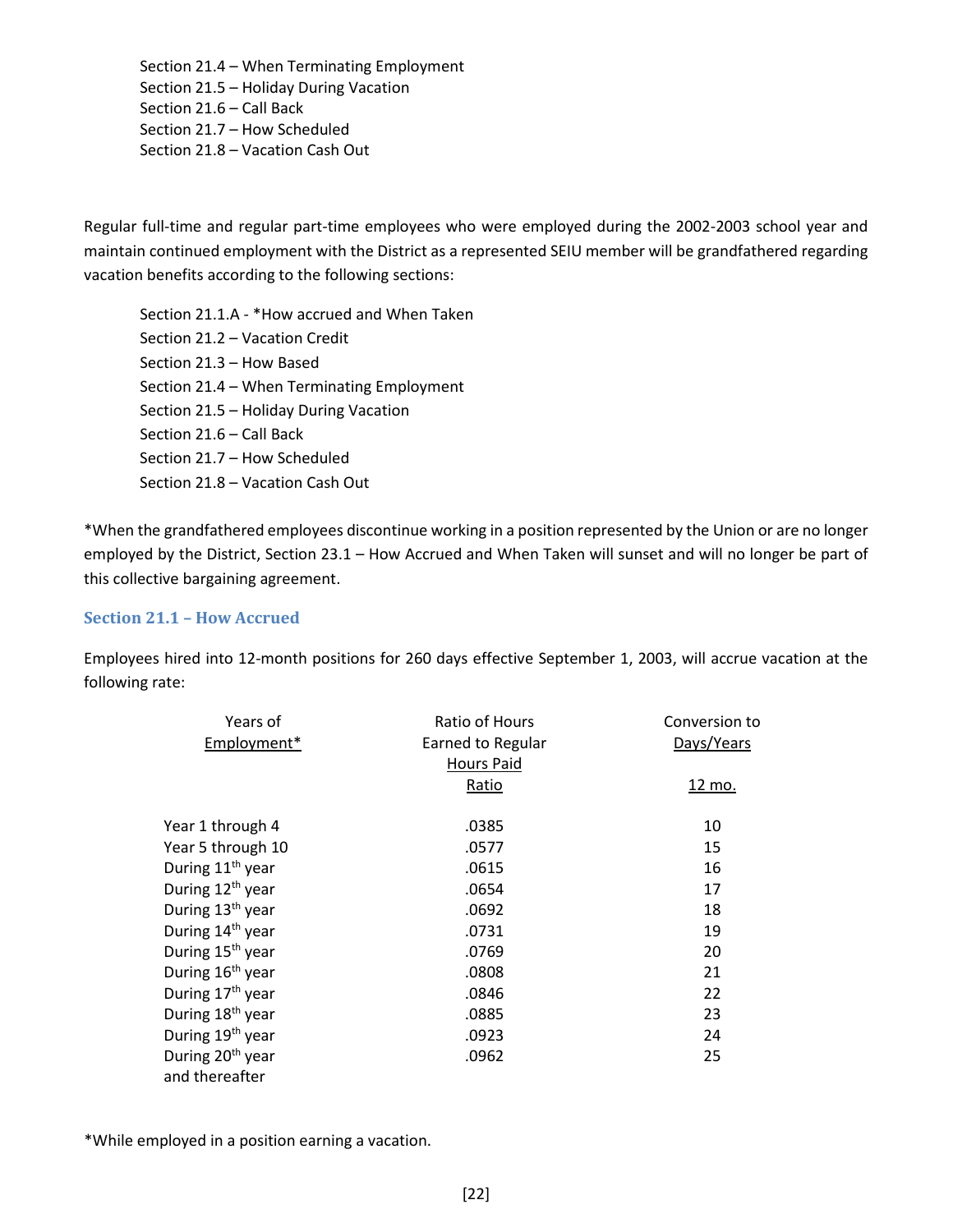#### <span id="page-31-0"></span>**Section 21.1A – How Accrued and When Taken**

Regular full-time employees shall accrue vacation credits in accordance with the schedule listed below. All grandfathered employees in positions requiring less than twelve (12) months' annual work time but requiring 1,440 or more annual work hours, or who work in positions requiring twelve (12) months' regular work time, but less than 1,440 annual work hours will qualify for pro-rated vacation benefits.

If an employee's posted hours as described above make him/her eligible for vacation, all hours worked will be calculated towards vacation credit.

Employees working 1,350 to 1,440 hours and earning vacation for the 1994-1995 school year shall be grandfathered.

Vacation will accrue at the following rate:

| Years of                     | Ratio of Hours | Conversion to |                            |                 |                  |
|------------------------------|----------------|---------------|----------------------------|-----------------|------------------|
| Employment*                  | Earned to      | Days/Year     |                            |                 |                  |
|                              | Regular        |               |                            |                 |                  |
|                              | Hours Paid     |               |                            |                 |                  |
|                              | Ratio          | 12 mo.        | <u>11 mo.</u>              | 10 mo.          | 9 mo.            |
| Year 1 through 4             | .0385          | 10            | 91/6                       | 81/3            | 7 <sub>2</sub>   |
| Year 5 through 10            | .0577          | 15            | 13 %                       | 12 <sub>2</sub> | 11 %             |
| During 11 <sup>th</sup> year | .0615          | 16            | 142/3                      | 131/3           | 12               |
| During 12 <sup>th</sup> year | .0654          | 17            | 15 7/12                    | 141/6           | 12 %             |
| During 13 <sup>th</sup> year | .0692          | 18            | $16\,\frac{\cancel{1}}{2}$ | 15              | 13 <sub>2</sub>  |
| During 14 <sup>th</sup> year | .0731          | 19            | 175/12                     | 155/6           | 14 %             |
| During 15 <sup>th</sup> year | .0769          | 20            | 181/3                      | 162/3           | 15               |
| During 16 <sup>th</sup> year | .0808          | 21            | 19 %                       | 17 <sub>2</sub> | 15 %             |
| During 17 <sup>th</sup> year | .0846          | 22            | 201/6                      | 181/3           | 16 $\frac{1}{2}$ |
| During 18 <sup>th</sup> year | .0885          | 23            | 211/12                     | 19 1/6          | 17 %             |
| During 19 <sup>th</sup> year | .0923          | 24            | 22                         | 20              | 18               |
| During 20 <sup>th</sup> year | .0962          | 25            | 22 11/12                   | 205/6           | 18 %             |
| And thereafter               |                |               |                            |                 |                  |

\*While employed in a position earning a vacation.

Grandfathered regular full-time and part-time employees who work less than 12 months will be allowed to use accrued vacation time on non-work days exclusive of Saturday, Sunday, and paid holidays during winter, spring, and summer breaks.

#### <span id="page-31-1"></span>**Section 21.2 – Vacation Credit**

Vacation credit will be granted for each year an employee works in a position earning a vacation. The anniversary date for vacation credit will be September 1. If, after September 1, an employee begins working in a position that accrues vacation, the first partial year will be counted as year one for earned vacation credit.

Year-round positions during the 2002-2003 school year will remain year-round positions. Grandfathered employees will qualify for vacation credit when their posted hours reach 1,440 in either a year-round position or a regular part-time position regardless of hours worked at the time the position was grandfathered.

When employees transfer from a position where no vacation credit is earned to a position earning vacation, the hours worked in the former position will be totaled to determine the number of years of employment for vacation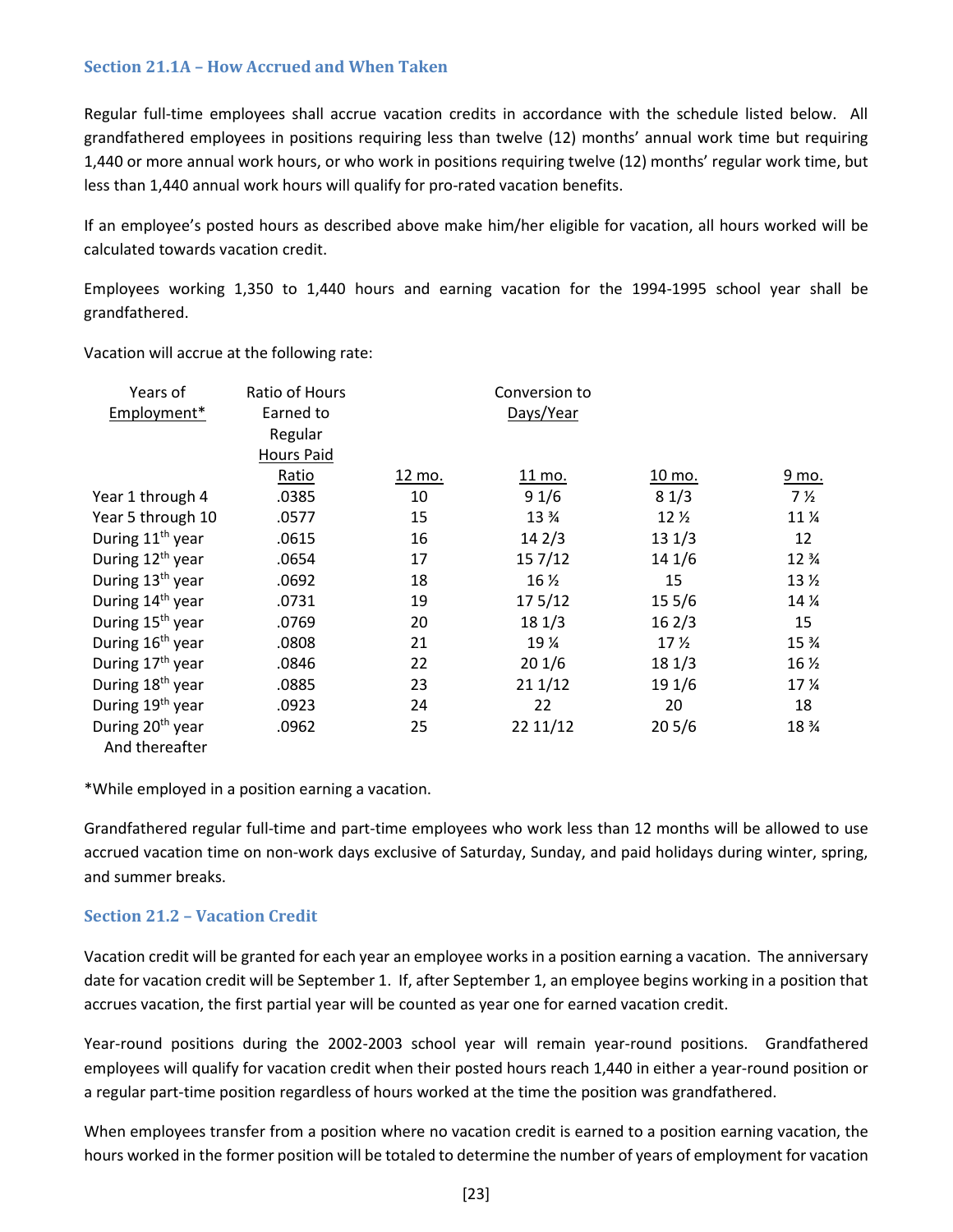credit. The total accumulated hours divided by 1,440 will determine the years of vacation credit. No credit will be given for partial years.

#### <span id="page-32-0"></span>**Section 21.3 – How Based**

Vacation pay is based on the hours regularly worked on the specific job. A workday is normally eight (8) hours, but may be less according to the hours regularly assigned to a particular job. Overtime hours will not be used in determining vacation credits. Vacation hours accrued by August 31 shall be taken within the next twelve (12) months and shall not be carried forward.

In the event of unforeseen circumstances (such as but not limited to, natural disaster, employer need) prevent the employee from taking earned scheduled vacation leave, the employee and the supervising administrator may request to carry forward vacation days that would have been lost August 31. Vacation days carried over must be used by December 31 of that year and shall not be carried forward beyond that date. Such request must be approved by the superintendent or his/her designee.

#### <span id="page-32-1"></span>**Section 21.4 – When Terminating Employment**

Upon termination employees shall be paid for any accrued but unused vacation credits at the employee's hourly rate in effect at their termination.

#### <span id="page-32-2"></span>**Section 21.5 – Holiday During Vacation**

An extra day of vacation will be allowed when a paid holiday falls during a schedule vacation period.

#### <span id="page-32-3"></span>**Section 21.6 – Call Back**

If an employee is called back from his/her vacation, s/he shall receive the overtime rate of pay for all hours worked, during the scheduled vacation period and shall be given the remainder of his/her vacation with pay at a later date.

#### <span id="page-32-4"></span>**Section 21.7 – How Scheduled**

Vacations shall be scheduled at least ten (10) workdays in advance unless there are extenuating circumstances as determined by the Employer. Exceptions to such advanced notice may be made by the Employer when circumstances require employees to be absent from their work for a day or two at a time. The employee's requested vacation days will be subject to the approval of the Employer. An employee with the most total district seniority shall have preferential rights regarding vacation periods provided they have followed the practices of the individual departments.In the event that an employee's requested vacation schedule needs to be changed and/or rescheduled, the supervisor will provide a written, justifiable reason.

#### <span id="page-32-5"></span>**Section 21.8 – Vacation Cash Out**

Employees who accrue vacation time shall be cashed out annually for any unused vacation days, which are not eligible for carryover per Section 21.3, after they have used a minimum of ten (10) days during the current school year. Employees will be automatically cashed out by the Payroll Department in November, following the close of the fiscal year. Payment of vacation cash out will be paid according to payroll cut off dates.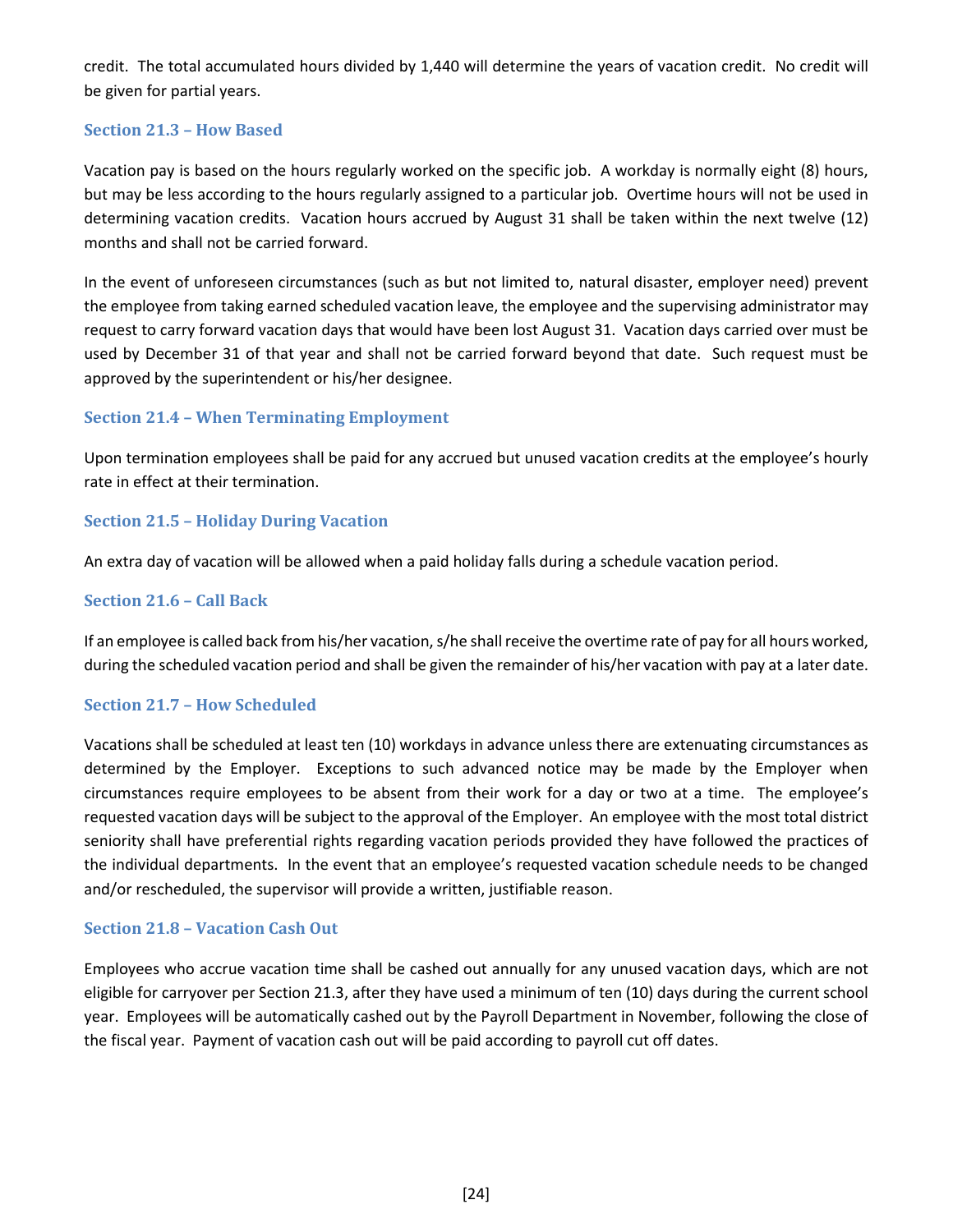### <span id="page-33-0"></span>**ARTICLE XXII – HOLIDAYS**

#### <span id="page-33-1"></span>**Section 22.1 – Recognized**

All regular employees shall receive pay for holidays at their regularly scheduled hours and classification rate. To be eligible, employees must work their regularly scheduled shift the day before and their regularly scheduled day after the holiday. Excused paid leave absences will be the same as a day worked. Unpaid absences the day before or the day after the holiday will not qualify the employee for holiday pay. When the holiday falls on a Saturday or Sunday, an eligible employee will be given a compensatory day off as determined by the District. The following shall be recognized legal holidays:

| New Year's Day                | <b>Veterans Day</b>       |
|-------------------------------|---------------------------|
| Martin Luther King's Birthday | Thanksgiving Day          |
| Presidents' Day               | Day after Thanksgiving    |
| Memorial Day                  | Day before Christmas Day  |
| *Day before Independence Day  | Christmas Day             |
| *Independence Day             | Day before New Year's Day |
| **Labor Day                   |                           |

\*Twelve month employees only, or other employees whose work schedule extends through the Independence Day holidays.

\*\*To be eligible for the Labor Day holiday, employees must either complete the prior work calendar in good standing or be hired as a new employee prior to Labor Day in order to receive holiday pay for that day.

#### <span id="page-33-2"></span>**Section 22.2 – Work on Holidays**

Employees assigned to work on holidays, shall be paid their regular holiday pay plus one and one-half  $(1 \frac{1}{2})$  times their regular hourly wage.

### <span id="page-33-3"></span>**ARTICLE XXIII – TEMPORARY DISABILITY LEAVE**

#### <span id="page-33-4"></span>**Section 23.1 – Definition of Temporary Disability Leave**

*Temporary Disability Leaves* are "leaves of absence for which an eligible employee accrues entitlement and which the employee may use as described in Article XXIII, Section 23.5 when approved by management." Temporary disability leave shall be compensated leave.

#### <span id="page-33-5"></span>**Section 23.2 – Eligible Employees**

All employees covered by this Agreement shall be *eligible employees* with Article XXIII. This leave may not be taken as vacation or for other personal reasons. Employees are encouraged to set dental, medical, and optical appointments for off-duty time whenever possible in order to reduce disruptions and confusion.

#### <span id="page-33-6"></span>**Section 23.3 – Report of Absence**

All employees shall report absences in the District's online system before taking the absence.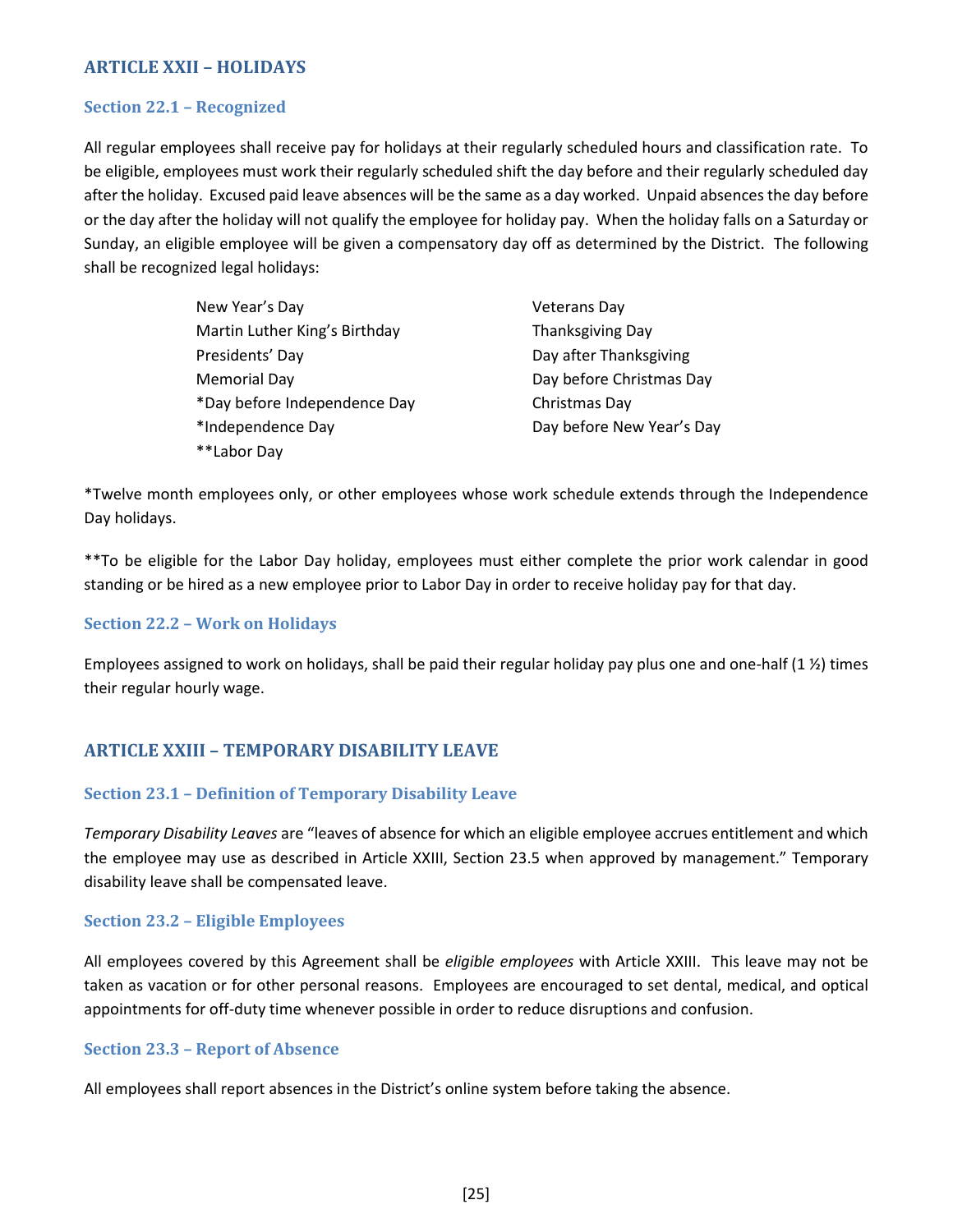#### <span id="page-34-0"></span>**Section 23.4 – Accrual of Temporary Disability Leave**

Temporary disability leave for emergencies and disabilities arising out of illness, injury, pregnancy, miscarriage, abortion, childbirth, and recovery therefrom will be accrued at the rate of .0462 times the number of regular hours paid. Earned TDL hours will be rounded to the nearest half hour. Temporary disability leave cannot be taken until it has been earned. Leave which has been approved shall be deducted from the accumulated hours; deductions shall be made to the nearest half hour. Temporary disability leave will not accrue or be paid during any absence in which the employee is not being paid.

#### <span id="page-34-1"></span>**Section 23.5 – Use of Temporary Disability Leave**

Temporary disability leave may be used in the event of absence due to disabilities resulting from illness, injury, accident, pregnancy, miscarriage, abortion, childbirth, recovery therefrom, emergencies, and up to three (3) days for adoption. Three (3) days leave to be deducted from temporary disability leave may be used for expectant fathers to attend childbirth.

#### <span id="page-34-2"></span>**Section 23.6 – Disability Defined**

A *disability* as used in this Article shall mean "those disabilities caused by illness, accident, injury, pregnancy, miscarriage, abortion, childbirth, and recovery therefrom which prevent an employee from fulfilling his or her assigned duties." In all cases, accrued temporary disability leave will be paid only for the period of actual disability. The amount employees receive from worker's industrial accident insurance will be deducted from their temporary disability leave pay.

#### <span id="page-34-3"></span>**Section 23.7 – Reporting disability**

When an employee must be absent due to a disability arising from an unexpected illness or injury, the employee must notify the immediate supervisor at least one hour before his/her regular starting time of work. Failure to do so shall result in loss of pay and benefits unless there are extenuating circumstances. In cases of planned absences, such as those resulting from a scheduled surgery or childbirth, the employee must notify the supervisor as far in advance as possible. In cases of planned absences of five (5) working days or longer, a physician's certificate giving the dates (or approximate dates) the absence will begin and end is required. While the employee is still working, the District may require the employee to provide a certificate from the employee's physician indicating that the employee is physically capable of performing the normal assigned tasks.

#### <span id="page-34-4"></span>**Section 23.8 – Proof of Disability During Absence**

For any absence of five (5) workdays duration or longer, the District Human Resources Department reserves the right to request a licensed medical provider's certificate as proof of disability. For disabilities extending beyond twenty (20) workdays, the District may require an examination of the employee by a physician selected by the District.

#### <span id="page-34-5"></span>**Section 23.9 – Employee's Right to Return to Work**

An employee who is absent from work on a temporary disability leave for two (2) calendar weeks or less may return by notifying his/her supervisor of the intention to return to work by 2:30 p.m. on the day before returning from any absence. An employee who is absent from work on a temporary disability leave for more than two (2) weeks may return by notifying his/her supervisor of intention to return to work one full workday prior to returning from any absence. The District may require the employee to provide a written statement from a licensed medical provider certifying the fitness of the employee to fulfill the employee's duties.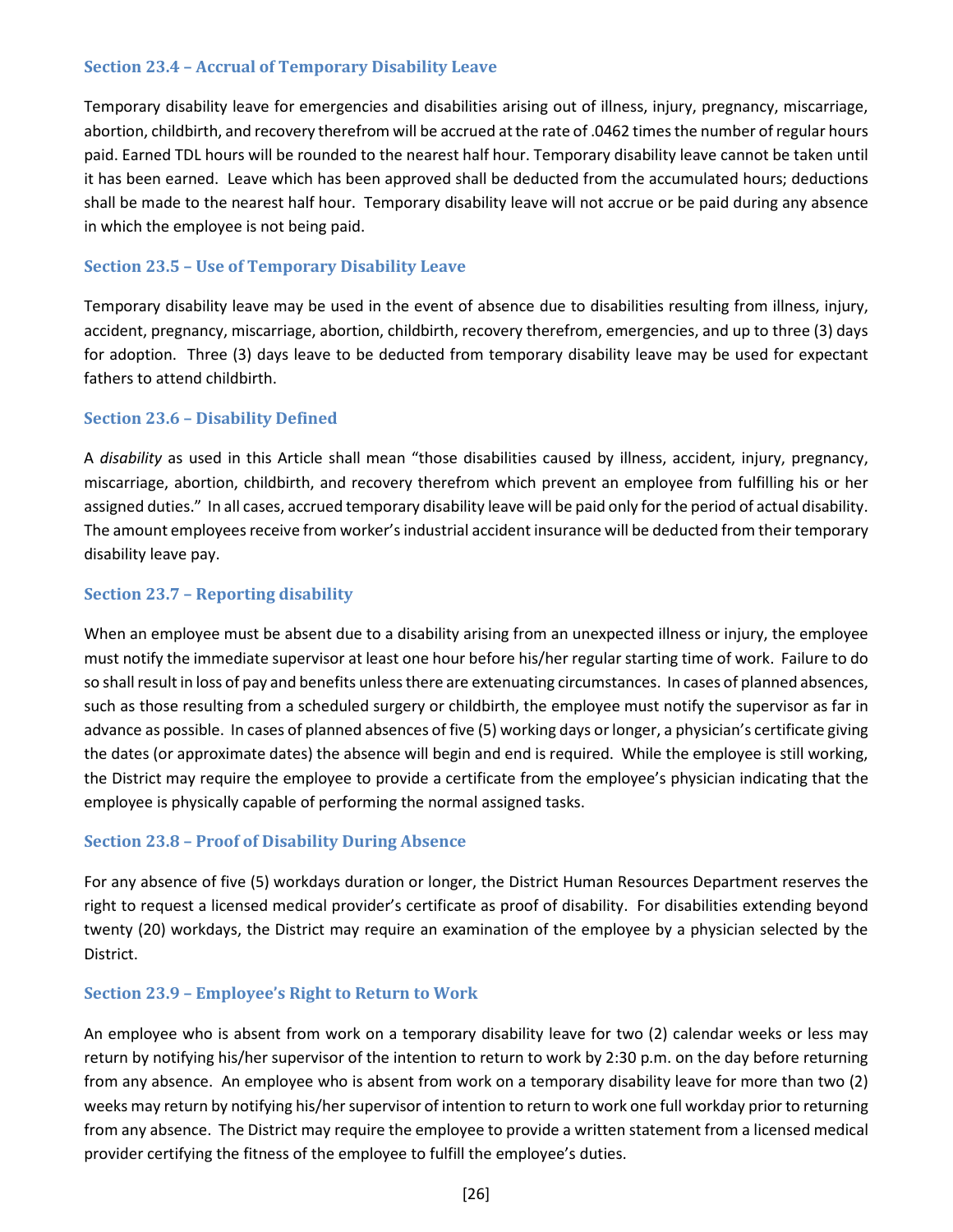#### <span id="page-35-0"></span>**Section 23.10 – Return After Termination**

An employee who terminates his/her employment with the District and returns to regular employment shall have accumulated temporary disability restored as provided in RCW 28A.400.300.

#### <span id="page-35-1"></span>**Section 23.11 – During Holiday**

If a holiday occurs while an employee is on temporary disability leave, such employee shall not be charged with temporary disability leave, but shall receive holiday pay for that day if so entitled.

### <span id="page-35-2"></span>**Section 23.12 – Sick Leave Cash Out**

Employees may cash in unused sick leave days above an accumulation of sixty (60) days at a ratio of one full day's monetary compensation for four (4) accumulated sick leave days. At the employees' option, they may cash out their unused sick leave days in January of the school year following any year in which a minimum of sixty (60) days of sick leave is accrued and each January thereafter, at a rate equal to one day's monetary compensation of the employee for each four (4) full days of accrued sick leave. The employee's sick leave accumulation shall be reduced four (4) days for each day compensated. No employee may receive compensation for sick leave accumulated in excess of one day per month.

At the time of separation from District employment due to retirement\* or death, an eligible employee or the employee's estate shall receive remuneration at a rate equal to one (1) day's current monetary compensation of the employee for each four (4) full days accrued sick leave for illness or injury.

\*For the purpose of this provision, retirement shall be defined as when an employee is eligible to receive benefits under the Public Employees Retirement System 1 (PERS 1) or School Employees Retirement System 2 or 3 (SERS 2 or 3).

### <span id="page-35-3"></span>**ARTICLE XXIV – BEREAVEMENT OR FAMILY ILLNESS LEAVE**

#### <span id="page-35-4"></span>**Section 24.1 – Bereavement Immediate Family**

An employee who is absent on account of death of an immediate member of the family (parent, parent-in-law, brother or brother-in-law, sister or sister-in-law, spouse, child or child's spouse, grandparent, grandchild, or member of the family living or significant other living in the employee's household) may be granted up to five (5) days' leave without loss of pay for each such bereavement.

### <span id="page-35-5"></span>**Section 24.2 – Bereavement Other than Immediate Family**

Cases involving other than immediate family in application of the above listed policy (for instance extended family in-laws) shall be considered on request to the Superintendent or his/her designated representative. Notice will be provided to the immediate supervisor and payroll. Refer to Section 26.1; 21.1; and 26.3

#### <span id="page-35-6"></span>**Section 24.3 – Family Illness Leave**

- A. Consistent with the Family and Medical Leave Act of 1993 (the "Federal Act") up to 12 weeks of leave during any 12-month period may be used for illness or injury to a member of an employee's immediate family of such a nature that the employee's presence is considered necessary and justifiable.
- B. Such leave will be at full pay provided the employee has temporary disability leave available.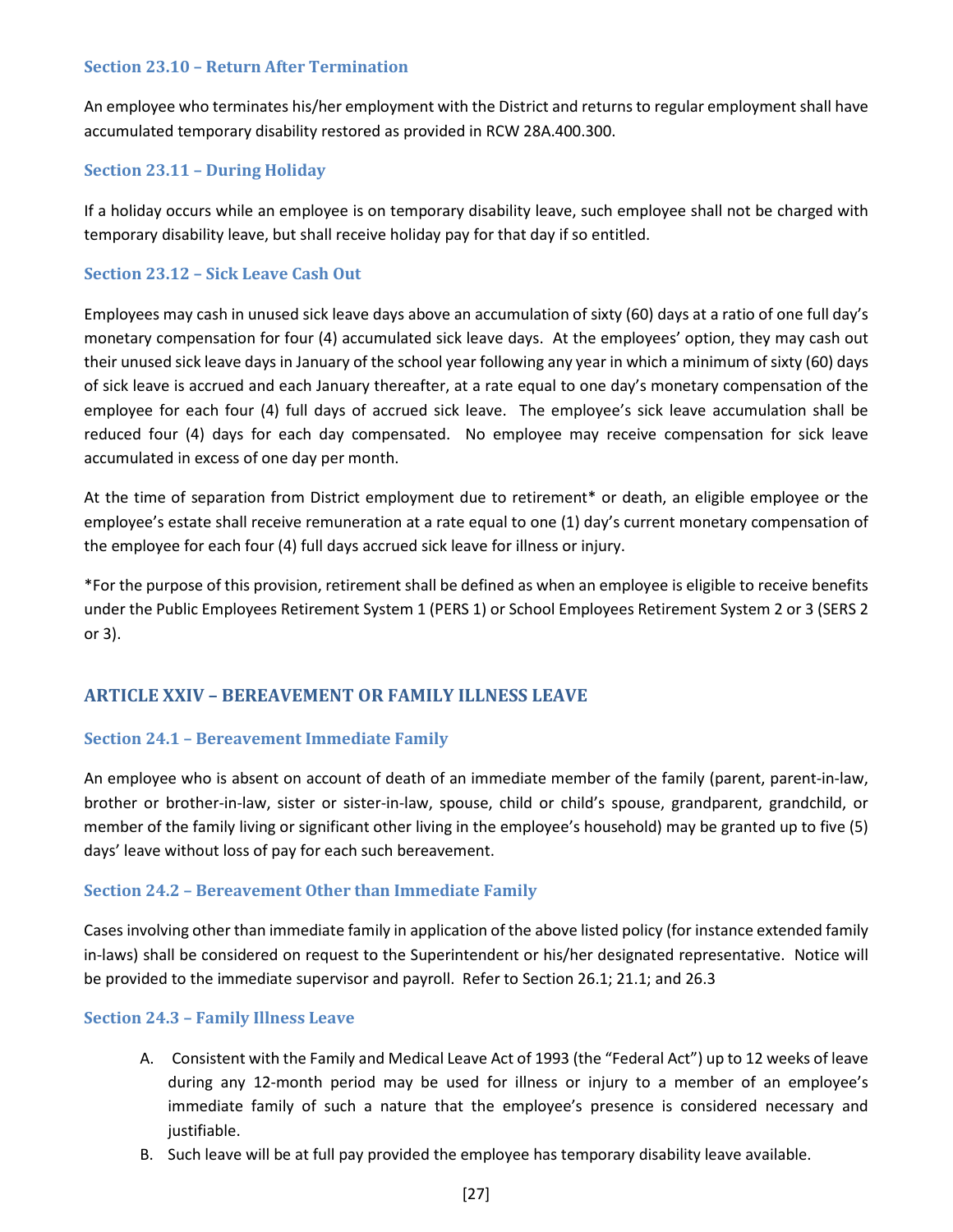C. Employees may also be eligible for state paid family medical leave which is administered by the state Employment Security Department.

#### <span id="page-36-0"></span>**Section 24.4 – Additional Days**

Additional time with or without pay for circumstances outlined above may be granted upon application for additional leave to the superintendent and/or designee. Request for additional time must be made within 10 days after returning to duty.

#### <span id="page-36-1"></span>**ARTICLE XXV – MILITARY LEAVE**

#### <span id="page-36-2"></span>**Section 25.1 – Active Duty**

An employee who is ordered or who volunteers for active duty in the armed services of the United States will be granted leave without pay in accordance with law, including the Uniformed Services Employment and Reemployment Rights Act (USERRA). The employee's position will be posted as a leave replacement position. Following release from military service, the employee will be reinstated to employment status consistent with legal requirements, including USERRA.

#### <span id="page-36-3"></span>**Section 25.2 – Training Time**

An employee who is called to active training duty in the Armed Forces Reserve will be granted military leave of absence at normal pay for a period not exceeding twenty-one (21) days during such federal fiscal year (October 1 to September 30), provided that any such reservist shall present evidence to the District that s/he has made all reasonable efforts to arrange for such active training duty during the summer months or other District vacation periods. Such evidence should include correspondence which indicates an effort was made to arrange for training during nonstudent days.

#### <span id="page-36-4"></span>**ARTICLE XXVI – EMERGENCY LEAVE/OCCUPATIONAL LEAVE/PERSONAL LEAVE**

#### <span id="page-36-5"></span>**Section 26.1 – Emergency Leave**

Emergency leave shall be available to classified employees for hardships or other pressing needs and shall be granted in situations which cannot be dealt with outside of working hours and require the individual to absent him/herself from his/her duties. Approved emergency leave shall be deducted from accumulated Temporary Disability Leave.

Application may be made by an acceptable intermediary to the Superintendent or designated representative. (This option generally may be used for personal private matters of an emergent nature.)

When the need for emergency leave is known in advance, the employee seeking such leave shall complete application and approval at least 72 hours before the date of requested leave. Where knowledge of the need is less than 72 hours before the date of the requested leave, the employee seeking the leave will complete application and approval with as much notice as possible. Failure to comply with these time provisions may be grounds for denial of leave.

Emergency leave shall be granted, but will not be paid, to employees for court appearance for violation of a penal statute or ordinance committed by or with the knowledge or consent of the employee or where such court appearance or hearing involved a suit brought against the District by the employee.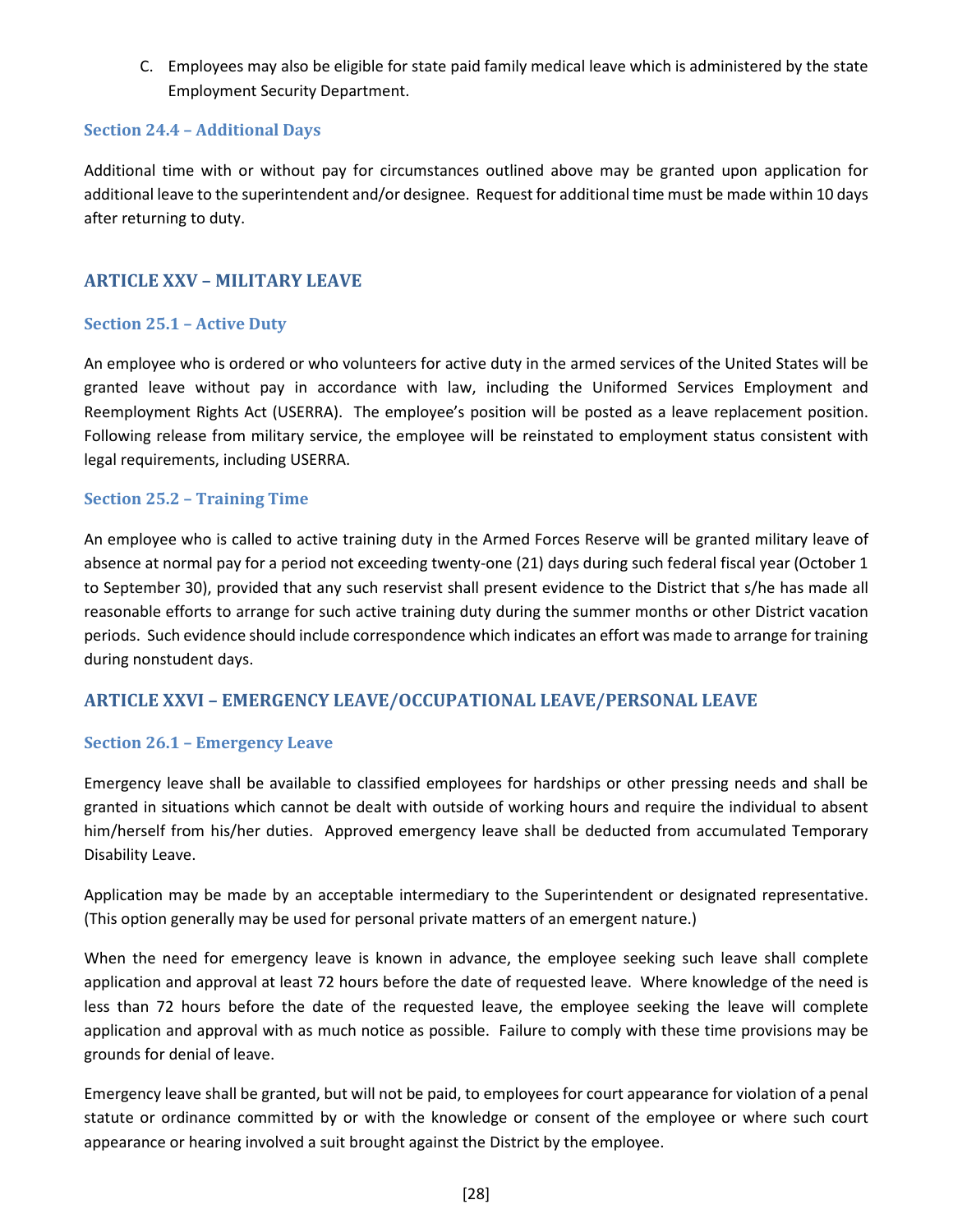#### <span id="page-37-0"></span>**Section 26.2 – Occupational Leave**

- A. A regular employee shall be granted up to one (1) day of occupational leave per year. Occupational leave will be granted only when an individual is unable to take advantage of an opportunity for occupational growth on non-work time.
- B. Such leave will be non-accumulative, shall not extend any other leaves, and shall not be used for recreation, leisure, or vacation.
- C. Application for such leave must be made through the immediate supervisor at least forty-eight (48) hours in advance and must be approved by the superintendent or designee.

#### <span id="page-37-1"></span>**Section 26.3 – Personal Leave**

All employees shall have two (2) personal leave days with pay per year. Up to two (2) District paid Personal Leave days may carry over to the following year. Any unused personal leave may be cashed out after August 31 each year at 62% of the employee's wage.

Personal leave days are to be used for personal, business, household, or family matters which require absence during work hours. Personal leave will be submitted three days in advance if possible. A good faith effort will be made to secure a substitute.

For food service, operations, and transportation departments, a Classified Staff Personal Leave Request Form must be filed with the immediate supervisor prior to the leave being taken. Personal leave requests will be granted on a first-requested, first-served basis. Such leave must be approved by the supervisor prior to being taken, such approval dependent only on the availability of substitutes.

If an employee does not have enough personal leave available at the time of a previously approved leave, the employee must re-apply to take leave in an unpaid status. If the leave is denied, a review can be requested of Human Resources.

### <span id="page-37-2"></span>**ARTICLE XXVII – JURY DUTY AND COURT APPEARANCE**

Paid leave of absence shall be authorized for jury duty or under subpoena as a disinterested witness in court.

An employee who has been notified that s/he is to appear for jury duty or has received such a subpoena will, as soon as practical after receiving such notification or subpoena, inform his/her supervisor of the date and hour s/he is to appear.

If an employee has been notified that s/he is to appear for jury duty or has received such a subpoena and such notice or subpoena is rescinded before so appearing, s/he will immediately notify his/her supervisor and report for work as directed.

An employee who has to appear or serve for such witness or jury duty, and who is released from such duty on or before the noon recess, will immediately report such release to his/her supervisor and, if his/her services are requested, will report for assignment within reasonable time (that same day).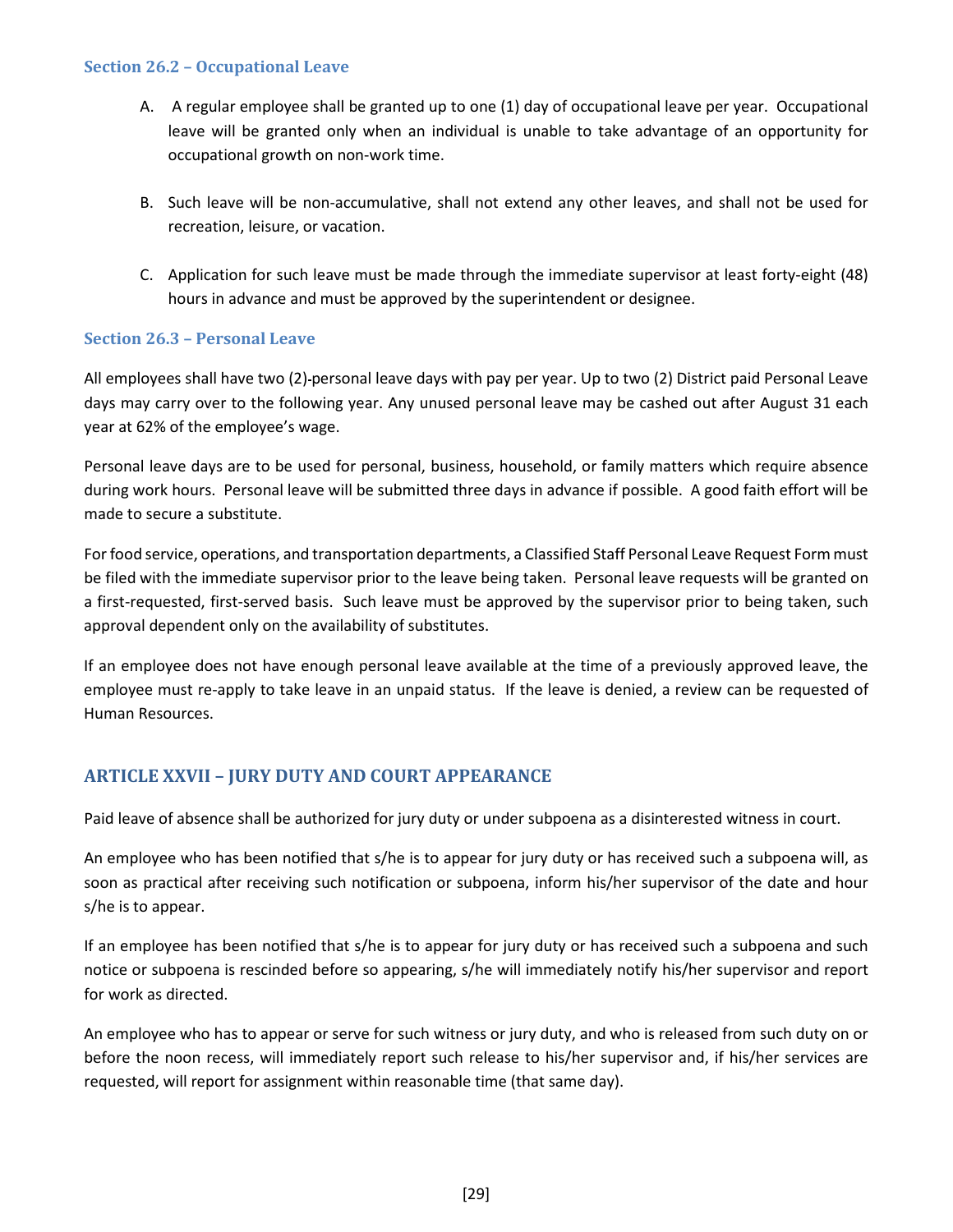### <span id="page-38-0"></span>**ARTICLE XXVIII – MEDICAL/DENTAL/VISION COVERAGE**

#### <span id="page-38-1"></span>**Section 28.1 – Medical**

Medical care insurance coverage will be provided for employees and their legal dependents. The District shall provide the maximum amount per month funded by the state per eligible employee toward the payment of medical, dental, and vision insurance premiums. The state allocation includes the full cost of the HCA carveout/retiree subsidy. To be eligible for medical insurance coverage, an employee's posted hours shall be at least six hundred thirty (630) hours per year or the number of hours designated by the state.

The state/District contribution for medical benefits and retiree subsidy will be communicated to employees each year.

#### <span id="page-38-2"></span>**Section 28.2 – Dental**

Dental care insurance coverage will be provided for employees and their legal dependents. The District shall provide the maximum amount per month funded by the state per eligible employee toward the payment of medical, dental, and vision insurance premiums. An employee must work in a job which is scheduled to include six hundred thiry (630) annual hours or the number of hours designated by the state to be eligible.

#### <span id="page-38-3"></span>**Section 28.3 – Vision**

Vision care insurance coverage will be provided for employees and their legal dependents. The District shall provide the maximum amount per month funded by the state per eligible employee toward the payment of medical, dental, and vision insurance premiums. An employee must work in a job which is scheduled to include 630 (630) annual hours or the number of hours designated by the state to be eligible.

#### <span id="page-38-4"></span>**Section 28.4 – Labor & Industries Worker's Compensation Claims**

For employees who are disabled due to a job-related illness or injury and who qualify for and are receiving time loss payments under Title 51 RCW, the District will continue to provide the medical, dental, and vision coverage as is provided in Article XXVIII and as the employee was regularly receiving prior to the disability. Such coverage will extend for a maximum of one year from the date of disability.

#### <span id="page-38-5"></span>**ARTICLE XXIX – BUS DRIVERS**

#### <span id="page-38-6"></span>**Section 29.1 – Definitions**

*Activity trips* are all runs connected with field trips, music, sports, extracurricular, performing arts, and extended learning, but does not include regular or supplemental runs."

*Base regular hours* means a bus driver's base for determining regular hours shall be the composite hours of their regular a.m. and p.m. routes.

*Bidding* is the act of placing one's signature on a posting to indicate his/her desire and availability to perform a department opening. The senior employee, if qualified, shall fill the opening.

*Emergency* is a situation that has been suddenly precipitated or is of such a nature that preplanning could not have occurred.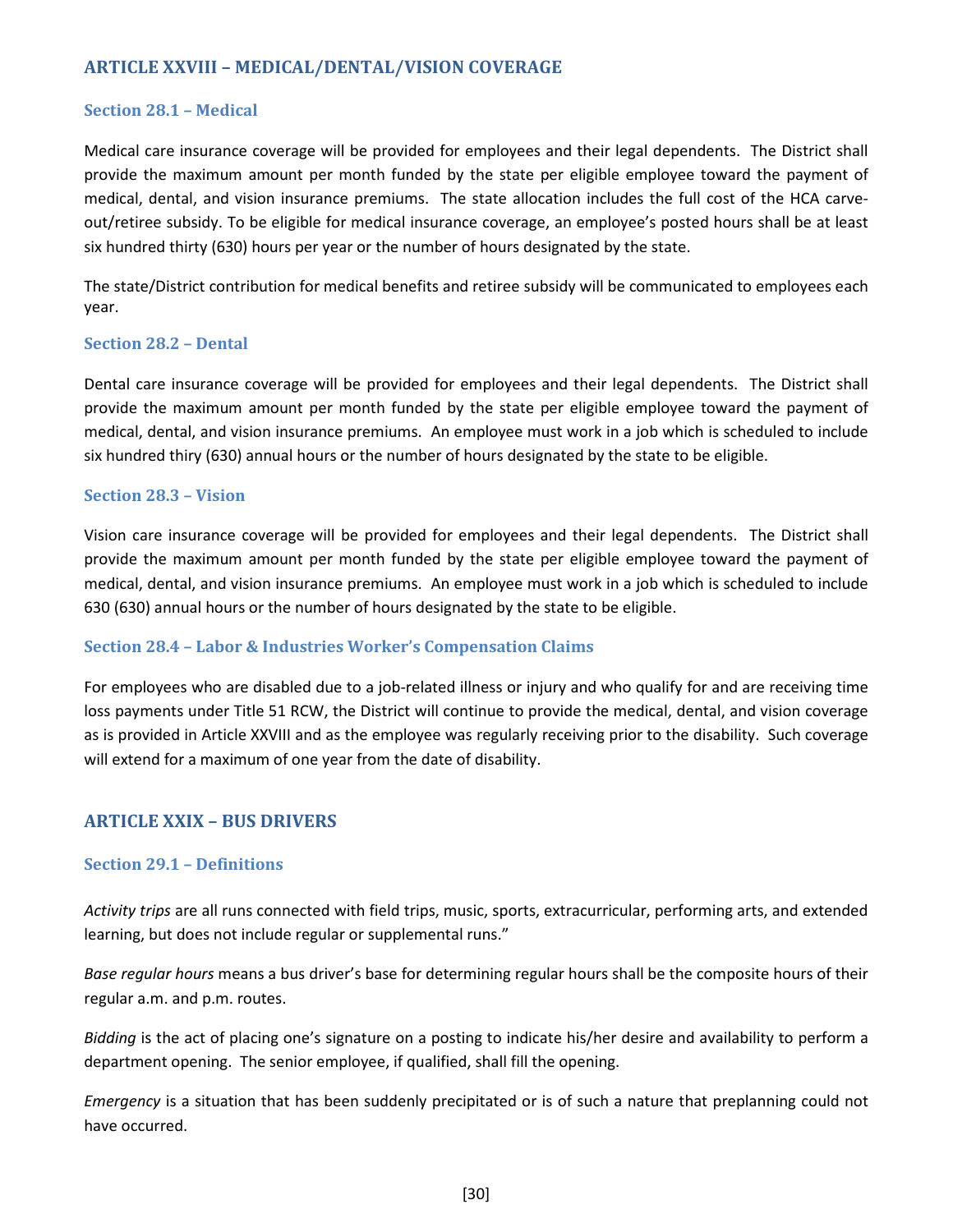*Qualifications* are regular bus driver qualifications and completion of the special education driver training course. This training will be provided by the Transportation Department and will be made available to all drivers.

*Regular runs* are a driver's to-and-from school runs at the beginning and ending of the school day (a.m. and p.m.)

*Scheduled early dismissal* is "a situation where some schools have arranged to be dismissed before the end of the regular school day.

*Supplemental runs* are runs requiring at least one hour per week for a fixed period of time and include, but are not limited to, therapy, swim, and preschool runs.

#### <span id="page-39-0"></span>**Section 29.2.1 – Bus Drivers – Events**

Bus drivers shall receive a minimum of two (2) hours regular pay for each event they drive, unless consecutive events (no longer than 30 minutes layover) result in two or more hours of work.

All regular basic education "west-of-town" runs shall be of a three- (3) hour minimum duration.

When a driver asks for the supplemental run off, the supplemental run shall be given to a regular driver on a rotation list by seniority. When a driver is going to be gone for the supplemental run and either the a.m. or p.m. run, the supplemental run shall be given to a regular driver and the a.m. or p.m. run may be given to a substitute driver.

#### <span id="page-39-1"></span>**Section 29.2.2 – Annual Route Bidding Procedure**

All routes will be open for bid three (3) consecutive days during the last five (5) consecutive work days in September. The dates of the bid will be announced by September 1 each year. The hours chosen on the bid days will become each driver's employment authorization time.

Drivers not available during the open bid are responsible for notifying Transportation prior to bid to view routes and make their priority selections according to seniority. Drivers will be awarded routes according to seniority and the order of their selections on routes still available. Due to the fluctuations of students and programs at the beginning of the school year, all special education routes will be posted and bid at eight (8) hours; exceptions are special education routes that did not have an employment authorization of eight (8) hours at the end of the prior school year and all new special education routes.

If fluctuations of students and programs occur that cause an eight (8) hour route to not have eight (8) hours of drive time, available runs not covered by another route (driver) will be assigned to the drivers on eight (8) hour routes who need their eight (8) hours filled, before being assigned to other drivers.

Any driver's posted hours that increases by more than thirty (30) minutes from the day after the annual bid through the end of the school year will be posted and awarded to the senior driver based on who bids on those hours. All or part of the posted hours will be awarded to the senior driver. These will be Transportation Department postings only and will be posted for three (3) working days.

Should a driver's posted hours be decreased fifteen (15) minutes or more per day, the driver will have the right to bump anywhere his/her seniority takes them.

Drivers with a change in routes will be allowed to drive their new routes (with pay) to become acquainted with them. Any routes requiring more than two (2) hours of practice run time must have prior approval from the manager.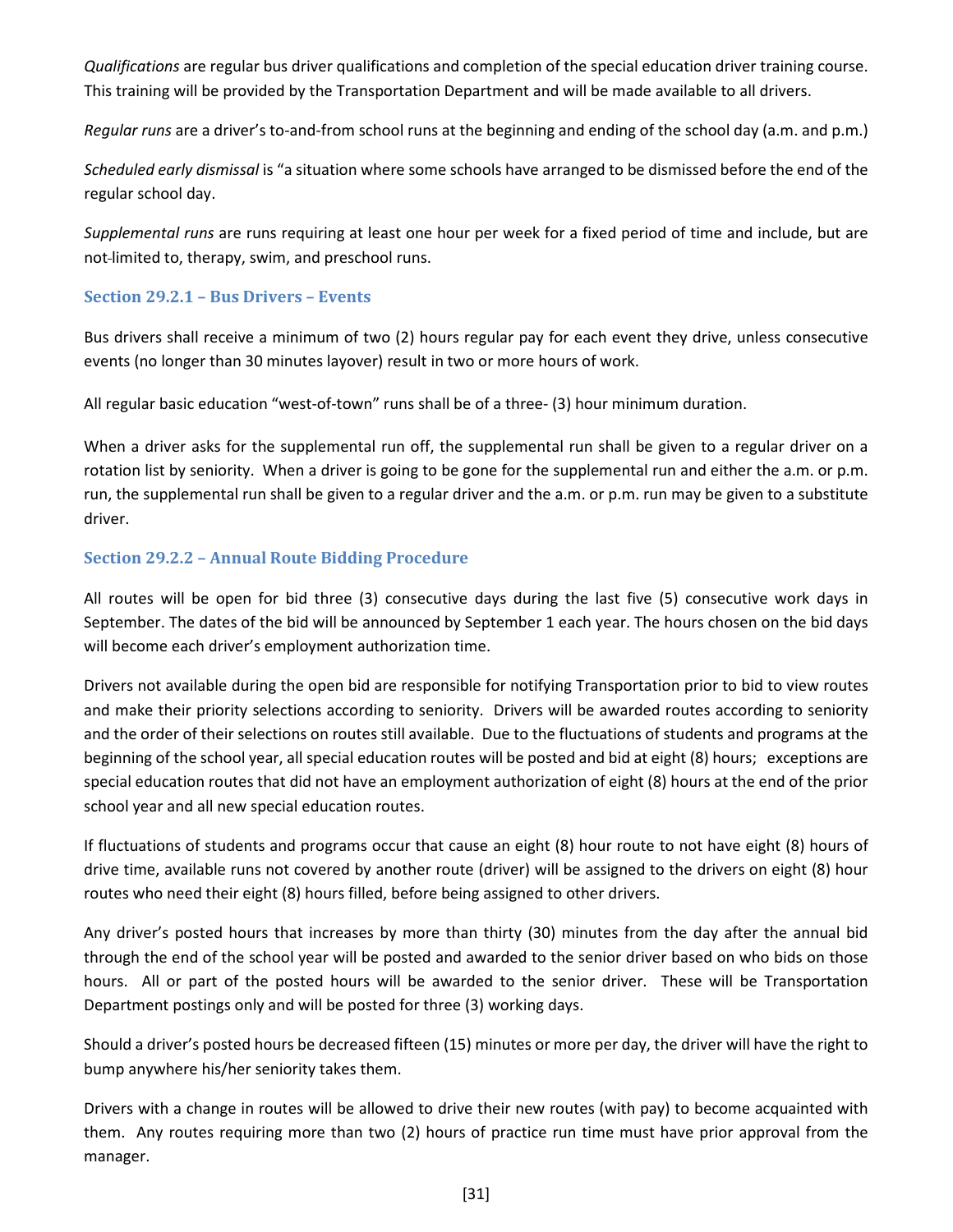#### <span id="page-40-0"></span>**Section 29.2.3 - Summer Routes:**

Drivers who want to work summer school routes must sign up before the last Friday in May.

Summer routes will be built, bid and awarded according to Section 29.2.2.

If summer routes increase or decrease by thirty (30) minutes or more for at least five (5) days, the route will be rebid on by seniority within one workday.

Summer route vacancy calling will happen each morning and the dispatcher will move on to the next person by seniority if a driver does not answer. Only one telephone number per driver will be called. It is the driver's responsibility to keep the current phone number up to date.

The dispatcher will be responsible for making work assignments and notifying substitutes.

#### <span id="page-40-1"></span>**Section 29.3 – Activity Trips**

All regular drivers shall have the opportunity to bid on activity trips. Activity trips will first be offered to regular drivers, then substitute drivers on a rotation basis.

Trips will be awarded according to the following process:

- 1. Regular drivers who are interested in a trip shall sign up on the trip board by 5 p.m. two (2) days prior to the scheduled trip.
- 2. The trip will be awarded to the senior driver whose regular hours and trip route hours do not exceed 8 hours.
- 3. If the trip puts a driver into overtime, the trip will be awarded to the senior driver with the least amount of accumulated overtime as per the daily overtime report.
- 4. If no regular driver signs up for a trip, the trip will be awarded to a substitute driver from the 'substitute' list on a rotation list.
- 5. Trips will be posted prior to 10 a.m. on Wednesdays and assigned no later than 10 a.m. the work day prior to the scheduled trip.

The dispatcher will relieve drivers of a portion of their regular routes whenever a trip's scheduled departure time interferes with the regular route's scheduled time.

Layover time on activity trips shall be paid at the regular bus driver's hourly rate. Overtime for layover hours will be paid at one and one-half  $(1 \frac{1}{2})$  times the regular rate.

Drivers shall be allowed to use District transportation in order to have their meals at a facility of their choice so long as the facility is within a two-mile (2-mile) radius of the event or the closest facility.

#### <span id="page-40-2"></span>**Section 29.3.1 – Trips Posting Procedures and Rules**

Activity trips will be posted on Wednesdays for the coming week.

All trips that are received by the transportation office after Wednesday for the coming week will be posted the day they are received.

Regular Postings – Trips must be posted for at least two (2) days prior to the departure day. All postings will close at 5 p.m. the night before they are to be assigned.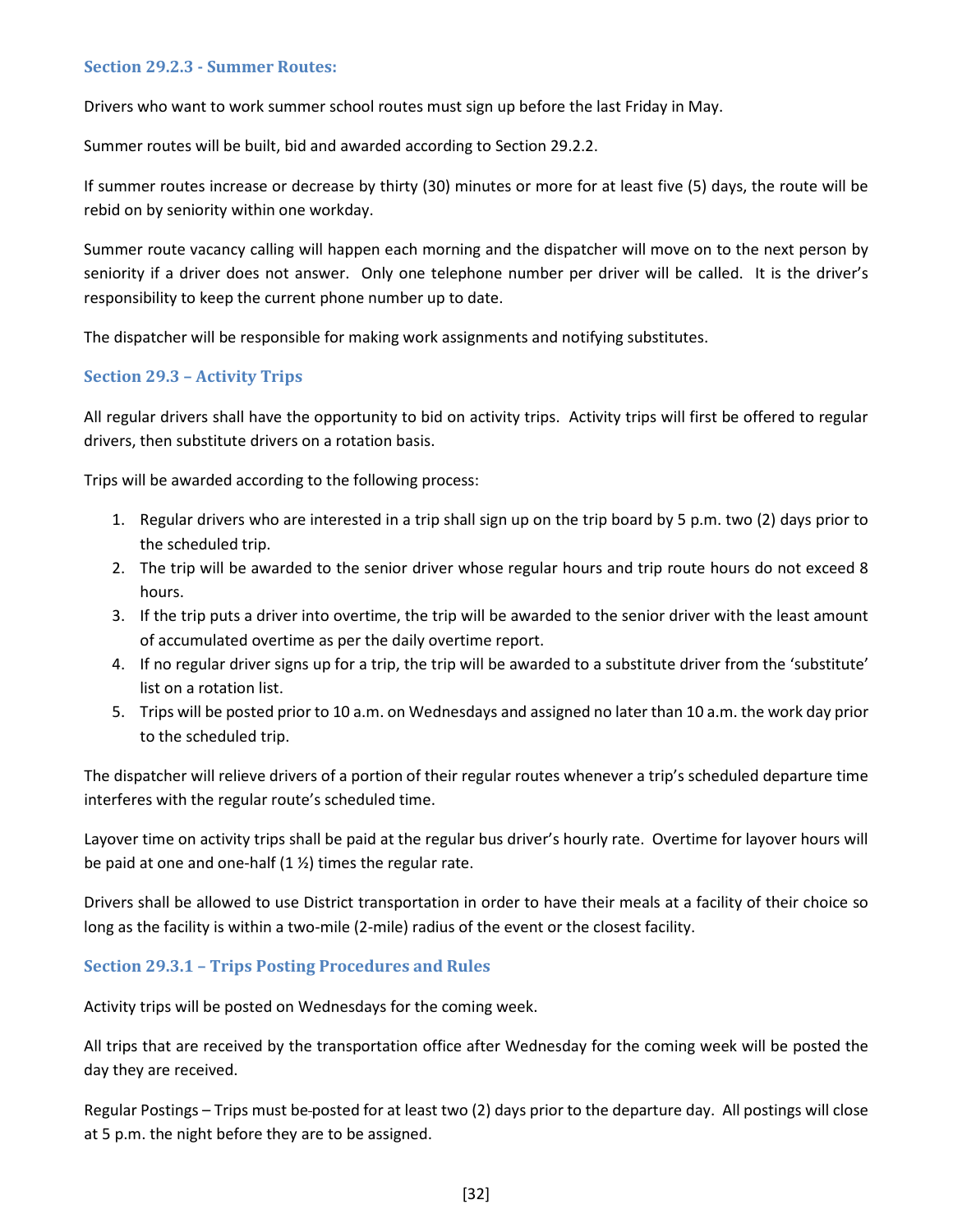Drivers must personally make their selection and place their name on the posted trip assignment board; no callins allowed. Current trip posting practices by drivers will be followed: Yes or No, first, second, third choices, annual check mark. Each bus driver will be given a one-time opportunity per work year, August 1 through July 31, to use his/her seniority to take any activity trip regardless of accumulated overtime. Check mark and emergency trip numbers will be recorded on the overtime sheet.

Trips will be assigned by 10 a.m.

Cumulative overtime hours will be posted daily (each a.m.) with regular and substitute driver overtime hours.

When calculating accumulated overtime, the following will be excluded from that calculation:

- 1. any overtime worked due to the three (3) required certified bus driver meetings
- 2. any overtime worked due to District-directed inservice training
- 3. any overtime worked due to first aid training
- 4. any overtime worked due to a bus accident
- 5. any overtime worked due to attendance at the bus driver meetings a identified in Section 29.4
- 6. any overtime worked outside the Transportation job classification as defined in Section 1.4

All drivers who receive less than one (1) hours' notice of cancellation of an activity run shall receive two (2) hours' pay at their regular rate. If a trip is cancelled, the dispatcher will notify the assigned driver.

All activity trips during school breaks, except summer, shall be posted and awarded prior to, or by, the last scheduled regular calendar workday before the break.

Summer trips for the following week will be posted by Wednesday and awarded on Thursday**.**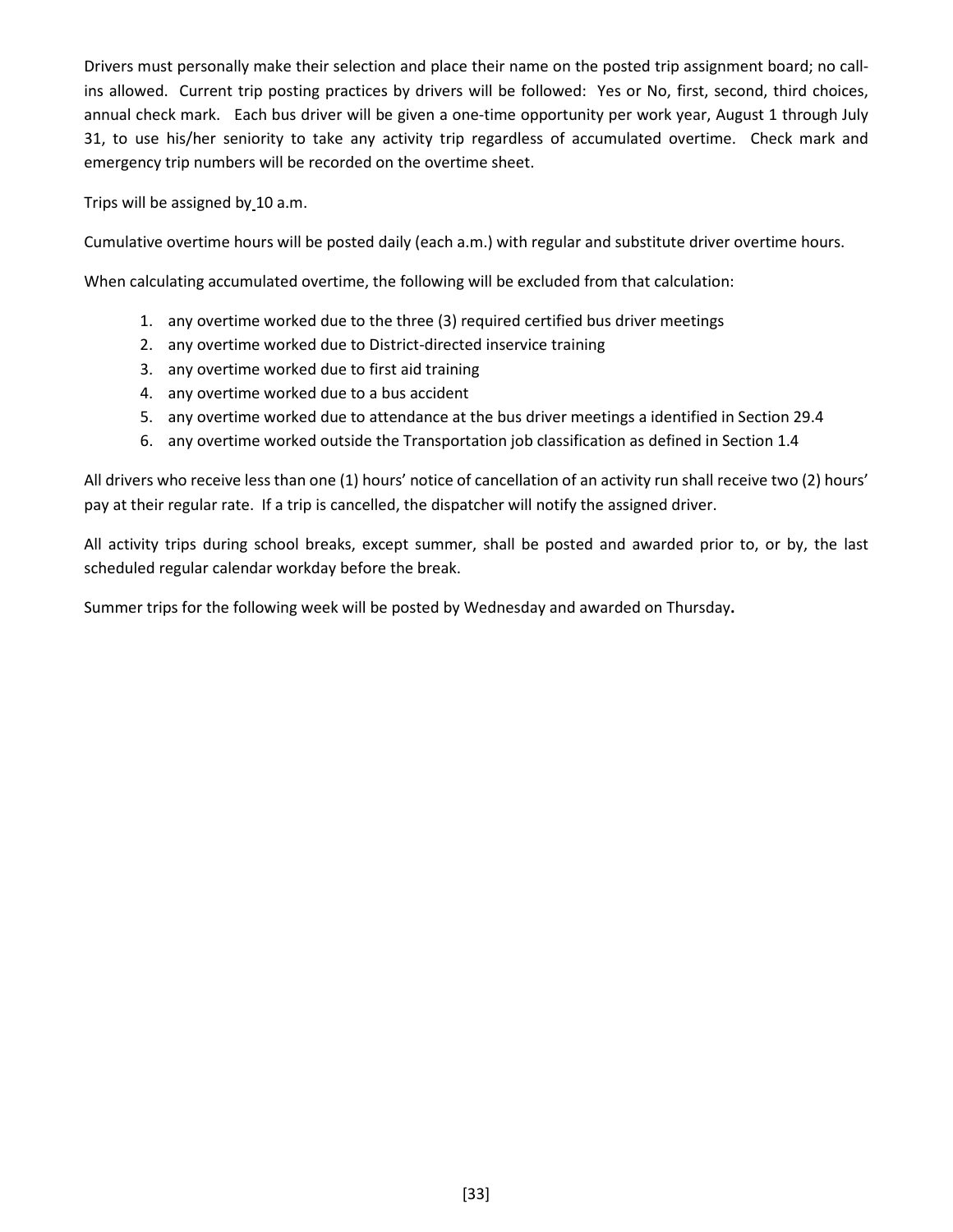#### <span id="page-42-0"></span>**Section 29.3.2 – Emergency Trips**

Emergency trips are those received too late to be posted for two (2) days.

Emergency trips will be announced over the radio and will be awarded to the senior driver who calls in with the least amount of trips recorded on their emergency trip sheet. If no regular driver calls in, the trip will be assigned to a substitute.

#### <span id="page-42-1"></span>**Section 29.3.3 – Overnight Trips**

Overnight trips shall be paid at a minimum of eight (8) hours and to a maximum of 15 scheduled itinerary hours per DOT. An overnight trip is one that requires lodging of the driver. If the trip requires the driver to be on the clock into the next day as defined in 15.1.A, it shall be considered a continuation of the previous day. Drivers shall be reimbursed for meals and lodging.

With student safety and bus driver rest a paramount interest, during an overnight activity trip in a situation where an extended time exists between a driver's motel/hotel check-out time and student pick-up time, extended motel/hotel check-outs times will be authorized on the trip itinerary.

In the case where an extended motel/hotel check-out time is not authorized on the itinerary, but the driver feels that the activity trip conditions warrant an extended check-out time, that driver should contact the Transportation Department to discuss their concerns prior to departure.

In the event the schedule changes while on the trip, and the change would cause the driver to be on the bus an extended amount of time, waiting on student pick up, the driver should contact the Transportation Department about an extended motel/hotel check-out time.

#### <span id="page-42-2"></span>**Section 29.4 –Driver Meetings**

Scheduled driver meetings will have content and/or activities of at least one (1) hour. Drivers who attend scheduled driver meetings that are held outside of drivers' scheduled hours will be compensated for a minimum of one (1) hour and are expected to participate for the full hour. If the scheduled meeting exceeds one (1) hour, drivers will be compensated for the actual meeting time. If a driver chooses to attend either less than one (1) hour or less than the total meeting time, he/she will be compensated only for the time he/she attended the meeting. This applies to scheduled driver meetings and is not applicable to occasional meetings that are called to address transportation issues that require immediate attention that may extend an employee's work day. Such occasional situational meetings will be compensated as time worked.

#### <span id="page-42-3"></span>**Section 29.5 – Pre& Post-trip Duties**

Each a.m. and p.m. run shall consist of one fifteen-minute (15-minute) a.m. pre-trip and one ten-minute (10 minute) p.m. pre-trip plus thirty (30) minutes of cleanup per day consisting of a.m. post-trip fifteen (15) minutes and p.m. post-trip fifteen (15) minutes. Routes that have layovers of fifteen (15) minutes or greater duration shall utilize layover time as additional cleanup time.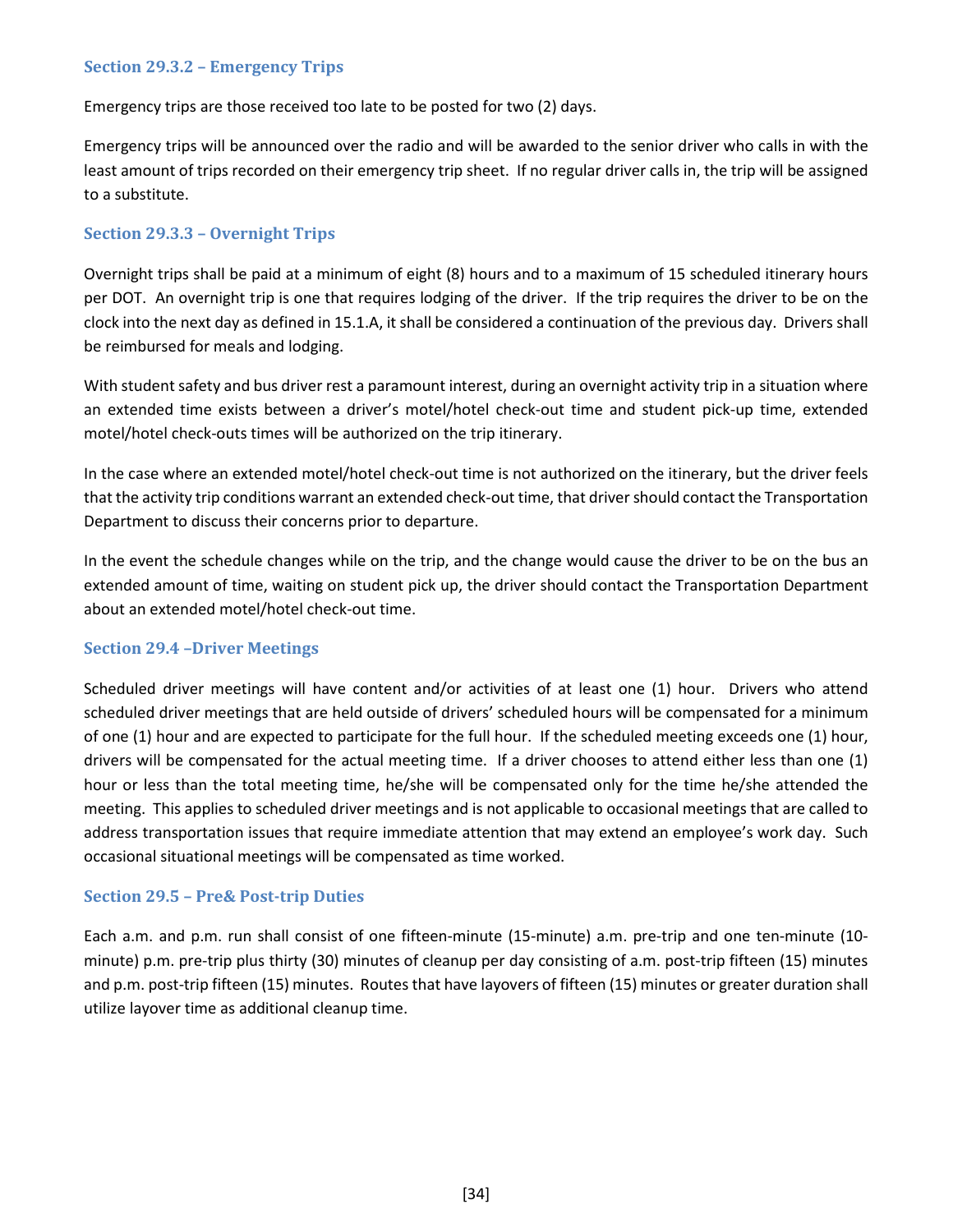### <span id="page-43-0"></span>**ARTICLE XXX – GRIEVANCE PROCEDURE**

#### <span id="page-43-1"></span>**Section 30.1 – Purpose**

The purpose of this procedure is to provide an orderly method of resolving grievances. A determined effort shall be made to settle any such differences at the lowest possible level in the grievance procedure.

#### <span id="page-43-2"></span>**Section 30.2 – Definitions**

A *grievant* shall mean "an employee having a grievance," or, in connection with union rights, "the Union (Service Employees Union, Local 925)." A *grievance* shall mean "an allegation by a grievant that a dispute or disagreement exists involving the interpretation or application of the terms of this Agreement." *Days* shall mean "weekdays-Monday through Friday-when offices are open." *Grievance form* means "the printed forms utilized to process a grievance."

#### <span id="page-43-3"></span>**Section 30.3 – Consolidation of Grievances**

In connection with grievances by multiple grievants dealing with the same issue and the same administrator, the grievances shall be consolidated for proceedings at Level One. For grievances by multiple grievants dealing with the same issue, but different administrators, they shall be consolidated at Level One for the same administrators, and at Level Two for further proceedings.

In matters dealing with alleged violations of union rights the grievances shall be initiated at Level Two.

#### <span id="page-43-4"></span>**Section 30.4 – Rights to Representation**

A grievant may be represented at all stages of the grievance procedure by him/herself, or at his/her option, by the Union. If an employee presents his/her own grievance, without union representation, the settlement of the grievance will not be inconsistent with the terms of this Collective Bargaining Agreement.

#### <span id="page-43-5"></span>**Section 30.5 – Time Limitation**

Formal filing of a grievance, as hereinafter set forth, shall be initiated by the employee in writing within thirty (30) days of the occurrence of the action which is the basis of the controversy or within thirty (30) days of the time when the grievant could have been expected to have learned of the occurrence, or the grievance will be deemed waived. If the stipulated time limits are not met by the District at one level, the grievant shall have the right to appeal the grievance to the next level of the procedure. If the stipulated time limits are not met by the grievant, the grievance shall be deemed waived.

#### <span id="page-43-6"></span>**Section 30.6 – Procedure**

It is important that grievances be processed as rapidly as possible. The number of days indicated at each level should be made to expedite the process. The time limits specified may, however, be extended by mutual agreement.

It is expected that employees and supervisors will be able to discuss differences in a setting which provides for open communications and reflect an understanding of the individual's concerns, job responsibilities, and the best interests of the District. Informal discussions between the employee and supervisor should take place before a formal grievance is filed.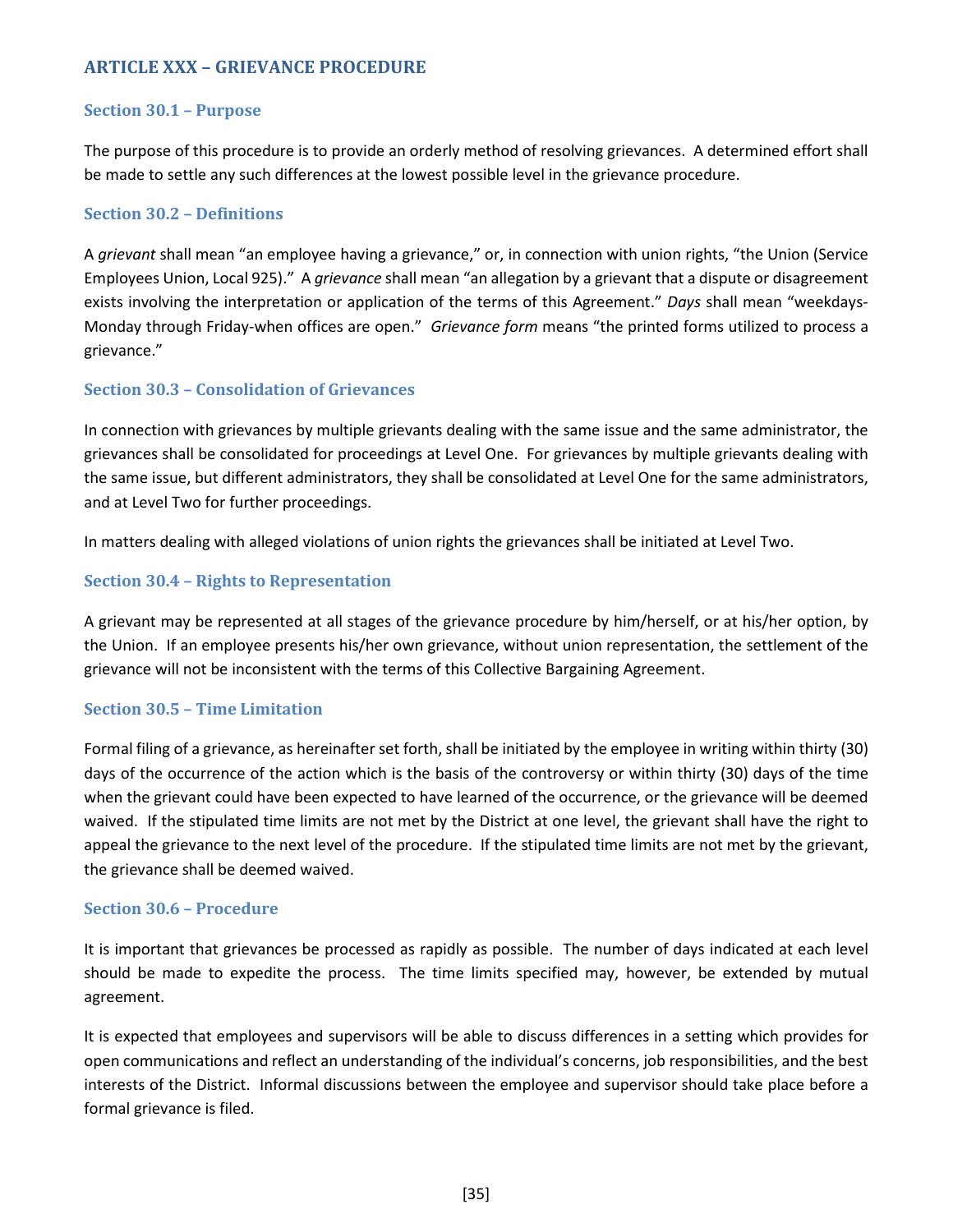#### **1. Level One**

If a grievance is not settled after informally discussing it with the immediate supervisor, the employee may file the grievance in writing (Form A) with the immediate supervisor within thirty (30) days. The grievance shall cite the specific Article and Section of the Agreement that has been violated and the remedy sought.

The immediate supervisor will arrange for a meeting to take place within six (6) days after receipt of the grievance. The supervisor shall provide the grievant and the Union with an answer to the grievance, together with the reason(s) for the decision, within six (6) days after the meeting.

#### **2. Level Two**

If the grievance is not settled at Level One, then the grievance may be referred in writing by the employee and the Union (Form B) to the Superintendent or designee within ten (10) days after the grievant receives the supervisor's answer at Level One. The written grievance shall give a clear and concise statement of the alleged grievance, including the facts on which the grievance is based, reference to the specific terms of the Agreement that have been violated, the issues involved, and the remedy sought. The Superintendent or designee shall arrange for a meeting with the grievant to take place within seven (7) days after receiving the notice of appeal. The Superintendent or designee will have seven (7) days to provide a written decision, together with the reasons for the decision to the Union and the grievant.

#### **3. Voluntary Mediation**

Mediation - Upon mutual agreement, the District and the Union may use mediation services of the Public Employment Relations Commission (PERC) to assist in resolving disagreements when circumstances warrant, before proceeding to binding arbitration. Such agreement or disagreement shall have no effect on the consideration or result of a grievance review and/or arbitration decision. Timelines for binding arbitration shall be suspended pending the outcome of mediation.

#### <span id="page-44-0"></span>**Section 30.7 – Binding Arbitration**

- 1. The provisions of binding arbitration shall apply only to controversies brought by the Union against the District regarding the true intent and meaning of any provisions of this Agreement or regarding a claim that a commitment made in this Agreement has not been honored.
- 2. If the grievance is not settled at Level Two or Voluntary Mediation, the Union may submit it (Form D) to Binding Arbitration. This shall be done within thirty (30) days after the conclusion of the voluntary mediation step or thirty (30) days after either party declines voluntary mediation. Within ten (10) days following the receipt of any such request, the Board of Directors or its designee and the Union shall each appoint a representative. Within five (5) days following the appointment of such representatives they shall jointly appoint a hearing officer. In the event an arbiter is not agreed upon, the parties shall jointly request the services of the American Arbitration Association. The arbiter shall be selected by the AAA in accordance with its rules, which shall likewise govern the arbitration proceeding.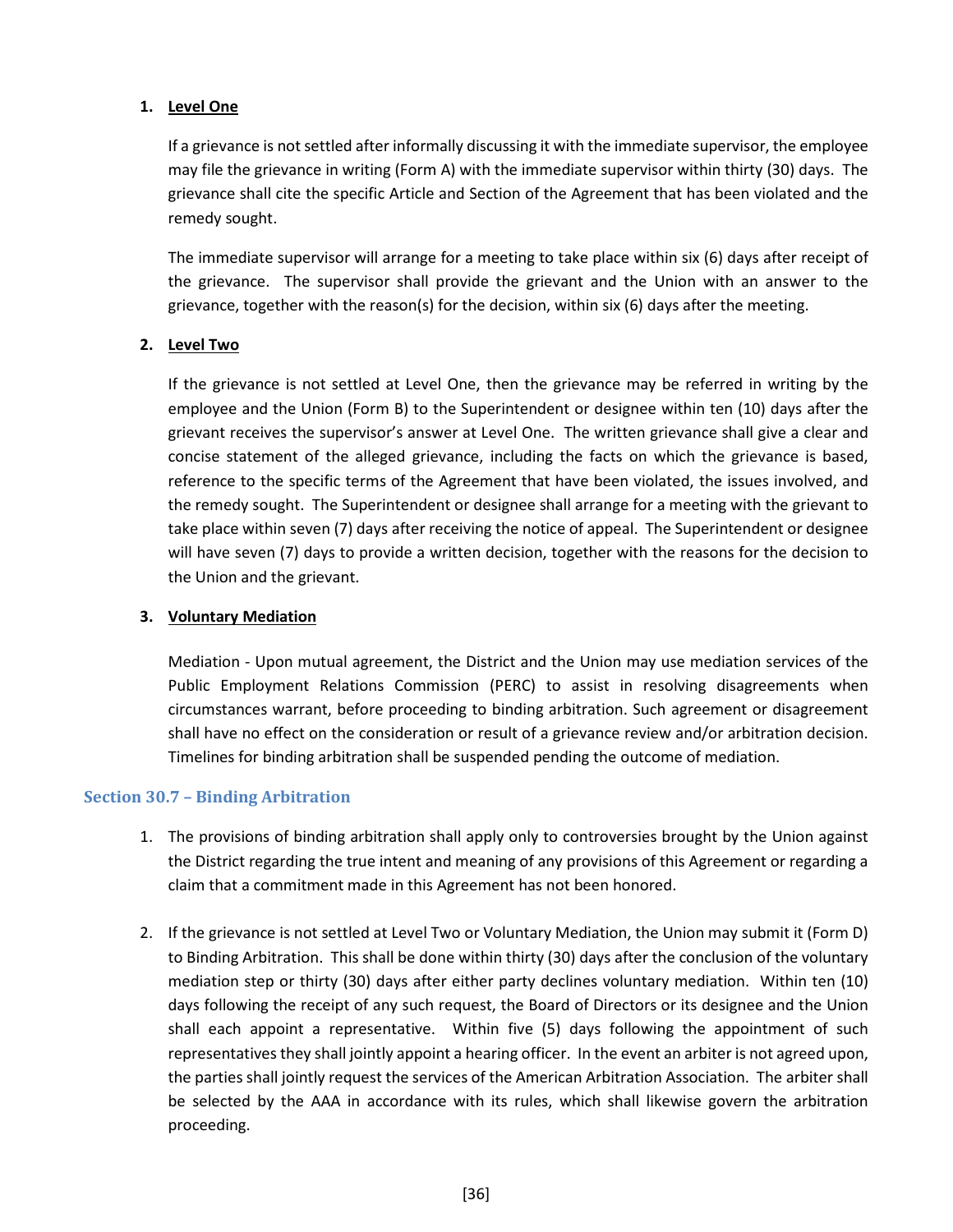Within ten (10) days following the selection of a hearing officer, a hearing shall be scheduled. Both parties shall be notified in writing of the date, time, and place of such hearing at least three (3) days prior to the date established for the hearing.

The hearing officer shall preside at the hearing.

The hearing officer shall limit him/herself to the issues submitted involving the grievance and shall consider nothing else. S/he shall have no authority to add to, subtract from, or change the Agreement between the parties, but shall be permitted to rule on the arbitrability of the issues raised by the parties.

The decision of the hearing officer shall be binding on both parties.

3. **Costs**

The cost of the arbitration shall be shared fully by the parties, provided however, the hearing officer may award fees and costs to the prevailing party.

#### <span id="page-45-0"></span>**Section 30.8 – Exceptions to Binding Arbitration**

The following grievances will not be covered in Section 30.7, so the decisions reached at Level Two or Voluntary Mediation shall be final.

- 1. Rights of the District as defined in Article II of this Agreement.
- 2. Any problems for which a specific remedy is provided for by law.

#### <span id="page-45-1"></span>**Section 30.9 – No Reprisals or Harassment**

No reprisals of any kind will be taken by the Board or the school administration against any employee because of his/her participation in any grievance. There will be no harassment of Board members, administrators, or grievants during the processing of a grievance or thereafter.

### <span id="page-45-2"></span>**ARTICLE XXXI – PRINTING AND DISTRIBUTING THE WORKING AGREEMENT**

Within thirty (30) workdays following the ratification and signing of the Agreement, the District will make the contract available to all employees and administrators on the District website and provide an electronic version of the contract to the Union. The District and the Union will be responsible for printing whatever number of copies each party feels is sufficient for its own purposes at its own expense.

### <span id="page-45-3"></span>**ARTICLE XXXII – EXPENSE TREATMENT**

### <span id="page-45-4"></span>**Section 32.1 – Meals and Travel for District Business**

Employees will be allowed reimbursed consistent with District per diem policy for a meal if called out to work in an emergency that disrupts their normal mealtime or when such notice is given one hour or less before work is to begin and the employee is required to work four (4) or more consecutive hours.

Employees who travel on assigned District business will be compensated for travel expenses per District policy and regulations.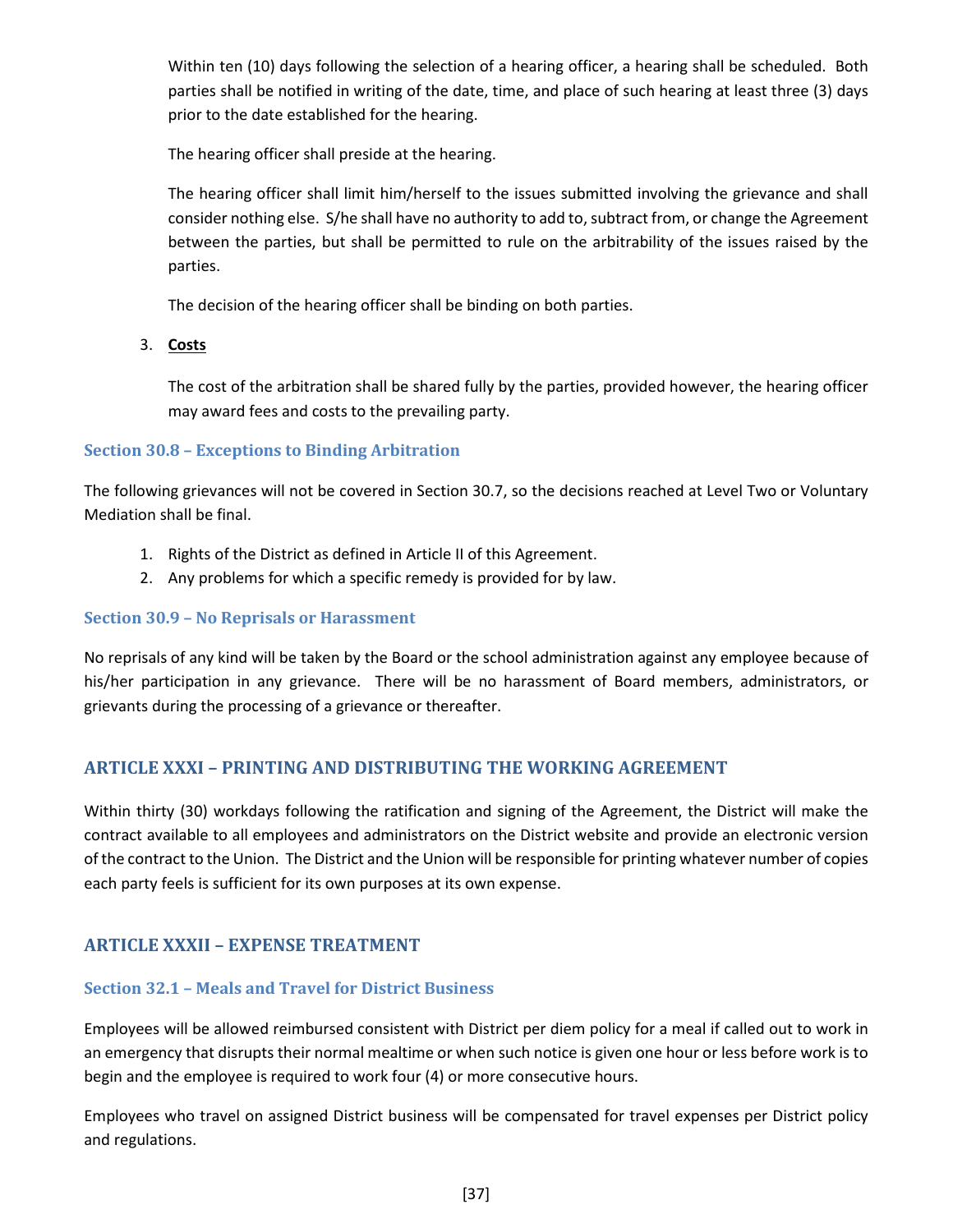#### <span id="page-46-0"></span>**Section 32.2 – Clothing Allowance**

When approved by the supervisor, the employer will provide required safety equipment, clothing or footwear (other than reinforced toed boots). When approved, laundry service will be provided on a once-a-week basis. If District-provided safety equipment, clothing or footwear become unserviceable, the employee will contact his/her supervisor for replacement.

The District will provide an allotment of up to \$125 for the purchase of a pair of district-approved reinforced toed work boots annually for individuals working in the job classifications listed below:

| Painter                     | Carpenter                   |
|-----------------------------|-----------------------------|
| <b>Bus Shop Coordinator</b> | Electrician                 |
| Auto/Diesel Technician      | Plumber                     |
|                             | <b>Boiler Technician</b>    |
|                             | Grounds (including stadium) |
|                             | Equipment Operator          |
|                             | <b>HVAC Technician</b>      |

The District will provide an annual allotment of up to \$30 for the purchase of slip-proof shoes for operations staff assigned to work in the pool on a regular basis.

### <span id="page-46-1"></span>**ARTICLE XXXIII – EMPLOYEE PROTECTION**

#### <span id="page-46-2"></span>**Section 33.1 – Employee Protection**

1. Introduction

The staff protection provisions in this agreement reflects District support of its employees in the event they are threatened, injured, or legal action is brought against them in the performance of their assigned duties. Coverage will be provided through and within the limits of District insurance policies.

2. Applicability

The protection applies to employee's actions during the performance of their assigned work duties.

- 3. Procedures
	- a. Employees who are threatened, injured, have had legal action brought against them, or have reason to believe that legal action will be brought against them relating to their assignment shall notify as soon as possible his/her site administrator or, if he/she is not available, a District administrator. Steps shall be taken in cooperation with the employee and law enforcement officials to provide reasonable safety protection.
	- b. The employee shall submit a written report to the site administrator within one (1) workday after the incident, unless there are extenuating circumstances.
	- c. The employee will, within two (2) workdays, unless there are extenuating circumstances, deliver the original copy of any summons, complaint, or other legal papers to his/her site administrator.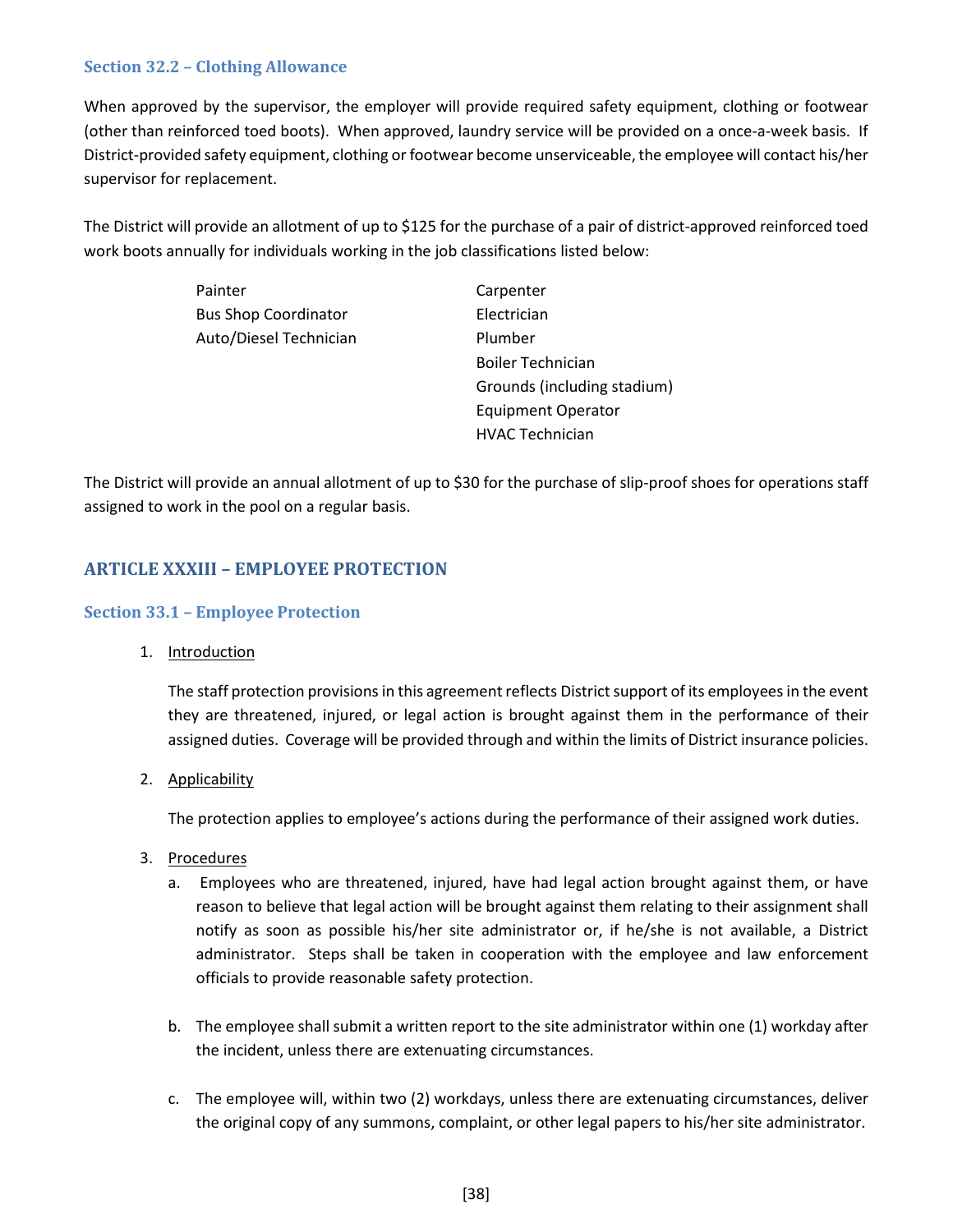- d. If appropriate, the site administrator informed of the incident shall notify as soon as possible the Director of Human Resources or in person so he/she can contact the appropriate individual.
- e. If appropriate, the site administrator shall submit a written report to the Director of Human Resources within two (2) workdays after the incident.

#### <span id="page-47-0"></span>**Section 33.2 – Insurance Coverage**

District insurance coverage shall be in accordance with RCW 28A.400.370, Mandatory Insurance Protection for Employees; RCW 28A.320.100, Defense, Costs, Fees; and RCW 28A.320.060, Insurance to Protect and Hold Personally Harmless.

#### <span id="page-47-1"></span>**Section 33.3 – Administering/Dispensing Medication**

No employee shall be requested or required to dispense or administer medication unless in accordance with the most recently updated Washington State Law.

#### <span id="page-47-2"></span>**Section 33.4 – Reporting Alleged Child Abuse**

The District shall protect employees when reporting alleged child abuse per District Policy and Regulations 3421 and Washington State Law.

#### <span id="page-47-3"></span>**Section 33.5 – Control of Students**

The Employer shall support and assist employees with respect to the supervision and control of students, public, and/or other staff while employed by the Longview School District on Longview School District property.

#### <span id="page-47-4"></span>**Section 33.6 – Safe Working Conditions**

- A. Employees shall not be required to work under unsafe or hazardous conditions or to perform tasks which endanger their health, safety or well-being.
- B. To the extent possible by job assignment, building design, and available District resources, employees shall be provided a work area with adequate space, heating, ventilation, and lighting in which to work.
- C. Bus Drivers: The District will ensure that bus safety procedures are followed, consistent with District policies and the drivers' handbook. The District will support drivers with student management strategies training during paid professional development. The District's representatives will support drivers in responding appropriately when students cause a breach of safety.

#### <span id="page-47-5"></span>**Section 33.7 – Sexual Harassment**

Sexual harassment occurs when a supervisor or a co-worker makes unwelcome verbal or physical sexual advances to an individual which either interferes with an individual's work performance or creates an intimidating or offensive work environment or which becomes a basis for employment decisions regarding that individual. Any and all acts of sexual harassment will be reported immediately to supervisory personnel.

See Board Policy for additional information regarding sexual harassment and employee rights and responsibilities.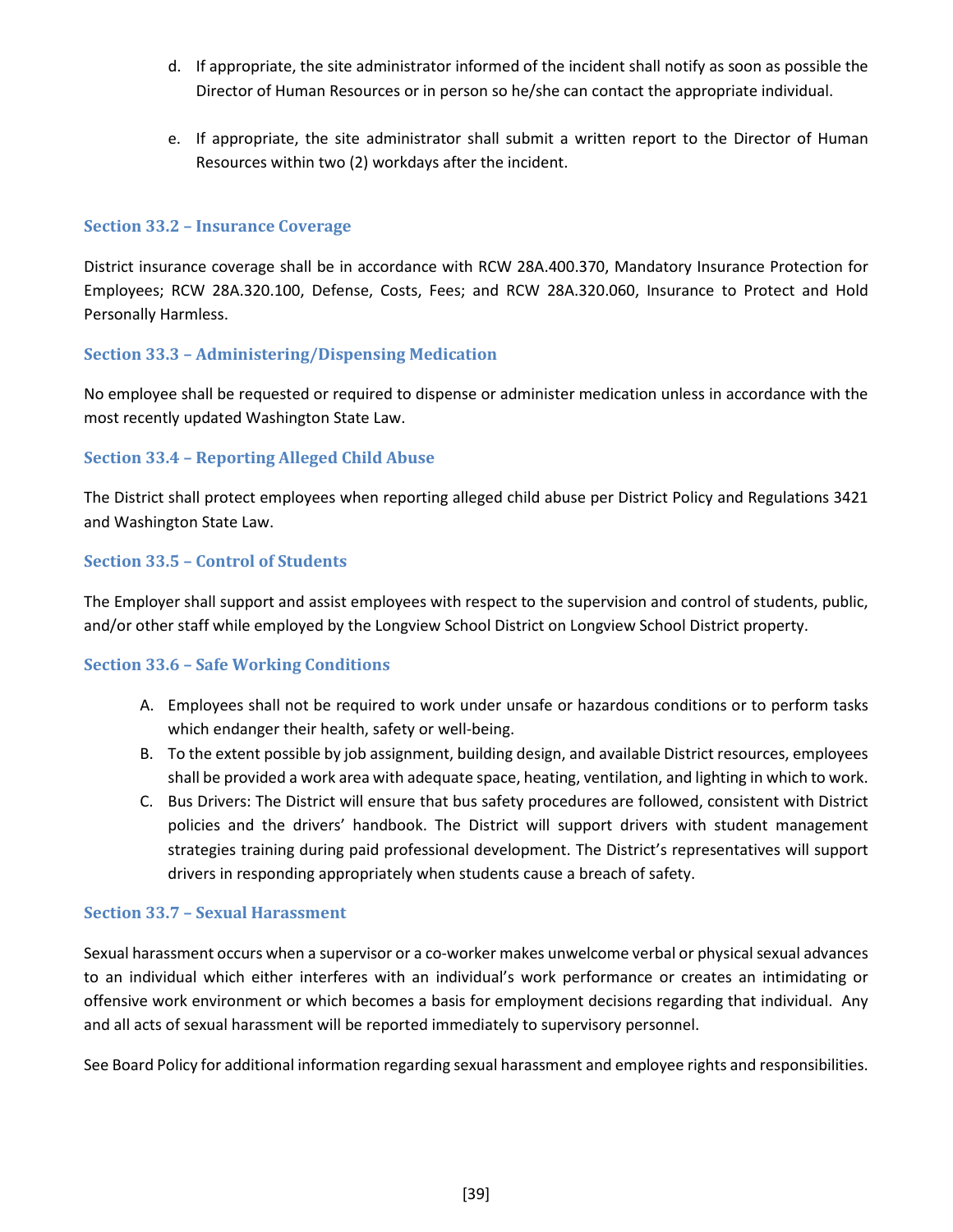### <span id="page-48-0"></span>**ARTICLE XXXIV – BOOSTER TICKETS**

The District will make available to bargaining unit members a booster ticket which will admit them to all Longview high school athletic extra-curricular activities for the current year. The ticket excludes admission to tournaments and playoffs. Employee tickets shall be at no cost to the employee and may be obtained at any secondary school during regular work hours.

The employee may purchase a second adult ticket at a price of ten dollars (\$10). Tickets may be purchased at any secondary school during regular school hours.

The adult ticket will admit dependent children who are still in grade school accompanied by at least one parent. The ticket is nontransferable.

### <span id="page-48-1"></span>**ARTICLE XXXV – DISTRICT COMMITTEE WORK**

When required by the District, instead of as an assigned Union representative, to serve on District committees outside of normal work time, the employee shall be compensated at his/her rate of pay.

### <span id="page-48-2"></span>**ARTICLE XXXVI – PARAEDUCATOR POSITIONS REQUIRING SECOND LANGUAGE**

Paraeducator positions that require a second language shall be classified as high needs/hard-to-fill.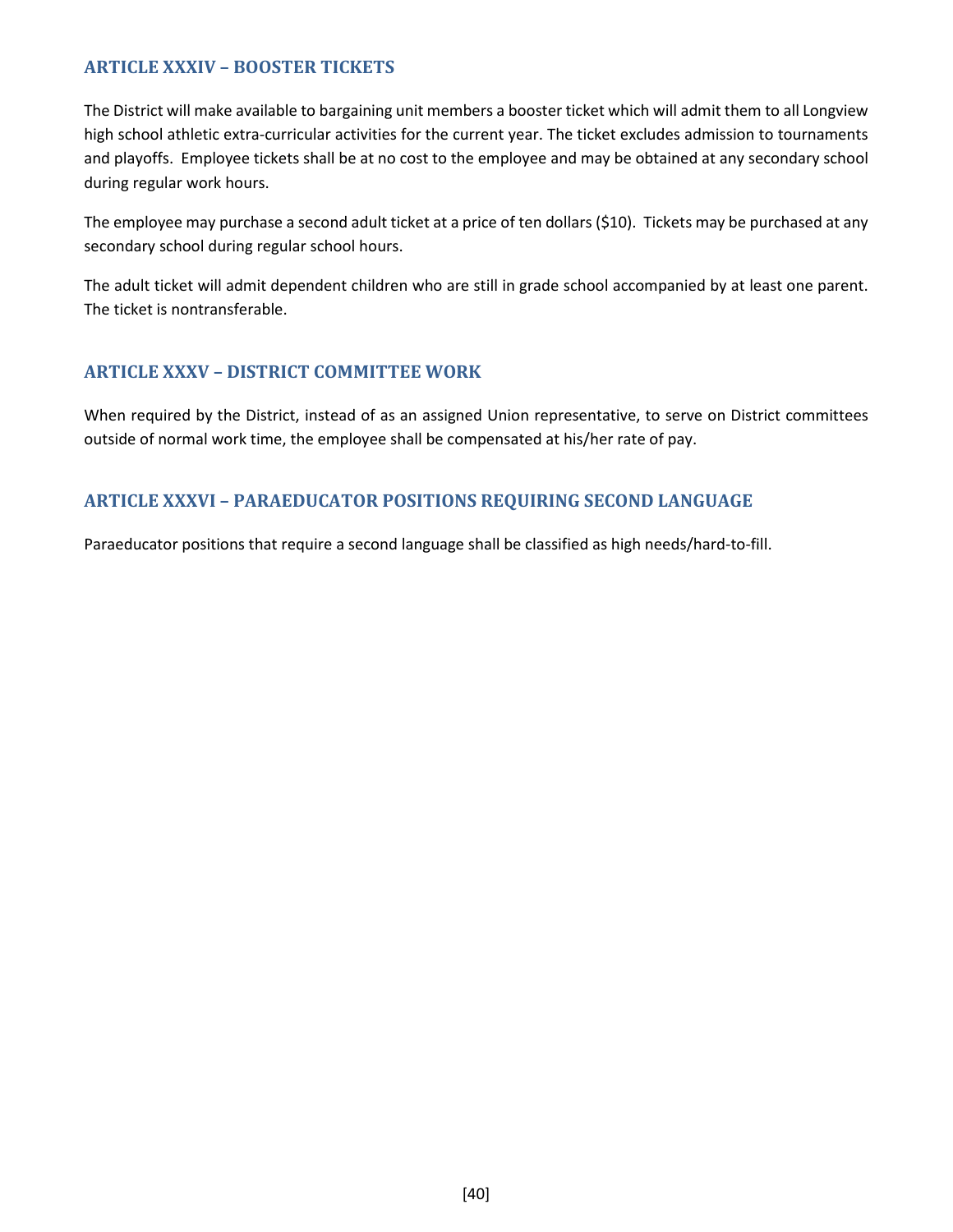### <span id="page-49-0"></span>**ARTICLE XXXVII – MODIFICATION AND DURATION OF AGREEMENT**

#### <span id="page-49-1"></span>**Section 35.1 – Modification**

Should any part hereof or any provision herein contained be rendered or declared invalid by reason of any legislation or by any decree of a court of competent jurisdiction, such invalidation of such part or portion of this Agreement shall not invalidate the remaining portions thereof, and they shall remain in full force and effect.

#### <span id="page-49-2"></span>**Section 35.2 – Duration of Agreement**

This Agreement shall become effective September 1, 2021, and shall continue in effect until August 31, 2025. The content of this Agreement shall not be altered orally and constitutes the entire Agreement between the parties concluding collective bargaining for its term.

Neither party shall be required during the term of this Agreement to negotiate or bargain upon any issue; however, this Agreement may be altered, changed, added to, deleted from, or modified, by the mutual consent of the District and the Union.

Negotiations between the parties on a successor Agreement shall begin at least sixty (60) days prior to the Agreement expiration date.

\_\_\_\_\_\_\_\_\_\_\_\_\_\_\_\_\_\_\_\_\_\_\_\_\_\_\_\_\_\_\_\_\_\_\_\_\_\_\_ \_\_\_\_\_\_\_\_\_\_\_\_\_\_\_\_\_\_\_\_\_\_\_\_\_\_\_\_\_\_\_\_\_\_\_\_\_\_\_

\_\_\_\_\_\_\_\_\_\_\_\_\_\_\_\_\_\_\_\_\_\_\_\_\_\_\_\_\_\_\_\_\_\_\_\_\_\_\_ \_\_\_\_\_\_\_\_\_\_\_\_\_\_\_\_\_\_\_\_\_\_\_\_\_\_\_\_\_\_\_\_\_\_\_\_\_\_\_

For the Union For the District

Date **Date** Date **Date** Date **Date** Date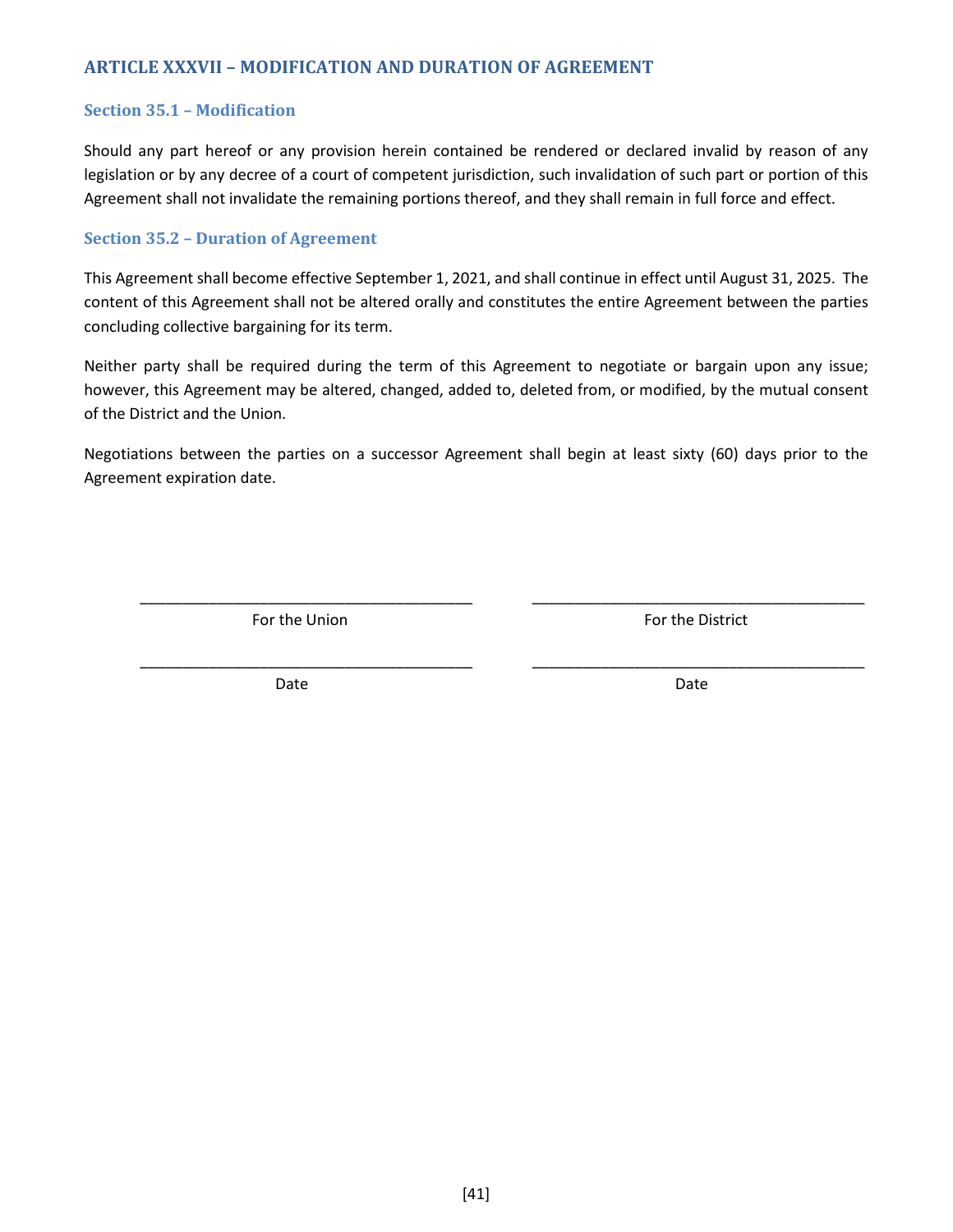### **2021-2022 SEIU Salary Schedule**

| <b>Position</b>                                                               | $1-2$   | $3-4$   | $5-9$   | $10+$   |
|-------------------------------------------------------------------------------|---------|---------|---------|---------|
| 10 Paraeducator                                                               | \$17.49 | \$18.44 | \$19.42 | \$20.00 |
| 11 High Needs SPED Paraeducator                                               | \$18.72 | \$19.76 | \$20.81 | \$21.44 |
| 12 Liaison w/o BA                                                             | \$18.91 | \$19.96 | \$21.01 | \$21.64 |
| 13 Liason w/BA                                                                | \$21.52 | \$22.72 | \$23.92 | \$24.64 |
| 14 Certified Support                                                          |         |         |         |         |
| (Interpreter, COTA, PTA, SLPA, Braillist, LPN)                                | \$26.29 | \$27.76 | \$29.22 | \$30.09 |
| 15 Direct Services Coordinator w/BA                                           | \$32.45 | \$33.73 | \$34.57 | \$35.62 |
| 16 Direct Services Coordinator w/MA                                           | \$38.90 | \$40.20 | \$41.06 | \$42.29 |
| 17 Accompanist                                                                | \$23.00 | \$24.26 | \$25.55 | \$26.31 |
| 20 Food Service Coordinator                                                   | \$23.42 | \$23.76 | \$24.01 | \$24.72 |
| 21 Central Kitchen Supervisor                                                 | \$21.09 | \$21.42 | \$21.62 | \$22.27 |
| 22 Secondary Supervisor                                                       | \$20.36 | \$20.66 | \$20.87 | \$21.49 |
| 23 Production                                                                 |         |         |         |         |
| (Baker, Cook, Salad Maker)                                                    | \$18.87 | \$19.15 | \$19.33 | \$19.91 |
| 24 Production Assistant                                                       |         |         |         |         |
| (Assistant Baker, Assistant Cook, Assistant Salad Maker,<br>Packager/Checker) | \$18.12 | \$18.39 | \$18.57 | \$19.13 |
| 25 Elementary Server                                                          | \$17.00 | \$17.28 | \$17.44 | \$17.97 |
| 26 Kitchen Helper                                                             | \$16.33 | \$16.58 | \$16.75 | \$17.25 |
| 30 Warehouse Coordinator                                                      | \$25.98 | \$26.37 | \$26.62 | \$27.41 |
| 31 Driver/Storekeeper                                                         | \$23.40 | \$23.75 | \$23.97 | \$24.69 |
| 40 Technology Coordinator                                                     | \$39.31 | \$39.90 | \$40.27 | \$41.47 |
| 41 Technology Specialist                                                      | \$35.40 | \$35.94 | \$36.29 | \$37.38 |
| 42 Technology Assistant                                                       | \$19.30 | \$19.56 | \$19.78 | \$20.38 |
| 50 Copy Center Operator I                                                     | \$25.73 | \$26.11 | \$26.36 | \$27.15 |
| 51 Copy Center Operator II                                                    | \$23.73 | \$24.10 | \$24.33 | \$25.06 |
| 52 Copy Center Operator III                                                   | \$19.85 | \$20.16 | \$20.35 | \$20.96 |
| 60 Maintenance Coordinator                                                    | \$33.55 | \$34.04 | \$34.39 | \$35.41 |
| 61 HVAC                                                                       | \$32.16 | \$32.64 | \$32.96 | \$33.95 |
| 62 Journey Maintenance                                                        |         |         |         |         |
| (Boiler Technician, Carpenter, Electrician, Plumber, Roofer, Painter)         | \$30.25 | \$30.69 | \$31.00 | \$31.93 |
| 63 Maintenance Technician                                                     | \$27.07 | \$27.47 | \$27.75 | \$28.57 |
| 64 Groundsperson / Operator                                                   | \$24.77 | \$25.13 | \$25.37 | \$26.14 |
| 65 Athletic Field Maintenance Person                                          | \$25.93 | \$26.32 | \$26.59 | \$27.38 |
| 66 Laborer                                                                    | \$15.54 | \$15.78 | \$15.92 | \$16.40 |
| 70 Operations Coordinator                                                     | \$30.05 | \$30.50 | \$30.79 | \$31.72 |
| 71 BMP HS                                                                     | \$27.07 | \$27.47 | \$27.75 | \$28.57 |
| 72 BMP MS/Admin                                                               | \$23.98 | \$24.36 | \$24.59 | \$25.32 |
| 73 BMP Elementary                                                             | \$22.65 | \$22.99 | \$23.20 | \$23.90 |
| 74 Lead MM Pool                                                               | \$22.64 | \$22.98 | \$23.19 | \$23.89 |
| 75 Lead HS                                                                    | \$22.23 | \$22.56 | \$22.77 | \$23.46 |
| 76 Lead MS                                                                    | \$21.85 | \$22.16 | \$22.39 | \$23.07 |
| 77 Custodian                                                                  | \$20.48 | \$20.76 | \$20.98 | \$21.61 |
| 80 Transportation Coordinator                                                 | \$33.55 | \$34.04 | \$34.39 | \$35.41 |
| 81 Journey Trans Technician                                                   | \$30.25 | \$30.69 | \$31.00 | \$31.93 |
| 82 Trainer Dispatcher                                                         | \$27.53 | \$27.94 | \$28.21 | \$29.06 |
| 83 Bus Driver                                                                 | \$22.57 | \$23.81 | \$25.07 | \$25.83 |
| 90 Campus Security                                                            | \$16.78 | \$18.59 | \$20.37 | \$20.98 |

Longevity rate increases are determined based on the employee's anniversary date occurring on or before September 1 of each year. If the employee is eligible for a longevity rate increase, the new rate will be effective on the first date of the new school year contract. An additional 11% of an employee's rate of pay will be paid during the time occasional or regular coordinator duties are performed.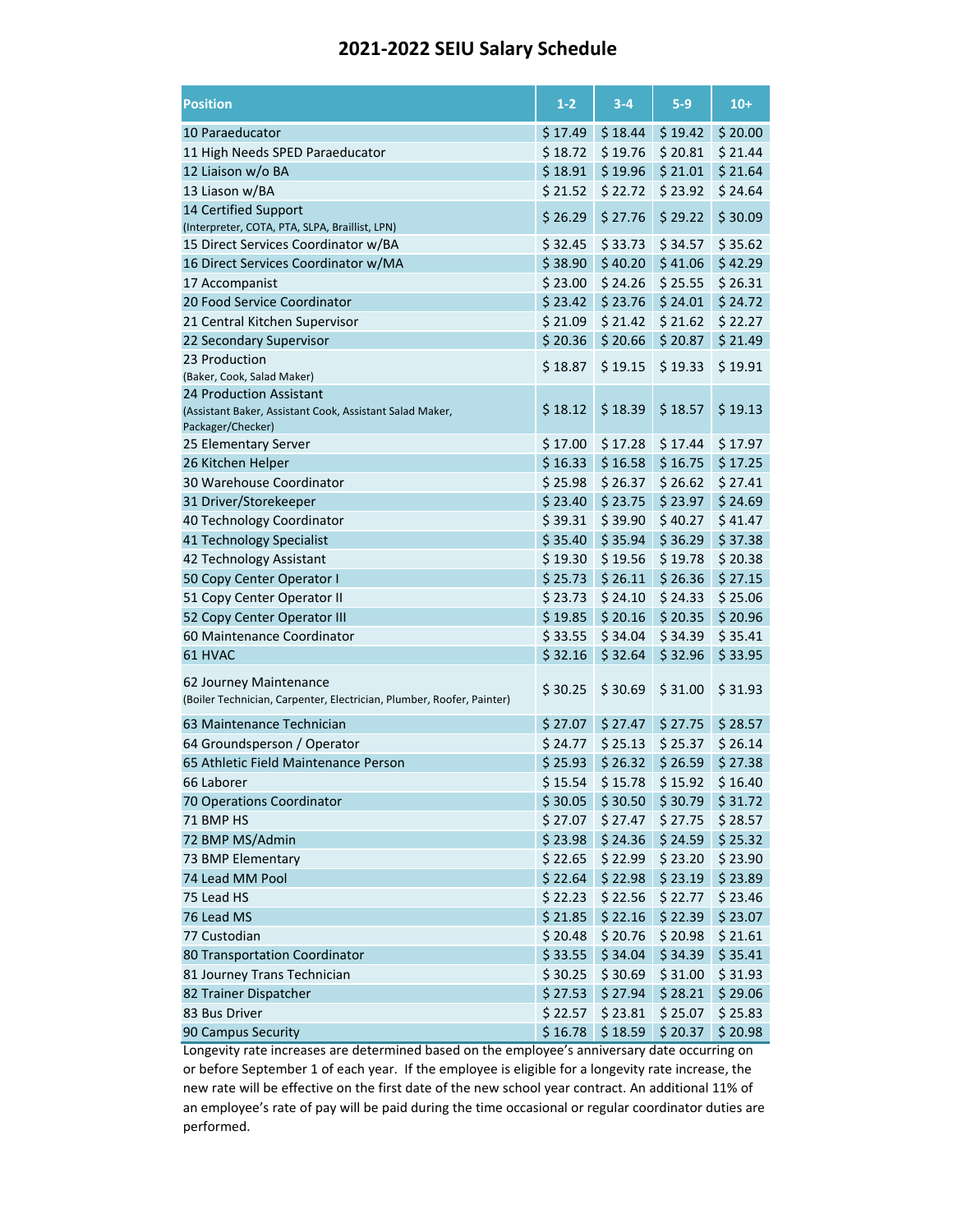### **2022-2023 SEIU Salary Schedule**

| <b>Position</b>                                                                                 | $1 - 2$ | $3 - 4$ | $5-9$             | $10 - 14$ |         | $15+$ |
|-------------------------------------------------------------------------------------------------|---------|---------|-------------------|-----------|---------|-------|
| 10 Paraeducator                                                                                 | \$18.54 | \$19.55 | \$20.59           | \$21.20   | $\zeta$ | 21.84 |
| 11 High Needs SPED Paraeducator                                                                 | \$19.84 | \$20.95 | \$22.06           | \$22.73   | \$      | 23.41 |
| 12 Liaison w/o BA                                                                               | \$20.04 | \$21.16 | \$22.27           | \$22.94   | \$      | 23.63 |
| 13 Liason w/BA                                                                                  | \$22.81 | \$24.08 | \$25.36           | \$26.12   | \$      | 26.90 |
| 14 Certified Support                                                                            |         |         |                   |           |         |       |
| (Interpreter, COTA, PTA, SLPA, Braillist, LPN)                                                  | \$27.87 | \$29.43 | \$30.97           | \$31.90   | \$      | 32.85 |
| 15 Direct Services Coordinator w/BA                                                             | \$34.40 | \$35.75 | \$36.64           | \$37.76   | \$      | 38.89 |
| 16 Direct Services Coordinator w/MA                                                             | \$41.23 | \$42.61 | \$43.52           | \$44.83   | \$      | 46.17 |
| 17 Accompanist                                                                                  | \$24.38 | \$25.72 | \$27.08           | \$27.89   | \$      | 28.73 |
| 20 Food Service Coordinator                                                                     | \$24.83 | \$25.19 | \$25.45           | \$26.20   | \$      | 26.99 |
| 21 Central Kitchen Supervisor                                                                   | \$22.36 | \$22.71 | \$22.92           | \$23.61   | \$      | 24.31 |
| 22 Secondary Supervisor                                                                         | \$21.58 | \$21.90 | \$22.12           | \$22.78   | \$      | 23.46 |
| 23 Production                                                                                   | \$20.00 | \$20.30 | \$20.49           | \$21.10   | \$      | 21.74 |
| (Baker, Cook, Salad Maker)                                                                      |         |         |                   |           |         |       |
| 24 Production Assistant                                                                         |         |         |                   |           |         |       |
| (Assistant Baker, Assistant Cook, Assistant Salad Maker,<br>Packager/Checker)                   | \$19.21 | \$19.49 | \$19.68           | \$20.28   | \$      | 20.89 |
| 25 Elementary Server                                                                            | \$18.02 | \$18.32 | \$18.49           | \$19.05   | \$      | 19.62 |
| 26 Kitchen Helper                                                                               | \$17.31 | \$17.57 | \$17.76           | \$18.29   | \$      | 18.83 |
| 30 Warehouse Coordinator                                                                        | \$27.54 | \$27.95 | \$28.22           | \$29.05   | \$      | 29.93 |
| 31 Driver/Storekeeper                                                                           | \$24.80 | \$25.18 | \$25.41           | \$26.17   | \$      | 26.96 |
| 40 Technology Coordinator                                                                       | \$41.67 | \$42.29 | \$42.69           | \$43.96   | \$      | 45.28 |
| 41 Technology Specialist                                                                        | \$37.52 | \$38.10 | \$38.47           | \$39.62   | \$      | 40.81 |
| 42 Technology Assistant                                                                         | \$20.46 | \$20.73 | \$20.97           | \$21.60   | \$      | 22.25 |
| 50 Copy Center Operator I                                                                       | \$27.27 | \$27.68 | \$27.94           | \$28.78   | \$      | 29.64 |
| 51 Copy Center Operator II                                                                      | \$25.15 | \$25.55 | \$25.79           | \$26.56   | \$      | 27.36 |
| 52 Copy Center Operator III                                                                     | \$21.04 | \$21.37 | \$21.57           | \$22.22   | \$      | 22.88 |
| 60 Maintenance Coordinator                                                                      | \$35.56 | \$36.08 | \$36.45           | \$37.53   | \$      | 38.66 |
| 61 HVAC                                                                                         | \$34.09 | \$34.60 | \$34.94           | \$35.99   | \$      | 37.07 |
| 62 Journey Maintenance<br>(Boiler Technician, Carpenter, Electrician, Plumber, Roofer, Painter) | \$32.07 | \$32.53 | \$32.86           | \$33.85   | \$      | 34.86 |
| 63 Maintenance Technician                                                                       | \$28.69 | \$29.12 | \$29.42           | \$30.28   | \$      | 31.19 |
| 64 Groundsperson / Operator                                                                     | \$26.26 | \$26.64 | \$26.89           | \$27.71   | \$      | 28.54 |
| 65 Athletic Field Maintenance Person                                                            | \$27.49 | \$27.90 | \$28.19           | \$29.02   | \$      | 29.89 |
| 66 Laborer                                                                                      | \$16.47 | \$16.73 | \$16.88           | \$17.38   | \$      | 17.91 |
| 70 Operations Coordinator                                                                       | \$31.85 | \$32.33 | \$32.64           | \$33.62   | \$      | 34.63 |
| 71 BMP HS                                                                                       | \$28.69 | \$29.12 | \$29.42           | \$30.28   | \$      | 31.19 |
| 72 BMP MS/Admin                                                                                 | \$25.42 | \$25.82 | \$26.07           | \$26.84   | \$      | 27.64 |
| 73 BMP Elementary                                                                               | \$24.01 | \$24.37 | \$24.59           | \$25.33   | \$      | 26.09 |
| 74 Lead MM Pool                                                                                 | \$24.00 | \$24.36 | \$24.58           | \$25.32   | \$      | 26.08 |
| 75 Lead HS                                                                                      | \$23.56 | \$23.91 | \$24.14           | \$24.87   | \$      | 25.61 |
| 76 Lead MS                                                                                      | \$23.16 | \$23.49 | \$23.73           | \$24.45   | \$      | 25.19 |
| 77 Custodian                                                                                    | \$21.71 | \$22.01 | \$22.24           | \$22.91   | \$      | 23.59 |
| 80 Transportation Coordinator                                                                   | \$35.56 | \$36.08 | \$36.45           | \$37.53   | \$      | 38.66 |
| 81 Journey Trans Technician                                                                     | \$32.07 | \$32.53 | \$32.86           | \$33.85   | \$      | 34.86 |
| 82 Trainer Dispatcher                                                                           | \$29.18 | \$29.62 | \$29.90           | \$30.80   | \$      | 31.73 |
| 83 Bus Driver                                                                                   | \$23.92 | \$25.24 | \$26.57           | \$27.38   | \$      | 28.20 |
| 90 Campus Security                                                                              | \$17.79 |         | $$19.71$ $$21.59$ | \$22.24   | -S      | 22.91 |
|                                                                                                 |         |         |                   |           |         |       |

Longevity rate increases are determined based on the employee's anniversary date occurring on or before September 1 of each year. If the employee is eligible for a longevity rate increase, the new rate will be effective on the first date of the new school year contract. An additional 11% of an employee's rate of pay will be paid during the time occasional or regular coordinator duties are performed.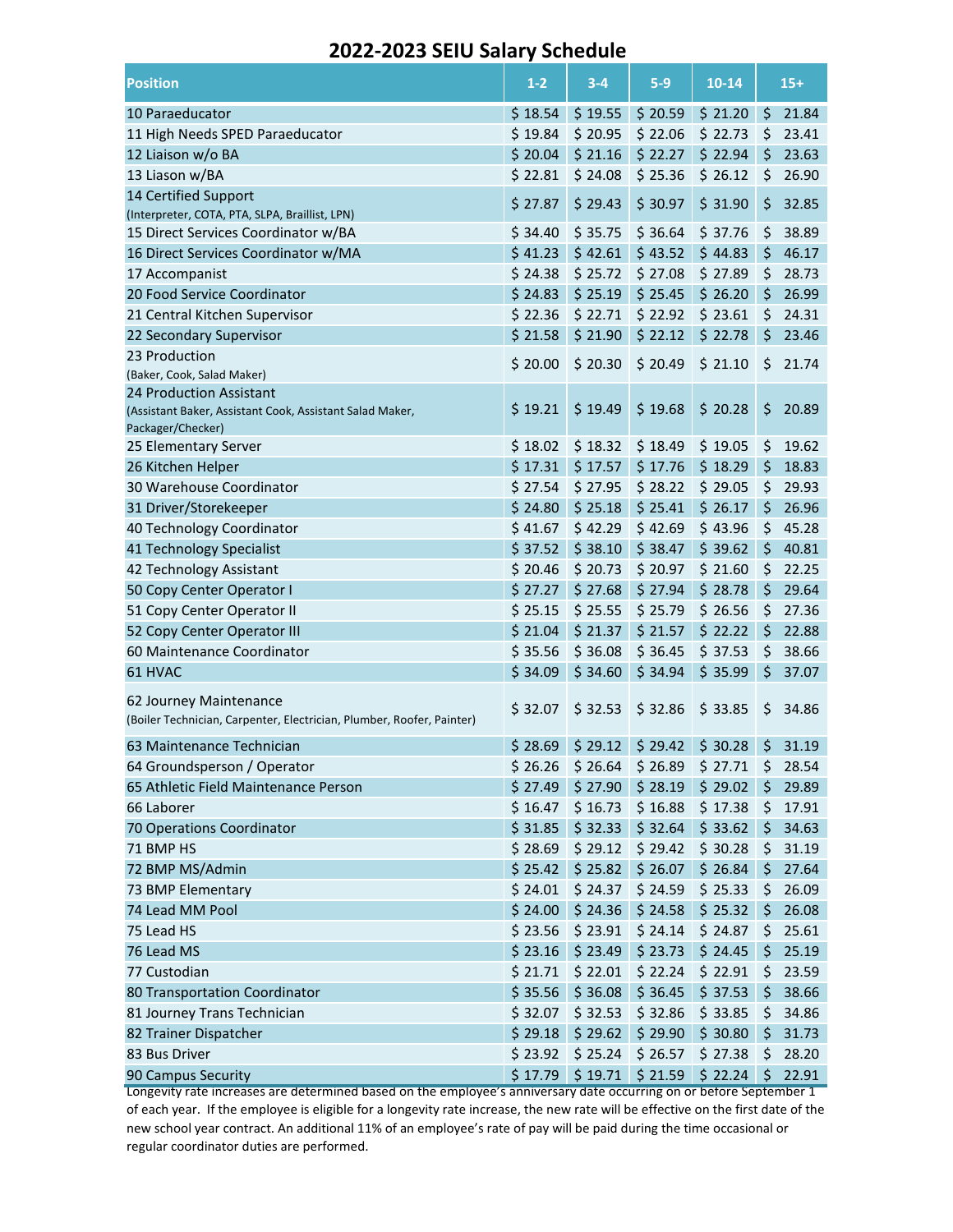### GRIEVANCE FORM A

### FORMAL GRIEVANCE PRESENTATION (LEVEL ONE)

(To be completed by employee or the Union and submitted to his/her immediate supervisor or other appropriate administrator before proceeding to the superintendent or designee.)

| <b>EMPLOYEE</b>                       | DATE OF FORMAL<br>PRESENTATION |
|---------------------------------------|--------------------------------|
| <b>UNION PRESIDENT</b><br>OR DESIGNEE |                                |
| <b>WORK LOCATION</b>                  | <b>SUPERVISOR</b>              |

STATEMENT OF GRIEVANCE (Please include: Facts on which the grievance is based, reference to the specific terms of the Agreement which have been violated, issues involved, and the remedy sought.)

Signature of Employee or Union Date Controller and Date Date

(Disposition of grievance is on the reverse side.)

\_\_\_\_\_\_\_\_\_\_\_\_\_\_\_\_\_\_\_\_\_\_\_\_\_\_\_\_\_\_\_\_\_\_\_\_\_\_ \_\_\_\_\_\_\_\_\_\_\_\_\_\_\_\_\_\_\_\_\_\_\_\_\_\_\_\_\_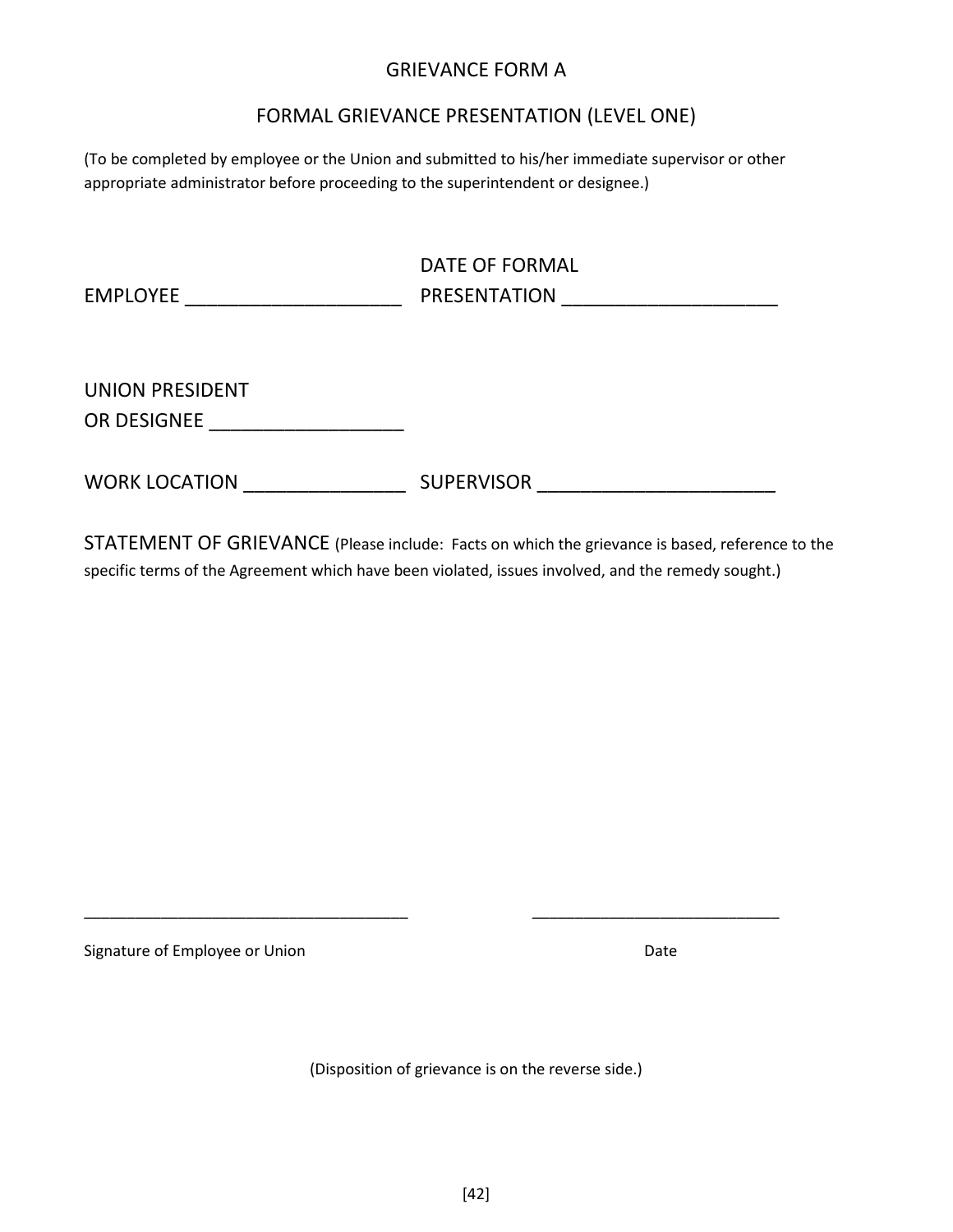### GRIEVANCE FORM A

#### Disposition of Level One

The supervisor shall provide the employee and the Union with a written answer to the grievance together with the reasons for the decision within six (6) days after the meeting.

DATE OF DECISION **DATE** 

Signature of Supervisor

EMPLOYEE'S RESPONSE:

**\_\_\_\_\_\_\_** I accept the above decision of the supervisor (or other administrator).

\_\_\_\_\_\_\_\_\_I hereby refer the above decision to Level Two for appeal to the superintendent of schools or designee. Please complete Form B.

DATE OF RESPONSE \_\_\_\_\_\_\_\_\_\_\_\_\_\_\_\_\_\_ \_\_\_\_\_\_\_\_\_\_\_\_\_\_\_\_\_\_\_\_\_\_\_\_\_\_\_\_\_

Signature of Employee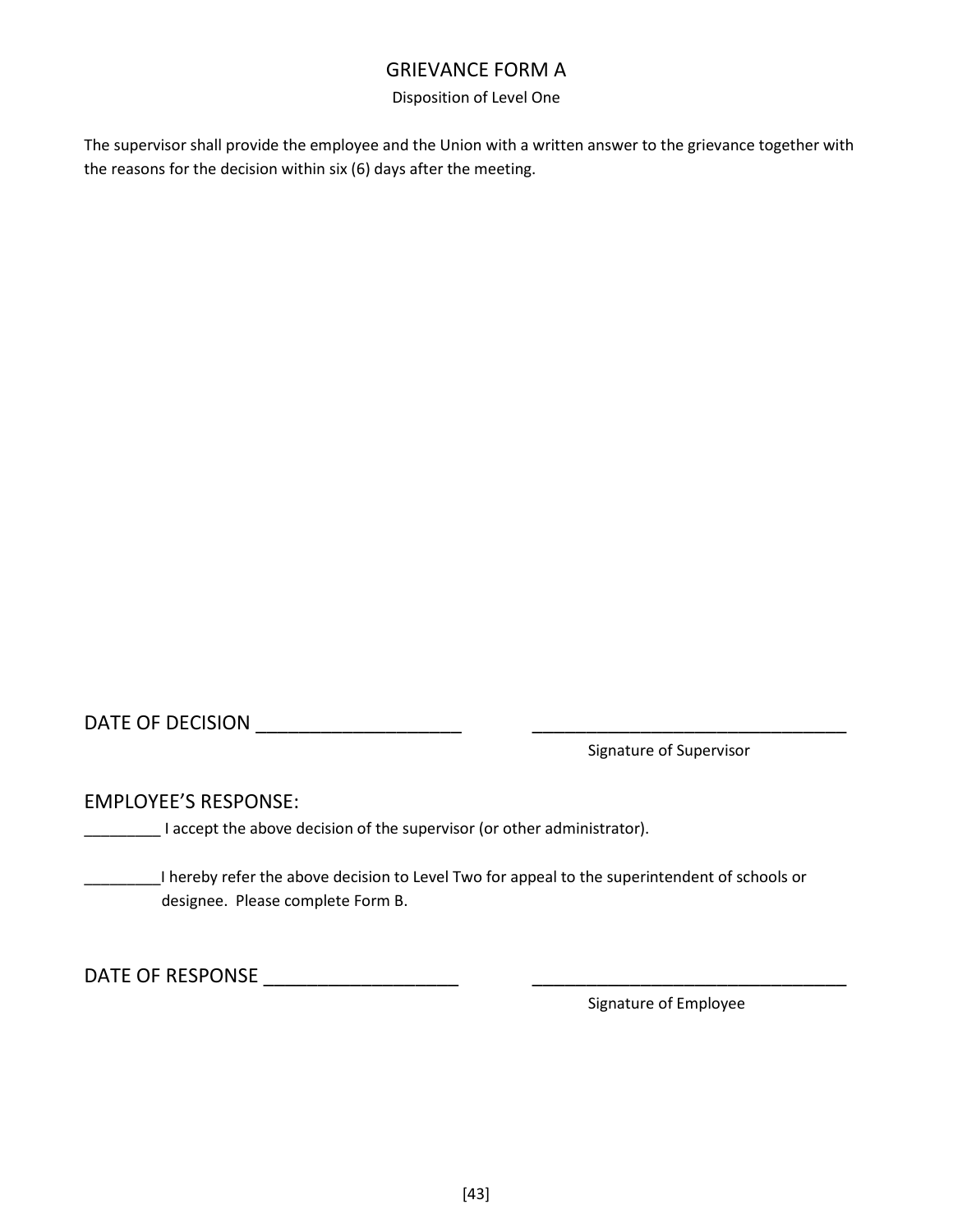### GRIEVANCE FORM B

### NOTIFICATION OF APPEAL (LEVEL TWO)

(To be completed by employee and the Union and submitted to the superintendent or designee.)

|          | DATE OF FORMAL PRESENTATION TO |
|----------|--------------------------------|
| EMPLOYEE | <b>IMMEDIATE SUPERVISOR</b>    |
|          |                                |

UNION PRESIDENT OR DESIGNEE **EXECUTE THE SET OF SECTION** 

WORK LOCATION \_\_\_\_\_\_\_\_\_\_\_\_\_\_\_ SUPERVISOR \_\_\_\_\_\_\_\_\_\_\_\_\_\_\_\_\_\_\_\_\_\_

STATEMENT OF GRIEVANCE (Please include: Facts on which the grievance is based, reference to the specific terms of the Agreement which have been violated, issues involved, and the remedy sought.)

Signature of Employee **Date** Date

Signature of Union Date

(Disposition of grievance is on the reverse side.)

\_\_\_\_\_\_\_\_\_\_\_\_\_\_\_\_\_\_\_\_\_\_\_\_\_\_\_\_\_\_\_\_\_\_\_\_\_\_ \_\_\_\_\_\_\_\_\_\_\_\_\_\_\_\_\_\_\_\_\_\_\_\_\_\_\_\_\_

\_\_\_\_\_\_\_\_\_\_\_\_\_\_\_\_\_\_\_\_\_\_\_\_\_\_\_\_\_\_\_\_\_\_\_\_\_\_ \_\_\_\_\_\_\_\_\_\_\_\_\_\_\_\_\_\_\_\_\_\_\_\_\_\_\_\_\_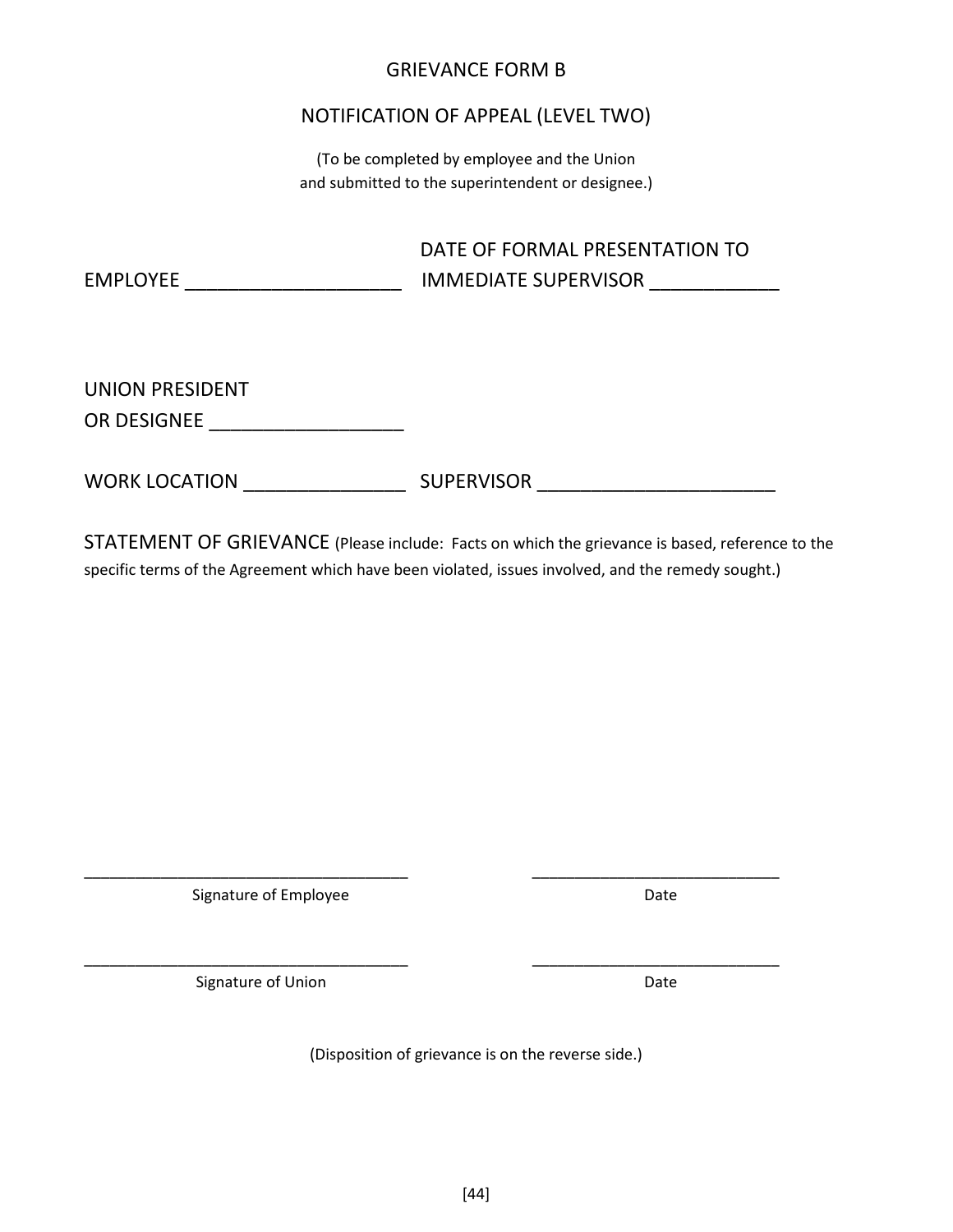### GRIEVANCE FORM B

Disposition of Level Two

The superintendent or designee shall provide the employee and the Union with a written answer to the grievance together with the reasons for the decision within seven (7) days after the meeting.

DATE OF DECISION \_\_\_\_\_\_\_\_\_\_\_\_\_\_\_\_\_\_\_ \_\_\_\_\_\_\_\_\_\_\_\_\_\_\_\_\_\_\_\_\_\_\_\_\_\_\_\_\_

Signature of superintendent or designee

EMPLOYEE'S RESPONSE: (To be completed by employee within six (6) days of the decision.)

Employee and/or Union accept the above decision of the superintendent or designee.

**\_\_\_\_\_\_\_\_** Employee and/or Union hereby appeals, through the Union, to Level Three. Please complete Form C.

DATE OF RESPONSE \_\_\_\_\_\_\_\_\_\_\_\_\_\_\_\_\_\_ \_\_\_\_\_\_\_\_\_\_\_\_\_\_\_\_\_\_\_\_\_\_\_\_\_\_\_\_\_

Signature of Employee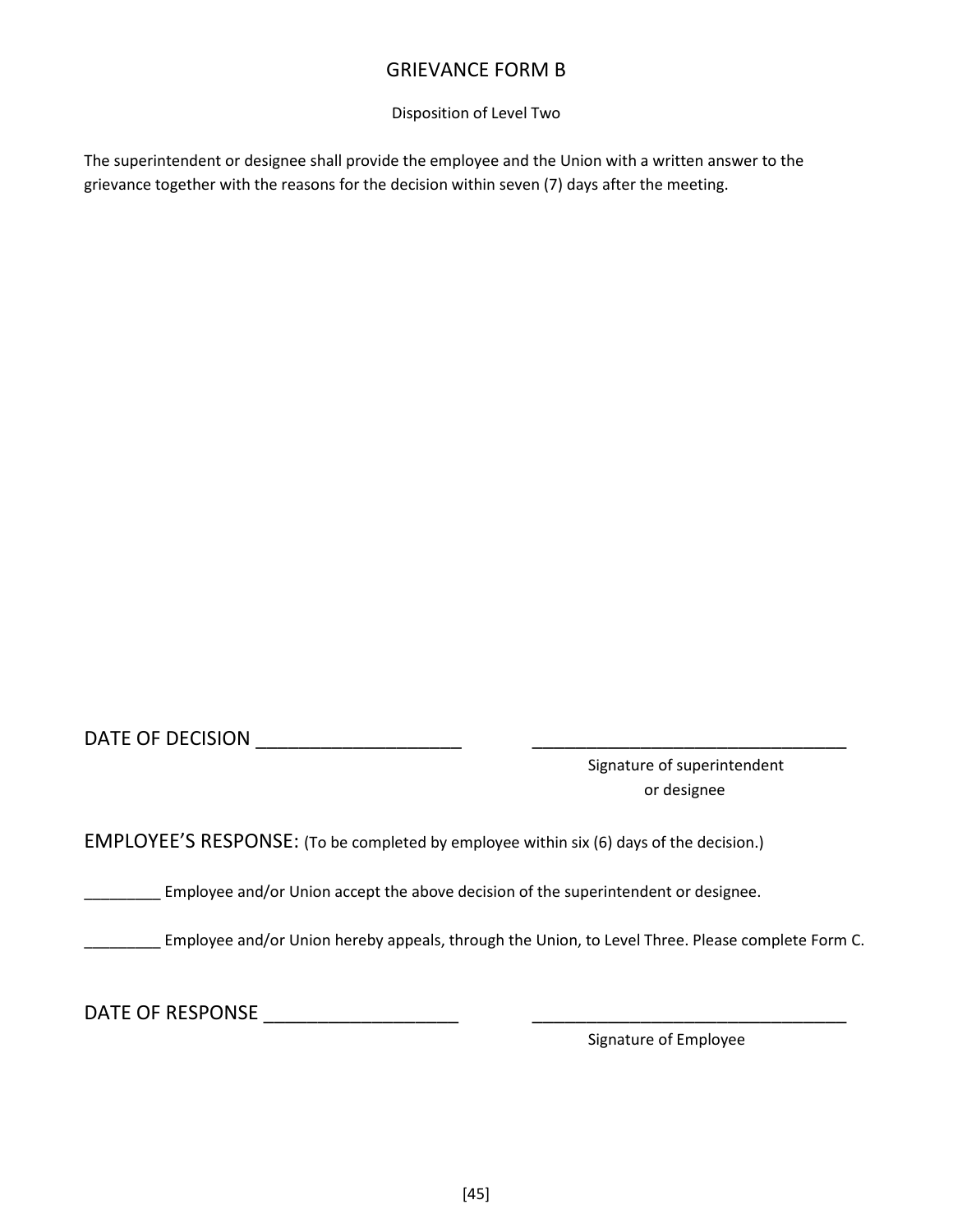### GRIEVANCE FORM C

### NOTIFICATION OF INTENT TO MEDIATE

(To be completed by employee and the Union and submitted to the superintendent or designee.)

|          | DATE OF FORMAL PRESENTATION TO |
|----------|--------------------------------|
| EMPLOYEE | <b>IMMEDIATE SUPERVISOR</b>    |

UNION PRESIDENT OR DESIGNEE **EXECUTE** 

WORK LOCATION \_\_\_\_\_\_\_\_\_\_\_\_\_\_\_ SUPERVISOR \_\_\_\_\_\_\_\_\_\_\_\_\_\_\_\_\_\_\_\_\_\_

STATEMENT OF GRIEVANCE (Please include: Facts on which the grievance is based, reference to the specific terms of the Agreement which have been violated, issues involved, and the remedy sought.)

\_\_\_\_\_\_\_\_\_\_\_\_\_\_\_\_\_\_\_\_\_\_\_\_\_\_\_\_\_\_\_\_\_\_\_\_\_\_ \_\_\_\_\_\_\_\_\_\_\_\_\_\_\_\_\_\_\_\_\_\_\_\_\_\_\_\_\_

\_\_\_\_\_\_\_\_\_\_\_\_\_\_\_\_\_\_\_\_\_\_\_\_\_\_\_\_\_\_\_\_\_\_\_\_\_\_ \_\_\_\_\_\_\_\_\_\_\_\_\_\_\_\_\_\_\_\_\_\_\_\_\_\_\_\_\_

Signature of Employee Date

Signature of Union Date **Date**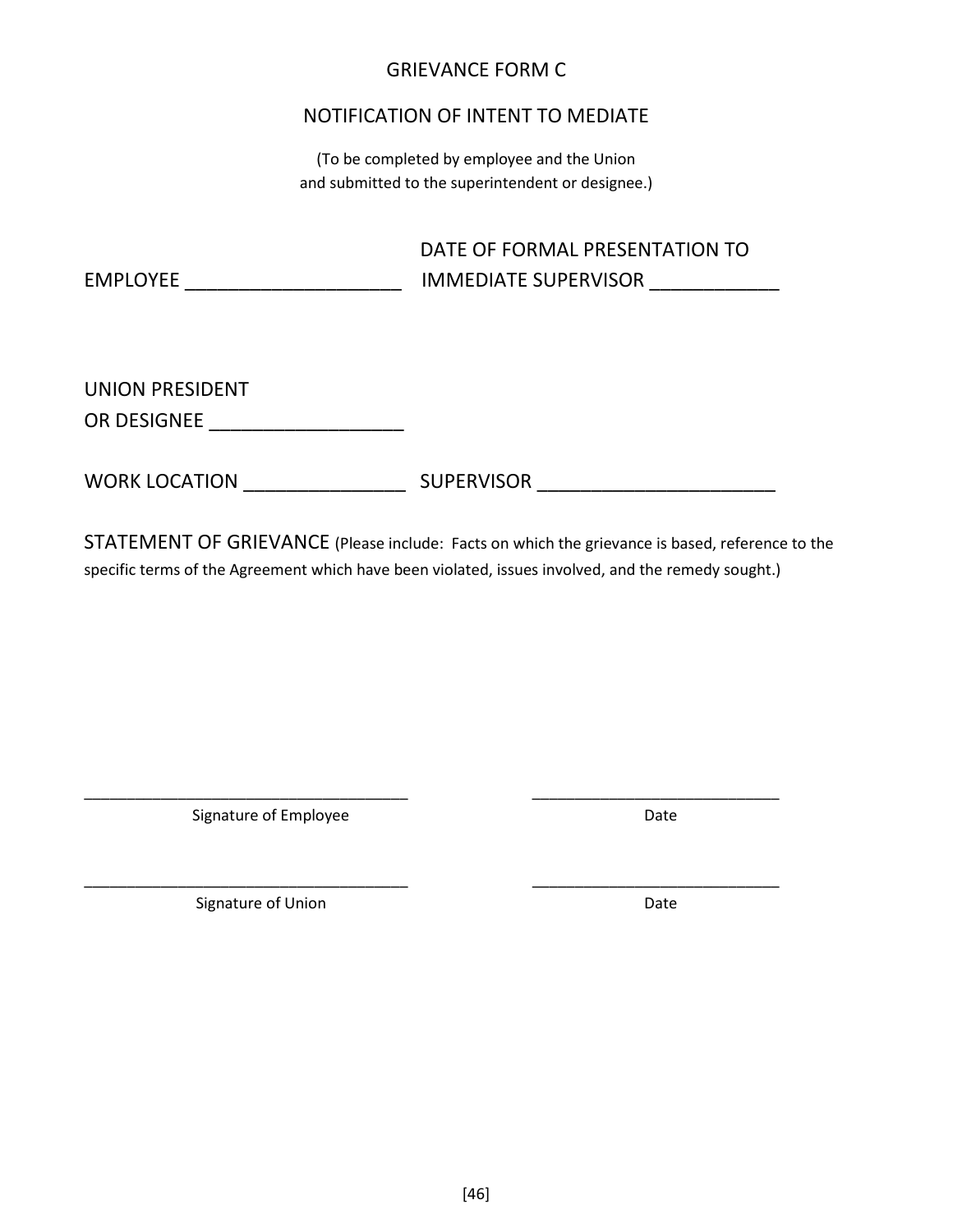### GRIEVANCE FORM D

### REQUEST FOR BINDING ARBITRATION

DATE OF FORMAL EMPLOYEE \_\_\_\_\_\_\_\_\_\_\_\_\_\_\_\_\_\_\_\_\_\_\_\_\_\_ PRESENTATION\_\_\_\_\_\_\_\_\_\_\_\_\_\_\_\_

UNION PRESIDENT DATE REQUEST RECEIVED OR DESIGNEE \_\_\_\_\_\_\_\_\_\_\_\_\_\_\_\_\_\_\_\_\_\_\_\_ FOR ARBITRATION\_\_\_\_\_\_\_\_\_\_\_\_\_\_

Signature of Union President National Science of Union President National Science of Date

\_\_\_\_\_\_\_\_\_\_\_\_\_\_\_\_\_\_\_\_\_\_\_\_\_\_\_\_\_\_\_\_\_\_\_\_\_\_ \_\_\_\_\_\_\_\_\_\_\_\_\_\_\_\_\_\_\_\_\_\_\_\_\_\_\_\_\_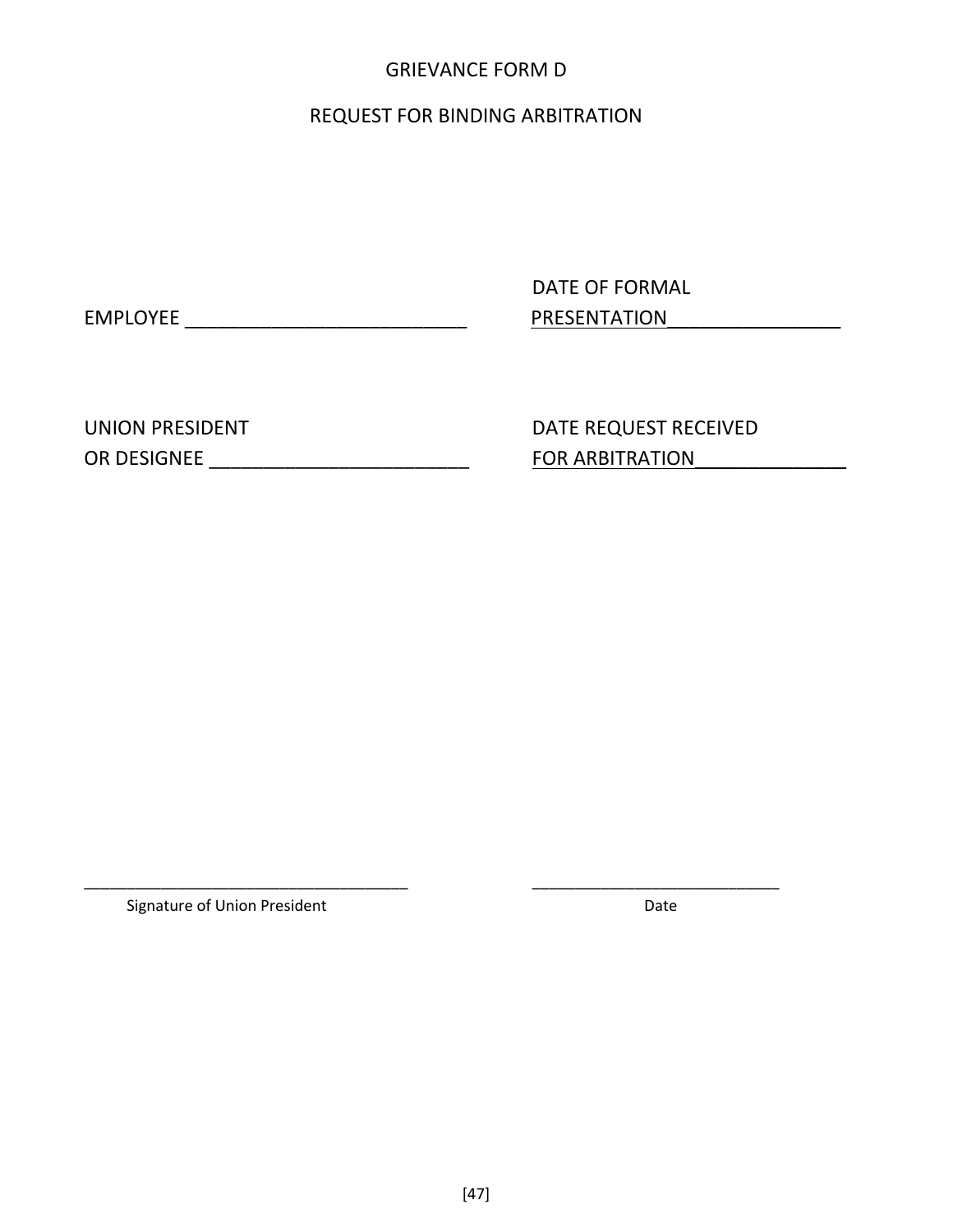## **INDEX**

### <span id="page-58-0"></span> $\overline{A}$

| Agreement Duration & Modification41 |  |
|-------------------------------------|--|
| Allowances                          |  |
|                                     |  |
|                                     |  |
|                                     |  |
|                                     |  |
|                                     |  |

### $\boldsymbol{B}$

## $\mathcal{C}_{0}$

### D

### $\pmb{\mathit{E}}$

| <b>Employee Protection</b>            |  |
|---------------------------------------|--|
| Administering/Dispensing Medication39 |  |
|                                       |  |
|                                       |  |
|                                       |  |
|                                       |  |
|                                       |  |
|                                       |  |
|                                       |  |
|                                       |  |
|                                       |  |
|                                       |  |
|                                       |  |
|                                       |  |
|                                       |  |

#### $\pmb{\digamma}$

### G

### $\boldsymbol{H}$

### $\mathbf{I}$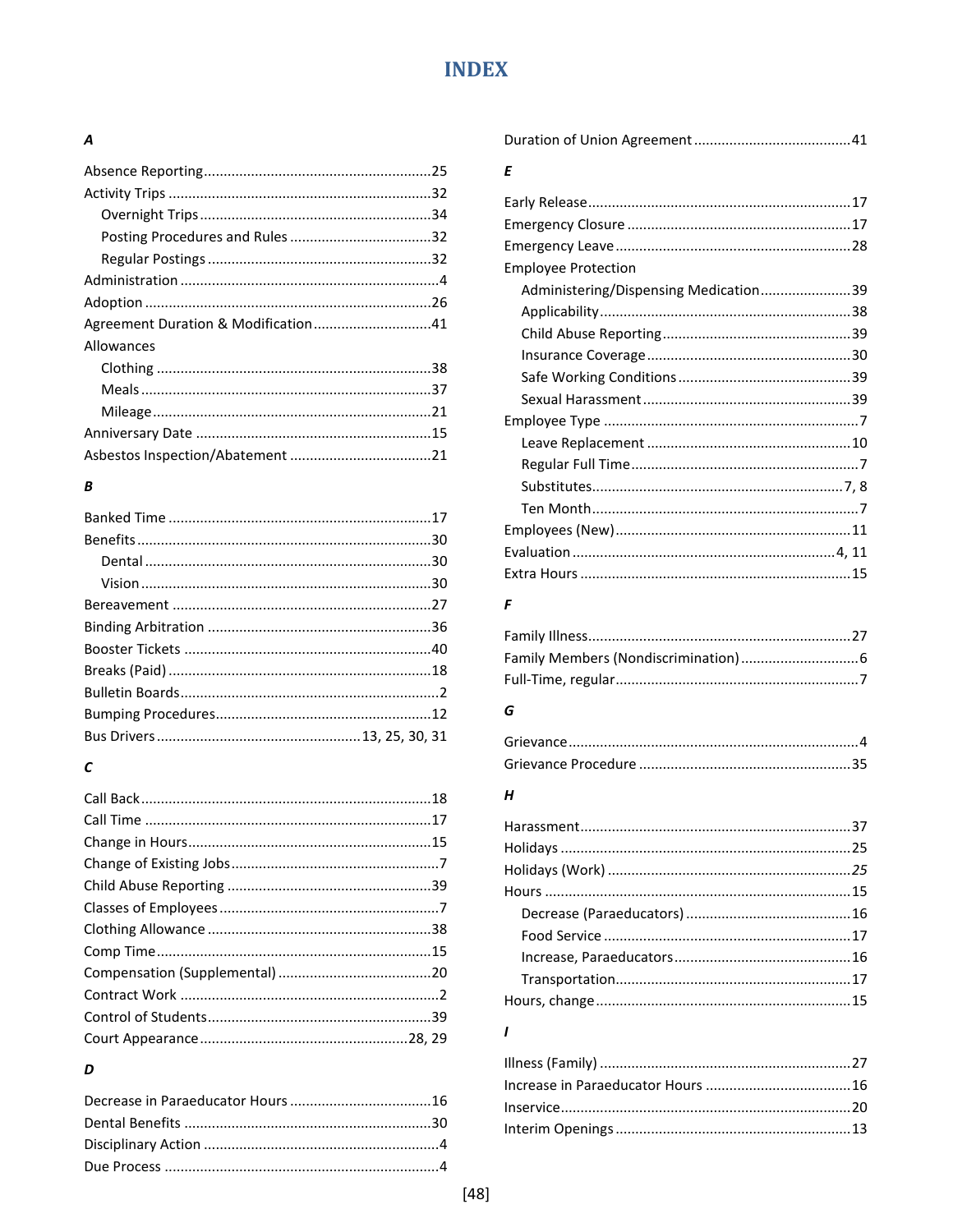### $\boldsymbol{\mathcal{J}}$

### $\mathbf{L}$

| Leave            |  |
|------------------|--|
|                  |  |
|                  |  |
|                  |  |
|                  |  |
|                  |  |
|                  |  |
|                  |  |
|                  |  |
| Leave of Absence |  |
|                  |  |
|                  |  |
|                  |  |
|                  |  |
|                  |  |
|                  |  |

### $\boldsymbol{M}$

| Membership (Union) |  |
|--------------------|--|
|                    |  |
|                    |  |
|                    |  |
|                    |  |

### $\boldsymbol{N}$

|--|--|

### $\pmb{P}$

### $\boldsymbol{R}$

| Return to Work |  |
|----------------|--|
|                |  |
|                |  |
|                |  |
| Rights         |  |
| Employee       |  |
|                |  |
|                |  |
|                |  |
|                |  |
|                |  |
|                |  |

## $\mathsf{s}$

| Schedules |  |
|-----------|--|
|           |  |
|           |  |
|           |  |
|           |  |
|           |  |
|           |  |
|           |  |
|           |  |
|           |  |
|           |  |